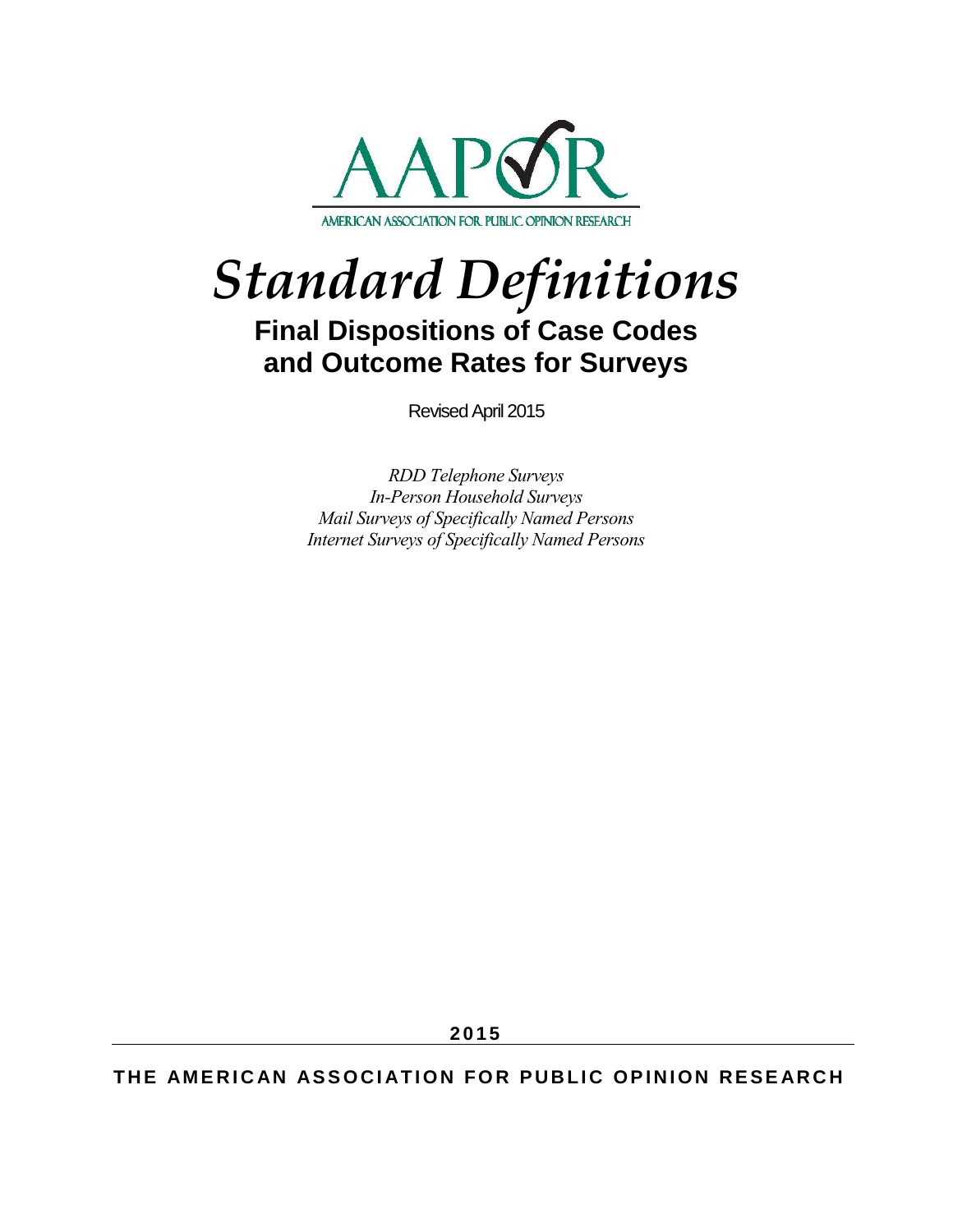# **Table of Contents**

| Tables<br>Table 1 - Final Disposition Codes                  |
|--------------------------------------------------------------|
|                                                              |
| Table 2 - Final Disposition Codes                            |
| Table 3 - Final Disposition Codes<br>68                      |
| Table 4 – Final Disposition Codes for Internet Surveys<br>69 |
| 70                                                           |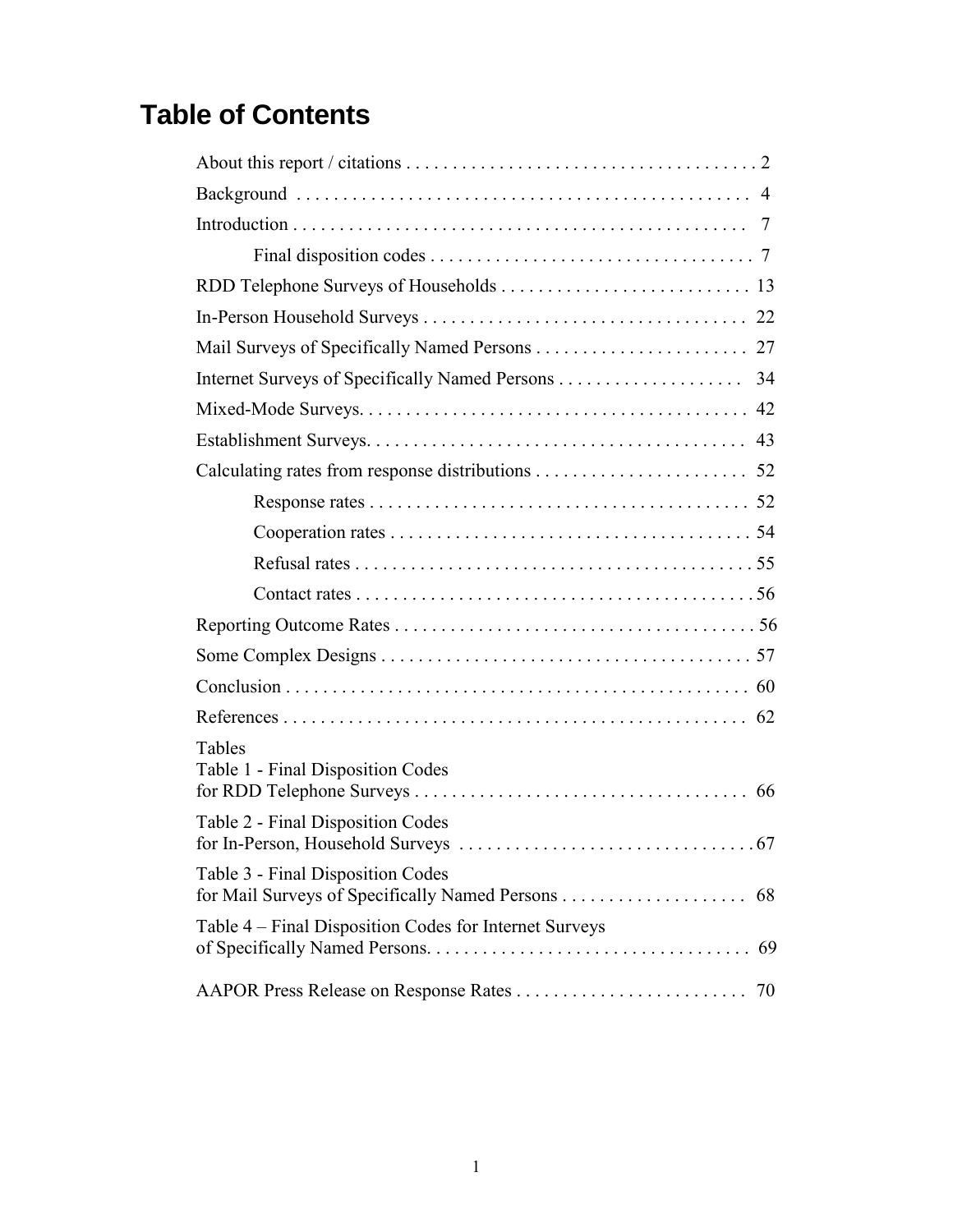# **About this report**

*Standard Definitions* is a work in progress; this is the eighth major edition. The American Association for Public Opinion Research plans to continue updating it, adding comparable definitions for other modes of data collection and making other refinements. AAPOR also is working with other organizations to further the widespread adoption and utilization of *Standard Definitions*. AAPOR is seeking the cooperation of companies that provide computer-assisted telephone interviewing (CATI) software. Some of these companies already have agreed to incorporate the definitions and formula into their software reports. AAPOR also is asking academic journals to use AAPOR standards in their evaluation and publication of articles; several, including *Public Opinion Quarterly*  and the *International Journal of Public Opinion Research*, already have agreed to do so.

The first edition (1998) was based on the work of a committee headed by Tom W. Smith. Other AAPOR members who served on the committee include Barbara Bailar, Mick Couper, Donald Dillman, Robert M. Groves, William D. Kalsbeek, Jack Ludwig, Peter V. Miller, Harry O'Neill, and Stanley Presser. The second edition (2000) was edited by Rob Daves, who chaired a group that included Janice Ballou, Paul J. Lavrakas, David Moore, and Smith. Lavrakas led the writing for the portions dealing with mail surveys of specifically named persons and for the reorganization of the earlier edition. The group wishes to thank Don Dillman and David Demers for their comments on a draft of this edition. The third edition (2004) was edited by Smith who chaired a committee of Daves, Lavrakas, Daniel M. Merkle, and Couper. The new material on complex samples was mainly contributed by Groves and Mike Brick. The fourth edition was edited by Smith who chaired a committee of Daves, Lavrakas, Couper, Shap Wolf, and Nancy Mathiowetz. The new material on Internet surveys was mainly contributed by a subcommittee chaired by Couper with Lavrakas, Smith, and Tracy Tuten Ryan as members. The fifth edition was edited by Smith who chaired the committee of Daves, Lavrakas, Couper, Mary Losch, and J. Michael Brick. The new material largely relates to the handling of cell phones in surveys. The sixth edition was edited by Smith who chaired the committee of Daves, Lavrakas, Couper, Reg Baker, and Jon Cohen. Lavrakas led the updating of the section on postal codes. Changes mostly dealt with mix-mode surveys and methods for estimating eligibility rates for unknown cases. The seventh edition was edited by Smith who chaired the committee of Daves, Lavrakas, Couper, Timothy Johnson, and Richard Morin. Couper led the updating of the section on internet surveys and Sara Zuckerbraun drafted the section on establishment surveys. The eighth edition was edited by Smith who chaired the committee of Daves, Lavrakas, Couper, and Johnson. The revised section on establishment surveys was developed by Sara Zuckerbraun and Katherine Morton. The new section on dual-frame telephone surveys was prepared by a sub-committee headed by Daves with Smith, David Dutwin, Mario Callegaro, and Mansour Fahimi as members.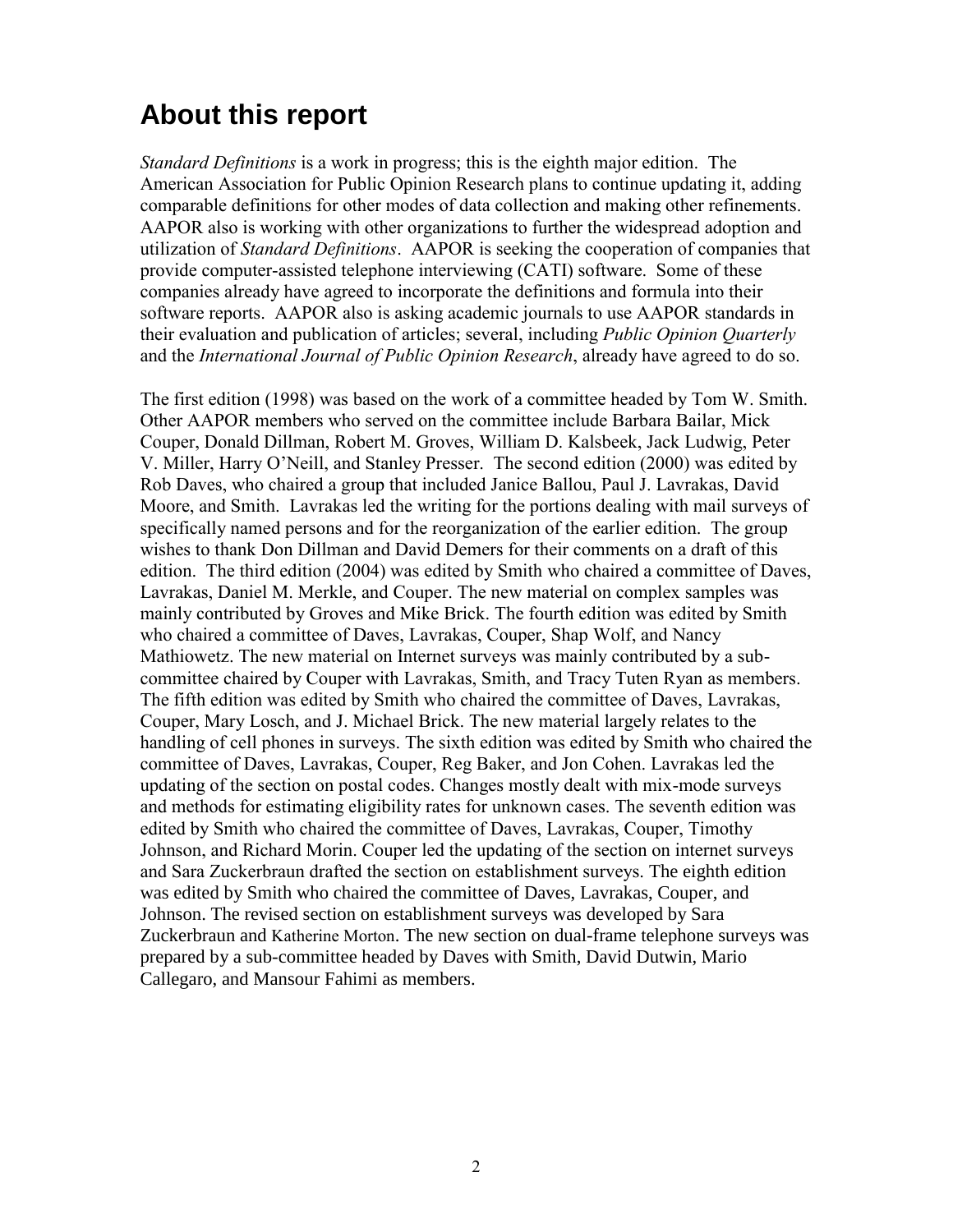### **How to cite this report**

This report was developed for AAPOR as a service to public opinion research and the survey research industry. Please feel free to cite it. AAPOR requests that you use the following citation:

The American Association for Public Opinion Research. 2015. *Standard Definitions: Final Dispositions of Case Codes and Outcome Rates for Surveys. 8 th edition*. AAPOR.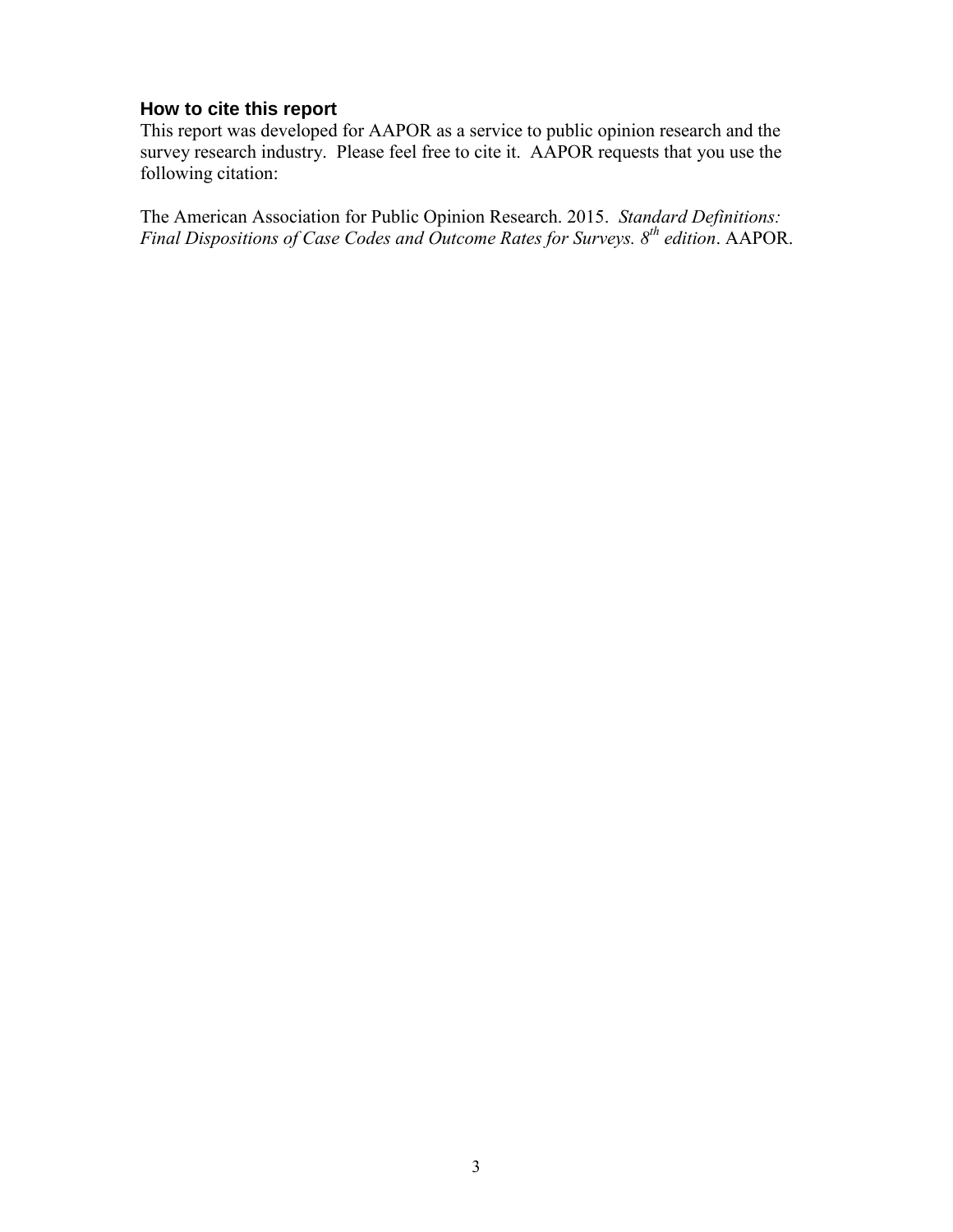# **Background**

For a long time, survey researchers have needed more comprehensive and reliable diagnostic tools to understand the components of total survey error. Some of those components, such as margin of sampling error, are relatively easily calculated and familiar to many who use survey research. Other components, such as the influence of question wording on responses, are more difficult to ascertain. Groves (1989) catalogues error into three other major potential areas in which it can occur in sample surveys. One is coverage, where error can result if some members of the population under study do not have a known nonzero chance of being included in the sample. Another is measurement effect, such as when the instrument or items on the instrument are constructed in such a way to produce unreliable or invalid data. The third is nonresponse effect, where nonrespondents in the sample that researchers originally drew differ from respondents in ways that are germane to the objectives of the survey.

Defining final disposition codes and calculating call outcome rates is the topic for this booklet. Often it is assumed — correctly or not — that the lower the response rate, the more question there is about the validity of the sample. Although response rate information alone is not sufficient for determining how much nonresponse error exists in a survey, or even whether it exists, calculating the rates is a critical first step to understanding the presence of this component of potential survey error. By knowing the disposition of every element drawn in a survey sample, researchers can assess whether their sample might contain nonresponse error and the potential reasons for that error.

With this report, AAPOR offers a new tool that can be used as a guide to one important aspect of a survey's quality. It is a comprehensive, well-delineated way of describing the final disposition of cases and calculating outcome rates for surveys conducted by telephone, for personal interviews in a sample of households, and for mail surveys of specifically named persons (i.e., a survey in which named persons are the sampled elements). For this third mode, this report utilizes the undelivered mail codes of the United States Postal Service (USPS) which were in effect in 2000.

AAPOR hopes to accomplish two major changes in survey research practices. The first is standardizing the codes researchers use to catalogue the dispositions of sampled cases. This objective requires a common language, and definitions that the research industry can share. AAPOR urges all practitioners to use these codes in all reports of survey methods, no matter if the project is proprietary work for private sector clients or a public, government or academic survey. This will enable researchers to find common ground on which to compare the outcome rates for different surveys.

Linnaeus noted that "method [is] the soul of science." There have been earlier attempts at methodically defining response rates and disposition categories. One of the best of those is the 1982 Special Report *On the Definition of Response Rates*, issued by the Council of American Survey Research Organizations (CASRO). The AAPOR members who wrote the current report extended the 1982 CASRO report, building on its formulas and definitions of disposition categories.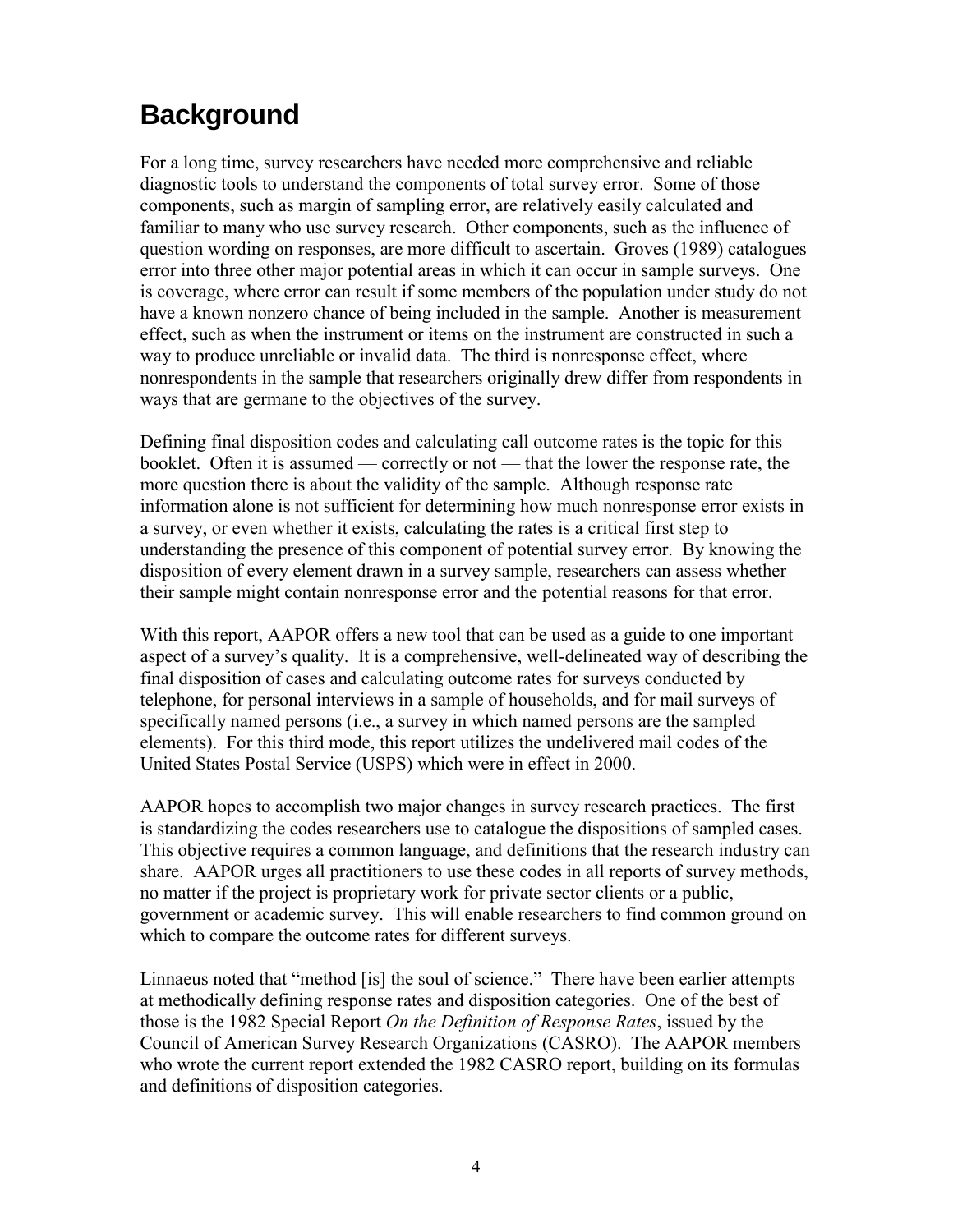In addition to building on prior work, this report also addresses recent technological changes. Survey researchers, especially those who conduct telephone survey research, have had to wrestle with a fast-expanding number of problems that influence response rates. The burgeoning number of cellular phones and other telecommunications technologies are good examples. This report takes into account these and other possible developments. It allows researchers to more precisely calculate outcome rates and use those calculations to directly compare the response rates of different surveys.

This report currently deals only with four types of sampling modes: random-digit dial (RDD) telephone surveys, in-person household surveys, mail surveys of specifically named persons, and Internet surveys of specifically named persons. There is also a discussion of mixed-mode surveys. There are several other modes. There is also a section on establishment surveys. In future updates, AAPOR will expand this report to include additional types of samples. In this report, AAPOR attempts to provide the general framework for disposition codes and outcome rates that reasonably can be applied to different survey modes. As with any general compilation, some ability to be specific may be missing. For example, additional developments in telecommunication technology may introduce the need for additional disposition codes. AAPOR looks forward to seeing the industry adopt this framework, extending it to apply to other modes of data collection, and to revising it as the practice of survey data collection changes.

### **This report:**

- Has separate sections for each of the three survey modes.
- Contains an **updated, detailed and comprehensive set of definitions** for the four major types of survey case dispositions: interviews, non-respondents, cases of unknown eligibility, and cases ineligible to be interviewed.
- Contains **four tables delineating final disposition codes**: one for RDD telephone surveys; one for in-person households surveys; one for mail surveys of specifically named persons, and one for Internet surveys of specifically named persons..
- **Provides the operational definitions and formulas** for calculating response rates, cooperation rates, refusal rates, and contact rates. Here are some basic definitions that the report details:

**Response rates** - The number of complete interviews with reporting units divided by the number of eligible reporting units in the sample. The report provides six definitions of response rates, ranging from the definition that yields the lowest rate to the definition that yields the highest rate, depending on how partial interviews are considered and how cases of unknown eligibility are handled.

**Cooperation rates** - The proportion of all cases interviewed of all eligible units ever contacted. The report provides four definitions of cooperation rates, ranging from a minimum or lowest rate, to a maximum or highest rate.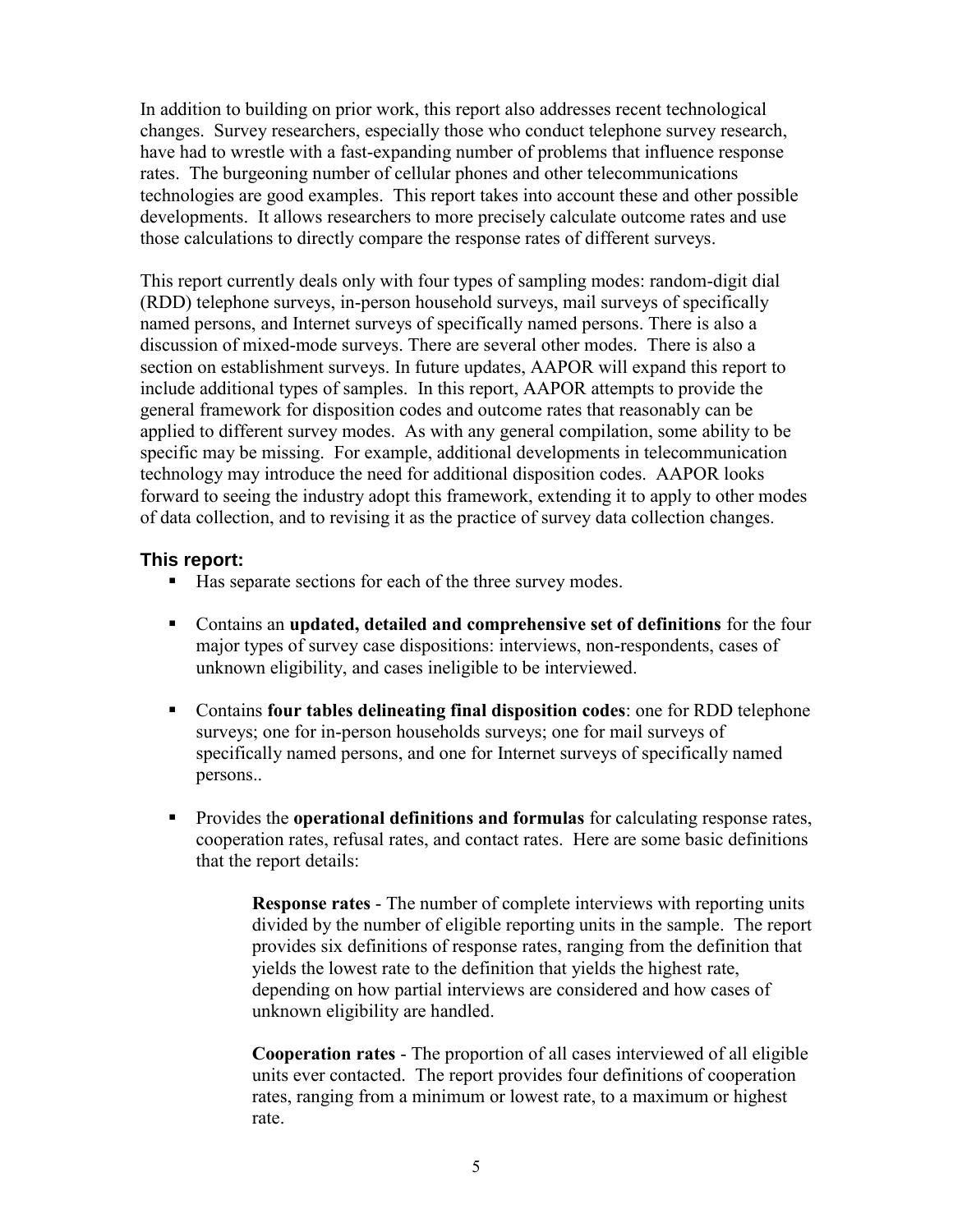**Refusal rates** - The proportion of all cases in which a housing unit or the respondent refuses to be interviewed, or breaks-off an interview, of all potentially eligible cases. The report provides three definitions of refusal rates, which differ in the way they treat dispositions of cases of unknown eligibility.

**Contact rates** - The proportion of all cases in which some responsible housing unit member was reached. The report provides three definitions of contact rates.

- **Provides a bibliography** for researchers who want to understand better the influences of non-random error (bias) in surveys.
- Finally, the report should be used to **report outcome rates**. The AAPOR Council stresses that all disclosure elements, not just selected ones, are important to evaluate a survey. The Council has cautioned that there is no single number or measure that reflects the total quality of a sample survey. Researchers will meet AAPOR's Standards for Minimal Disclosure requirements (Part III of the Code of Professional Ethics and Practices) if they report final disposition codes as they are outlined in this book, along with the other disclosure items. AAPOR's statement on reporting final disposition codes and outcome rates can be found at the back of this booklet in its press release on the matter.

AAPOR recognizes that the report will be used in many ways. The initial portion of this report is meant to be an easily accessible overview, covering some basic definitions, and giving some background about certain kinds of survey error. For survey practitioners who wish to implement the report's recommendations, the formulas and definitions in the back of the report — Tables 1-4 — must be consulted.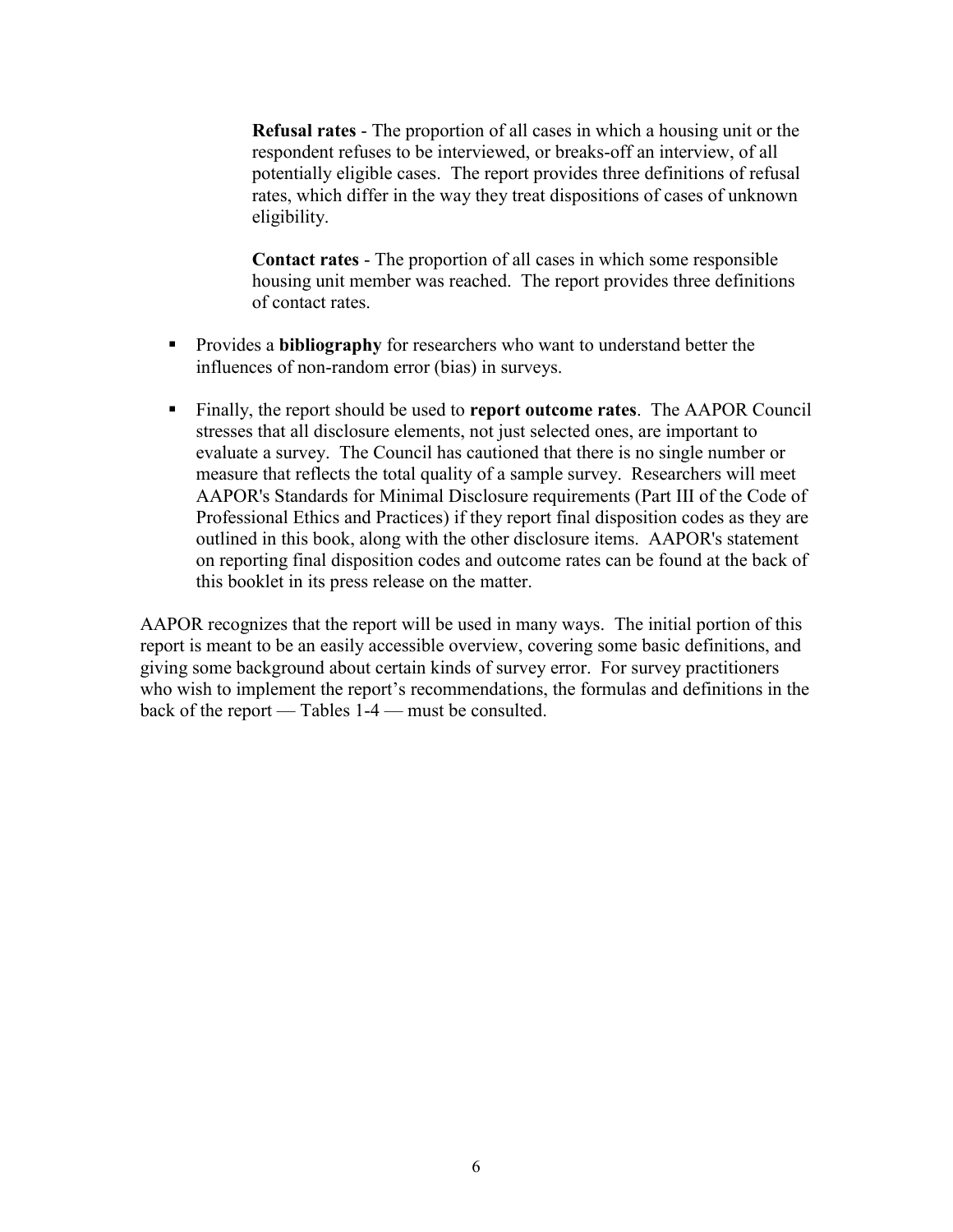# *Standard Definitions*

### **Introduction**

There are many different schemes for classifying the final disposition of cases in a survey. Our committee reviewed more than two dozen classifications and found no two exactly alike. They distinguished between 7 and 28 basic categories. Many codes were unique to a particular study and categories often were neither clearly defined nor comparable across surveys. $<sup>1</sup>$ </sup>

To avoid this babel of survey disposition codes, and to allow the comparable reporting of final dispositions and consistent calculation of outcome rates, AAPOR proposes a standardized classification system for final disposition of sample cases, and a series of formulas that use these codes to define and calculate the various rates.

A detailed report of the final disposition status of all sampled cases in a survey is vital for documenting a survey's performance and determining various outcome rates. Such a record is as important as detailed business ledgers are to a bank or business. In recognition of this premise, the reports on the final disposition of cases are often referred to as accounting tables (Frankel, 1983; Madow, et. al., 1983). They are as essential to a well-documented survey as the former are to a well-organized business.<sup>2</sup>

# **Final Disposition Codes**

Survey cases can be divided into four main groups:

- a. interviews;
- b. eligible cases that are not interviewed (non-respondents);
- c. cases of unknown eligibility; and
- d. cases that are not eligible.

The text that follows and the tables at the end of this report are organized to reflect these

l <sup>1</sup> Examples of some published classifications can be found in Hidiroglou, et al., 1993; Frey, 1989; Lavrakas, 1993; Lessler and Kalsbeek, 1992; Massey, 1995; Wiseman and McDonald, 1978 and 1980.

<sup>&</sup>lt;sup>2</sup> The AAPOR statement on "best practices" (AAPOR, 1997, p. 9) calls for the disclosure of the "size of samples and sample disposition — the results of sample implementation, including a full accounting of the final outcome of all sample cases: e.g., total number of sample elements contacted, those not assigned or reached, refusals, terminations, non-eligibles, and completed interviews or questionnaires …"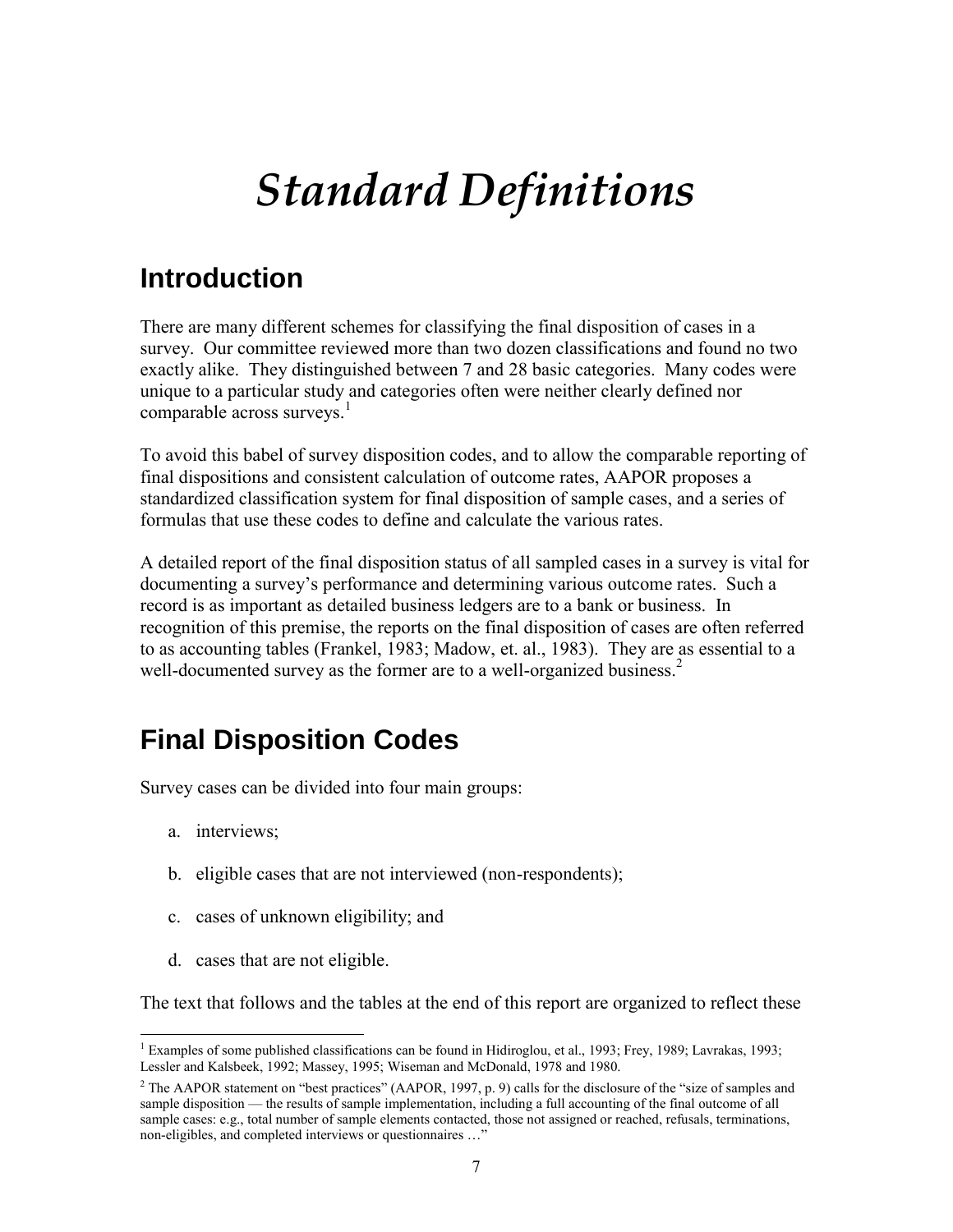four groupings. Although these classifications could be refined further (and some examples of further sub-classes are mentioned in the text), they are meant to be comprehensive in that all possible final dispositions should fit under one of these categories.

The first of the following sections and Table 1 cover random-digit-dial (RDD) telephone surveys of people living in households.

The second section and Table 2 deal with in-person interviews with people living in households. As is typically the case, these in-person interviews are assumed to be based on a list of addresses/residences from a master sample frame or other listing. With our treatment of this mode, the target population is assumed to be people (usually adults) living in households. The codes could be adapted for other populations and units of interest (e.g., students in schools, employees of a company, businesses in a town).

The third section and Table 3 deal with mail surveys of specifically named persons. Mail surveys often are complex, and in many cases eligibility is very difficult to ascertain. Consequently, Table 3 assumes that the specifically named person in a sampling frame is the sampling unit and that only this named person is the appropriate respondent, e.g., another person who has replaced the respondent in a business hierarchy is not acceptable in this type of mail survey. Table 3 also assumes that often there will be some confirmation for the researcher that the specifically named person is, for example, alive, or otherwise still available to return the questionnaire.

The fourth section and Table 4 cover Internet surveys of specially named persons.

The four sections contain considerable redundancy. We did this on purpose so that researchers interested only in one mode can learn about the disposition codes for that mode and not have to read the sections dealing with the other two modes.

### **Modifications of the Final Disposition Codes**

It is permissible to collapse categories if this does not compromise the calculation of outcome rates. For example, refusals and break-offs can be reported as 2.10 rather than separately as 2.11 and 2.12 or others (2.31-2.34) reported as generic others (2.30). Simplifications are permissible when they do not obscure any of the standard rates delineated below. For example, no outcome rates depend on the distinctions among noncontacts (2.21-2.25), so only the summary code 2.20 could be used if surveys wanted to keep the number of categories limited. Simplified categories do not redefine classes and do not remove the need for having clear definitions of sub-classes not separately reported (e.g., break-offs).

As indicated above, more refined codes may be useful both in general and for special studies. These should consist of sub-codes under the categories listed in Tables 1-4. If researchers want categories that cut across codes in the tables, they should record those categories as part of a separate classification system or distinguished as sub-codes under two or more of the codes already provided.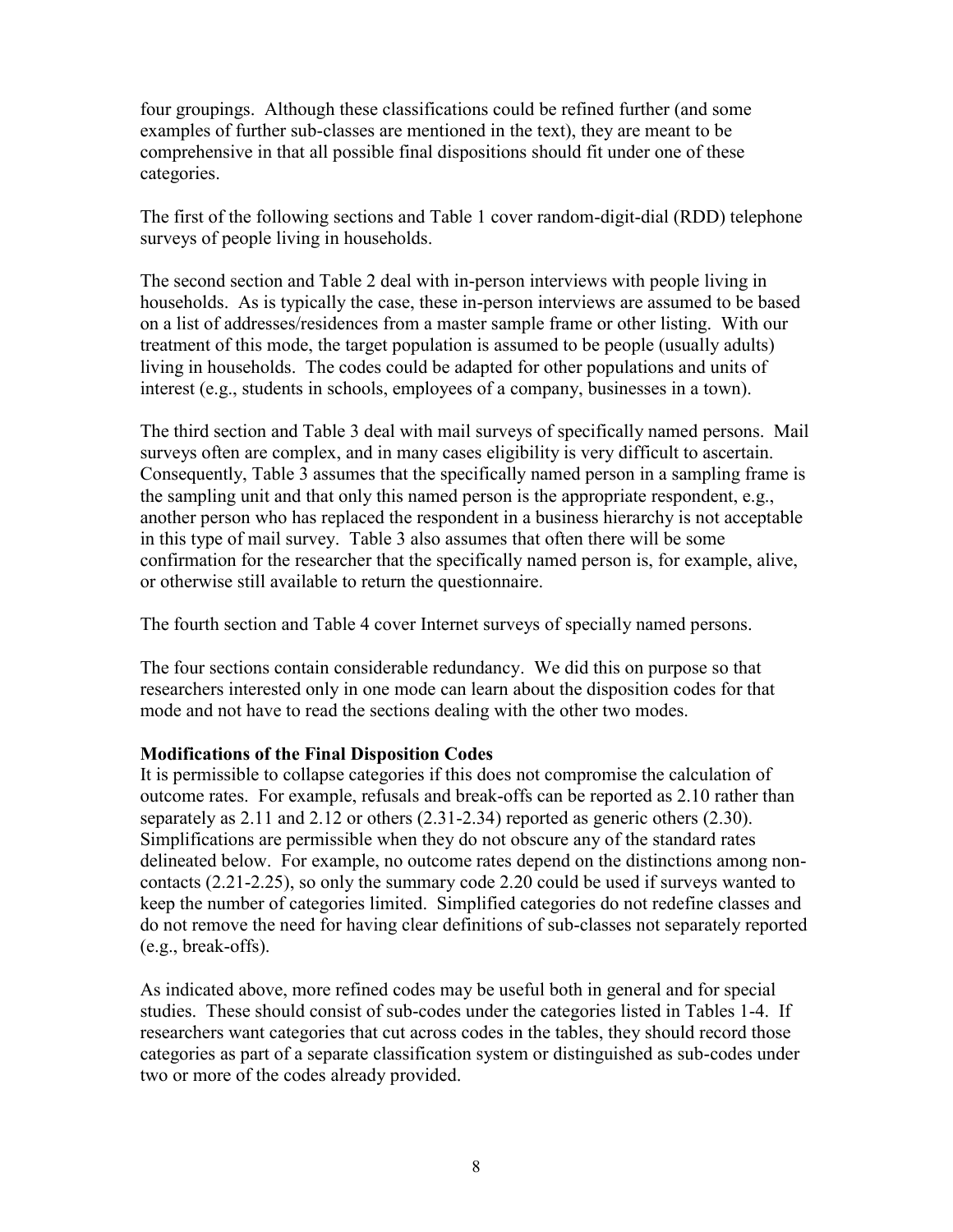### **Temporary vs. Final Disposition Codes**

A number of final disposition classifications used by others include codes that more properly reflect temporary status. Examples include:

- **Maximum call limit met,**
- Call back, respondent selected,
- Call back, respondent not selected,
- No call back by date of collection cut-off, and
- Broken appointments.

These and other temporary dispositions often are peculiar to individual CATI systems and survey operations, and are not necessarily dealt with here. However, they should be replaced with final disposition codes listed in Tables 1-4 when final dispositions are determined at the end of the survey.

In converting temporary codes into final disposition codes one first must use appropriate temporary codes. Temporary disposition codes should reflect the outcome of specific call attempts that occur before the case is finalized. Many organizations in effect mix disposition codes with what can be called action codes. Action codes do not indicate the result of a call attempt, but what the status of the case is after a particular attempt and what steps are to be taken next. Examples of these are:

- **Maximum of Number of Attempts**
- General Callback
- **Supervisor Review**

In each case these codes fail to indicate the outcome of the last call attempt, but instead what the next action is (respectively, no further calls, callback, and supervisor to decide on next step). While action codes are important from a survey management point-of view, they should not be used as call-specific, temporary, disposition codes. Action codes are rather generally based on summaries of the status of cases across attempts-todate. In effect, they consider the case history to date and indicate the summary status and usually also what the next step is.

The "Supervisor Review" category and perhaps another sometimes utilized code, "Potential Problem," represent a special case. It may mean that an interviewer needs to consult with a supervisor before deciding on how to code the outcome of a call (a kind of temporary, temporary-disposition code). As such, they should be listed as an "other" case and more explicitly described. If they are used instead to mean that a case is awaiting a supervisor's decision on how to proceed, then it is an action code and should not be used as a temporary, disposition code.

Temporary codes that might be added to the final disposition codes used herein would include the following: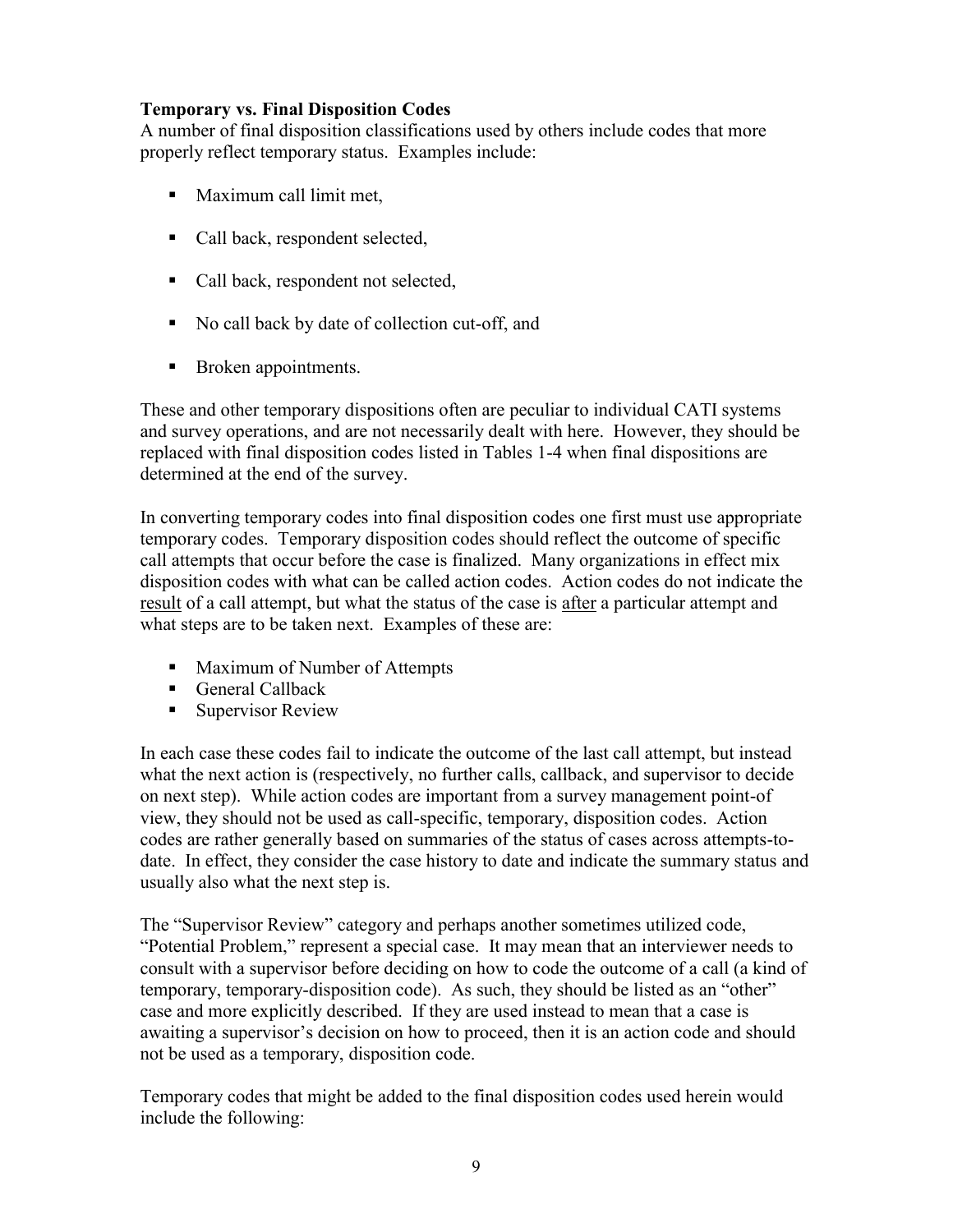### **Eligible, Non-Interview**

2.111a - Soft Refusal, Other\* 2.111b - Hard Refusal, Other\* 2.112a - Soft Refusal, Respondent 2.112b - Hard Refusal, Respondent

2.121 - Breakoff, During Introduction 2.122 - Breakoff, After Interview Started

2.12a - Definite Appointment, R 2.12b - Definite Appointment, Other\* 2.13a - Unspecified Appointment, R\*\* 2.13b - Unspecified Appointment, Other\*,\*\*

2.34 - Other, Referred to Supervisor

• Unknown Eligibility, Non-Interview

3.91 - Other, Referred to Supervisor

\* = Two sub-categories are included here, refusals/appointments in which the respondent is unknown and refusals by non-Rs.

\*\* = For example, when R/other asks interviewer to call back at another time, but no specific time is scheduled

Next, one needs to select a final disposition code from the often numerous and varied temporary disposition codes. In considering the conversion of temporary to final disposition codes, one must consider the best information from all contact attempts. In deciding between various possibly contradictory outcomes three factors need to be considered: 1) status day, 2) uncertainty of information, and 3) hierarchy of disposition  $\mathrm{codes}^3$ 

First, when different codes appear across attempts, it is important to determine what the situation was on "status day" (see discussion under "Eligible, No Interview (Nonresponse) on p. 12). For example, if a residence was vacant for the first two weeks of the field period during which time one or more attempts were made to contact the residence and then the unit became occupied with a new household and a refusal occurred, the case would count as not eligible, vacant (4.6), rather than a refusal as long as it was definitively established that the residence was unoccupied on status day.

Second, information on a case may be uncertain due to contradictory information across or within attempts (e.g., one neighbor reporting that a residence is vacant versus other evidence that it may be occupied). If the definitive situation for a case can not be determined, one should take the conservative approach of assuming the case is eligible or

<sup>&</sup>lt;sup>3</sup> For a discussion of assigning codes see McCarty, Christopher, "Differences in Response Rates Using Most Recent Versus Final Dispositions in Telephone Surveys," *Public Opinion Quarterly*, 67 (2003), 396-406.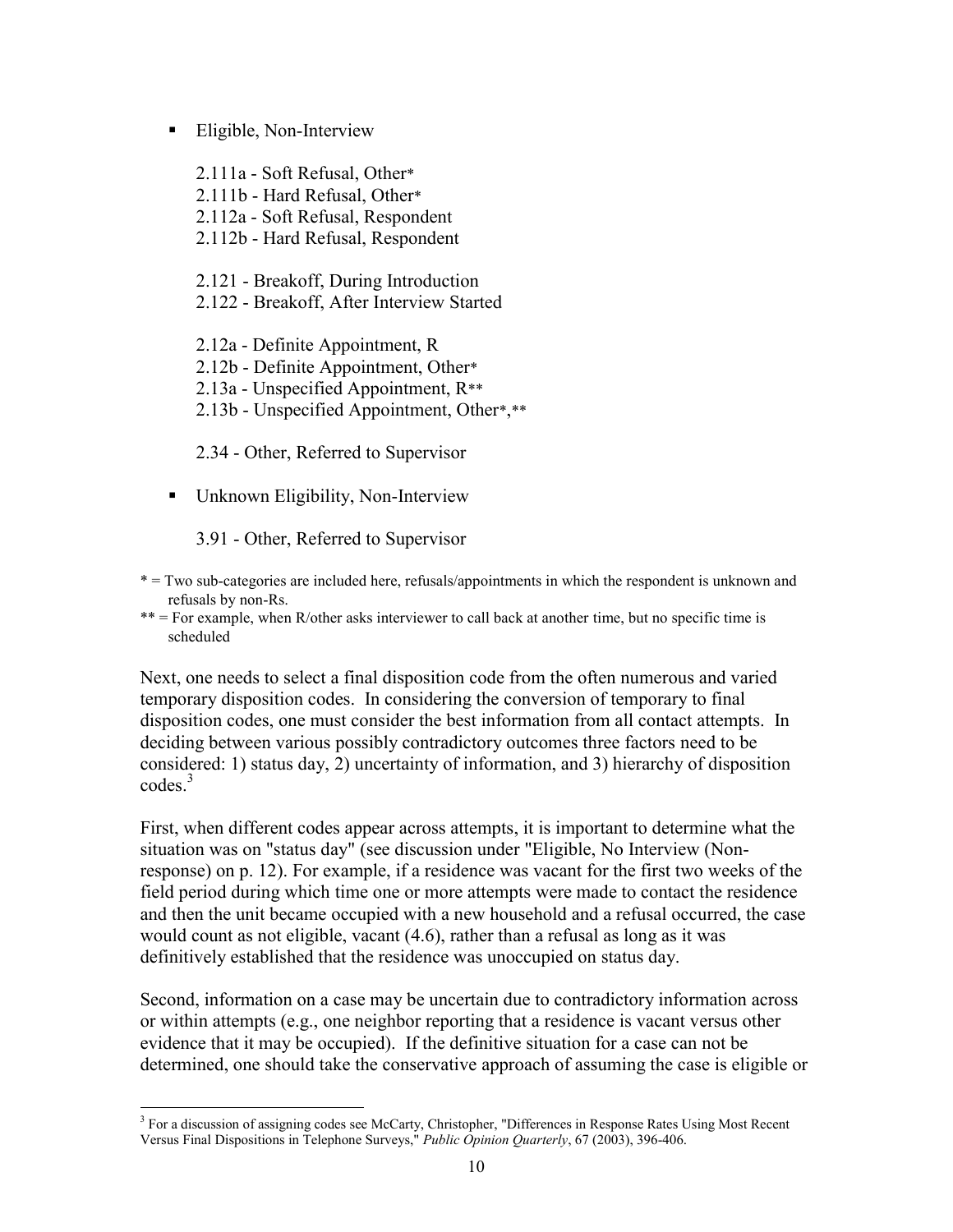possibly eligible rather than not eligible.

Finally, there is a hierarchy of disposition codes in which certain temporary codes take precedence over others. If no final disposition code is clearly assigned (e.g., completed case, two attempts both coded as refusals), then generally the outcome of the last attempt involving human contact will determine the final disposition code.

Following the logic of the human-contact-over-other-outcome rule means that once there was a refusal the case would ultimately be classified as a refusal unless: a) the case was converted into an interview or b) definitive information was obtained later that the case was not eligible (e.g., did not meet screening criteria). For example, repeated no answers after a refusal would not lead to the case being classified as no contact nor would a subsequent disconnected telephone number justify it being considered as a non-working number.

Likewise, in converting temporary codes into final codes, a case that involved an appointment that did not end as an interview might be classified as a final refusal even if a refusal was never explicitly given, depending on circumstances. Unless there is specific evidence to suggest otherwise, it is recommended that such cases be classified as a refusal.

If no final disposition code is clearly assigned and there is no human contact on any attempt, precedence should be given to the outcome providing the most information about the case. For example, in a case consisting of a combination of rings-no-answer, busy signals, and answering-machines outcomes, the final code would be answering machine (2.22 or 3.14) rather one of the other disposition codes. If there are different non-human-contact outcomes and none are more informative than the others, then one would generally base the final disposition code on the last contact.

Of course when applying these hierarchy rules, one must also follow the status day and uncertainty guidelines discussed above.

A survey wanting to maintain distinctions peculiar to a particular project could do so by having them as a) one or more additional sets of temporary or terminal codes, or b) subcategories under the temporary or final disposition codes in Tables 1-4. For example, one could subdivide refusals into a) refusals by respondent; b) broken appointments to avoid an interview; c) refusals by other household members; and d) refusals by a household member when the respondent is unknown. These refusal distinctions can be especially valuable when a survey is deploying a "refusal conversion" process (Lavrakas, 1993).

### **Substitutions**

Any use of substitutions must be reported. ${}^{4}$ First, whatever substitution rules were used must be documented. Second, the number and nature of the substitutions must be reported. These should distinguish and cover both between and within household substitutions. Third, all replaced cases must be accounted for in the final disposition codes.

 4 Substitution involves the replacement of an originally sampled unit by another unit. This might be an inter- or intrahousehold replacement.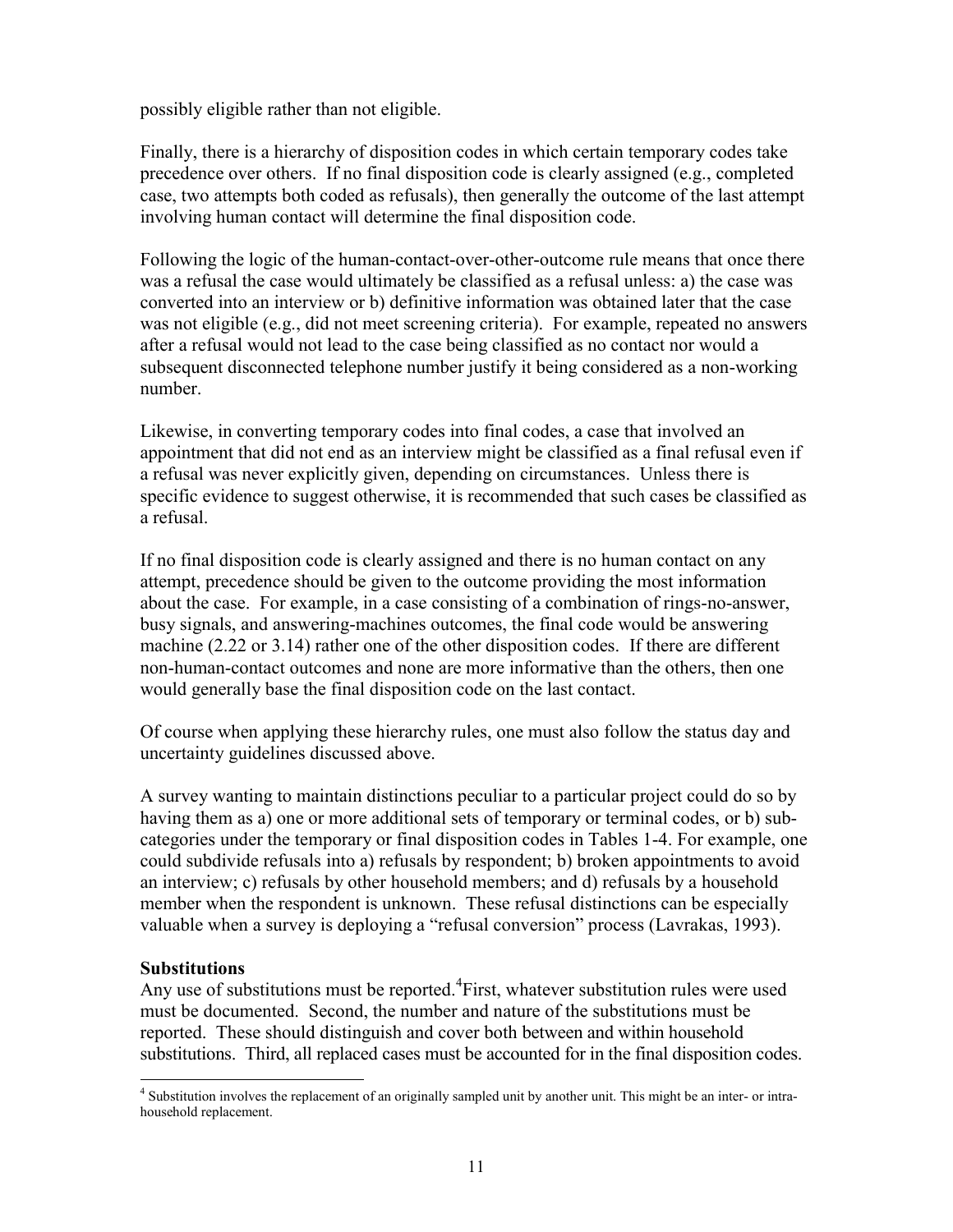For example, if a household refuses, no one is reached at an initial substitute household, and an interview is completed at a second substitute household, then the total number of cases would increase by two and the three cases would be listed as one refusal, one no one at residence, and one interview. In addition, these cases should be listed in separate reports on substitutions. Similarly, within household substitution would have to report the dropped and added cases as well as separately documenting procedures for substitutions and number of substitutions. Respondent selection procedures must be clearly defined and strictly followed. Any variation from these protocols probably constitutes substitution, and should be documented as such.

#### **Proxies**

Any use of proxies must be reported.<sup>5</sup>

First, rules on the use of proxies must be reported. Second, the nature and circumstances of proxies must be recorded and any data file should distinguish proxy cases from respondent interviews. Third, in the final disposition code complete and partial interviews must be sub-divided into respondents (1.11 or 1.21) or proxies (e.g., 1.12 or 1.22). In the case of household informant surveys in which a) one person reports on and for all members of the household and b) any responsible person in the household may be the informant, this needs to be clearly documented and the data file should indicate who the informant was. In the final disposition codes and in any rates calculated from these codes, researchers need to say clearly that these are statistics for household informants. Rates based on household informants must be explicitly and clearly distinguished from those based on a randomly chosen respondent or a person fulfilling some special household status (e.g., head of household, chief shopper, etc.) When both household and respondent-level statistics are collected, final dispositions for both households and respondents should be reported.

### **Complex designs**

Complex surveys such as multi-wave panels and surveys that use a listing from a previous survey as a sample frame must report disposition codes and outcome rates for each separate component and cumulatively. For example, a three-wave, longitudinal survey should report both the disposition codes and related rates for the third wave (second reinterview) and the cumulative dispositions and outcome rates across the three waves. Similarly, a survey such as the 1995 National Survey of Family Growth (NSFG), which was based on a sample of women of childbearing age derived from a round of the Health Interview Survey (HIS), should report on both the outcomes from the NSFG field efforts and incorporate results from the earlier HIS effort (i.e., calculating in nonresponse cases from both HIS and NSFG). See discussion in section "Some Complex Designs" on page 40.

l  $5$  A proxy is the use of one individual to report on an originally sampled person. This person might be a member of the sampled person's household or a non-member (e.g. a caregiver).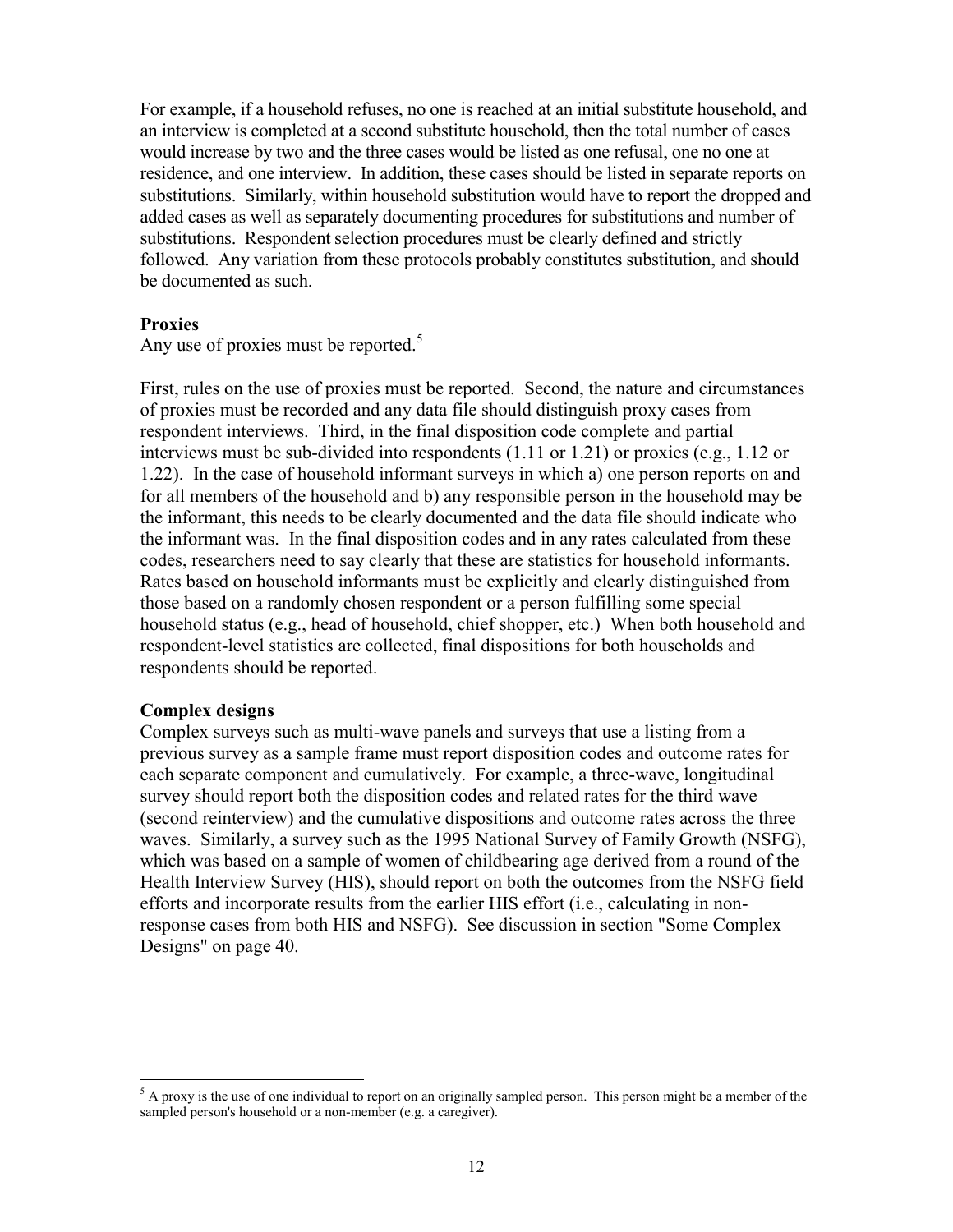# **RDD Telephone Surveys of Households**

For the purposes of the language used in this section, an RDD telephone survey is one in which households are randomly sampled within some geo-political area using a random-digit dialing technique. The researcher should check landline and cell phone frame coverage in the geographic area being sampled using an appropriate source and design the sampling approach accordingly. The section below covers RDD telephone surveys conducted via landlines, cell (mobile) phones, or a combination of the two. *Standard Definitions* uses Census definitions for households, group quarters and other related entities.

The section also assumes that for households reached via a landline RDD number one "eligible" respondent is randomly selected per household to be interviewed. This within-household selection might be carried out via a Kish selection procedure, one of the birthday methods, or by some other appropriate procedure. In the case of households reached via a cell phone RDD number, most U.S. researchers reason that the need for further systematic within-unit sampling of a respondent is unnecessary because cell phones typically are identified with single individuals. In particular, Carley-Baxter, Peytchev, and Black (2010) found that a substantial majority of U.S. cell phone users at that time reported that they do not share, and thereby concluded that cell phone users are unlikely to be suitable for the within-household selection methods that are often used in landline surveys. Thus, researchers are advised to decide on a survey-by-survey basis whether to use a within-unit selection method when reaching someone who has been sampled via a cell phone number. Regardless of the decision the researcher makes, it is advised that items be added to the survey questionnaire for respondents that have cell phone service that measure how many people share the cell phone and what proportion of the time such sharing occurs. (AAPOR Cell Phone Task Force, 2010; Tucker, Brick, and Meekins, 2007; Brick, Edwards, and Lee, 2007). These data can be used in weighting the cell sample if the researchers decide that sharing is enough of an issue to merit an adjustment for multiple "eligible" users. (This section and Table 1 could easily be modified for use in an RDD survey of businesses within a geopolitical area.)

It is important for researchers to describe in detail the way in which landline or cell phone RDD samples are drawn for a given survey. Among other features this should include mention of whether the sample was a) restricted to blocks or banks of numbers with a certain minimum number of listed telephone numbers; b) limited to numbers flagged as "active" or "previously active," or employed any other activity codes; c) purged of business numbers by cross-reference to databases such as the Yellow Pages; d) screened of non-productive numbers before the sample was released to interviewers; or e) modified or cleaned in any other way. The description also must describe how landlines and cell phones were handled, including whether both were deployed and, if so, how they were included. This would include a description of dual landline frame and cell phone frame samples or other multi-frame telephone samples (e.g., ones that also use an electronic white pages frame), when they are used, and how they are combined into a single set of results.

### **1. Interviews**

As shown in Table 1, interviews in RDD telephone surveys are divided into two groups: a) complete interview (1.1) and b) partial interview (1.2). Each survey should have an a priori explicit definition of what constitutes a complete vs. a partial interview and what distinguishes a partial interview from a break-off (i.e., a refusal sometime after the interview has commenced).

Three widely used standards for defining these three statuses are: a) the proportion of all applicable questions answered, b) the proportion of crucial or essential questions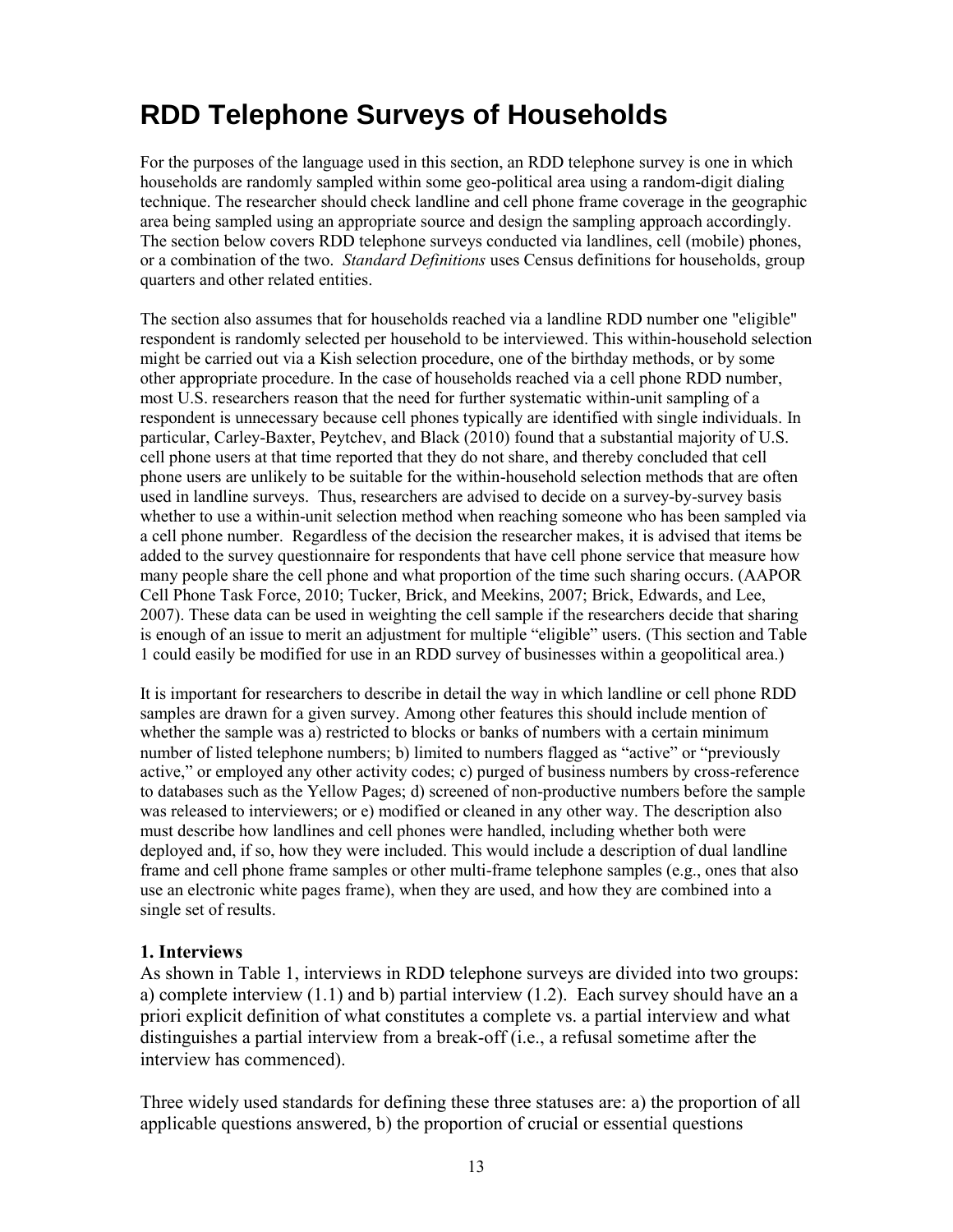answered, $6$  and c) the proportion of all applicable questions administered (Frankel, 1983). For example, the following are standards that surveys might adopt to determine whether a case is a complete interview, partial interview, or break-off:

- a. Less than 50% of all applicable questions answered (with other than refusal or no answer) equals break-off, 50%-80% equals partial, and more that 80% equals complete, or
- b. Less than 50% of all applicable questions asked equals break-off, 50-80% equals partial, and more than 80% equals complete, or
- c. Less than 50% of all essential or crucial questions answered (with other than a refusal or no answer) equals a break-off, 50-99% equals partial, and 100% equals complete, or
- d. The above three could be used in combination. For example, one might require 100% of crucial questions and 80% of other questions being answered to count as a complete case.

Although no precise definition of complete or partial cases or break-offs is proposed here, researchers must provide a clear definition of these statuses for surveys. Suitable criteria include those described above. Of course less stringent definitions of complete or partial cases will mean that there will be more item non-response in cases deemed complete or partial.

Cases that are counted as break-offs and excluded from the analysis file should not be counted as partial cases in calculations of response and other outcome rates.

### **2. Eligible, No Interview (Non-response)**

Eligible cases for which no interview is obtained consist of three types of non-response: a) refusals and break-offs (2.10); b) non-contacts (2.20); and c) others (2.30). See Table 1.

Refusals and break-offs consist of cases in which some contact has been made with the telephone household and a responsible household member<sup>7</sup> has declined to do the interview  $(2.11)$  or an initiated interview results in a terminal break-off  $(2.12$  — see above on what constitutes a break-off vs. a partial interview). <sup>8</sup> Further useful distinctions, not all of which are included in Table 1, are a) who refused, i.e., known respondent (2.111) vs. household member (2.112); b) point of the refusal/termination (e.g., before/after introduction, and before/after respondent selection); and c) reason for the refusal/break-off.

Non-contacts in RDD surveys include cases in which the number is confirmed as an

l  $6$  Crucial or essential questions might include variables that are the key independent or dependent variables in a study. For example, a survey designed to measure racial differences might include respondent's race or a survey to examine the causes of depression might require a scalable score on the measure of clinical depression.

 $7$  What constitutes a "responsible household member" should be clearly defined. For example, the Current Population Survey considers any household member 14 years of age or older as qualifying to be a household informant.

<sup>&</sup>lt;sup>8</sup> Discontinuations due to dropped calls or other technological problems are not considered as break-offs.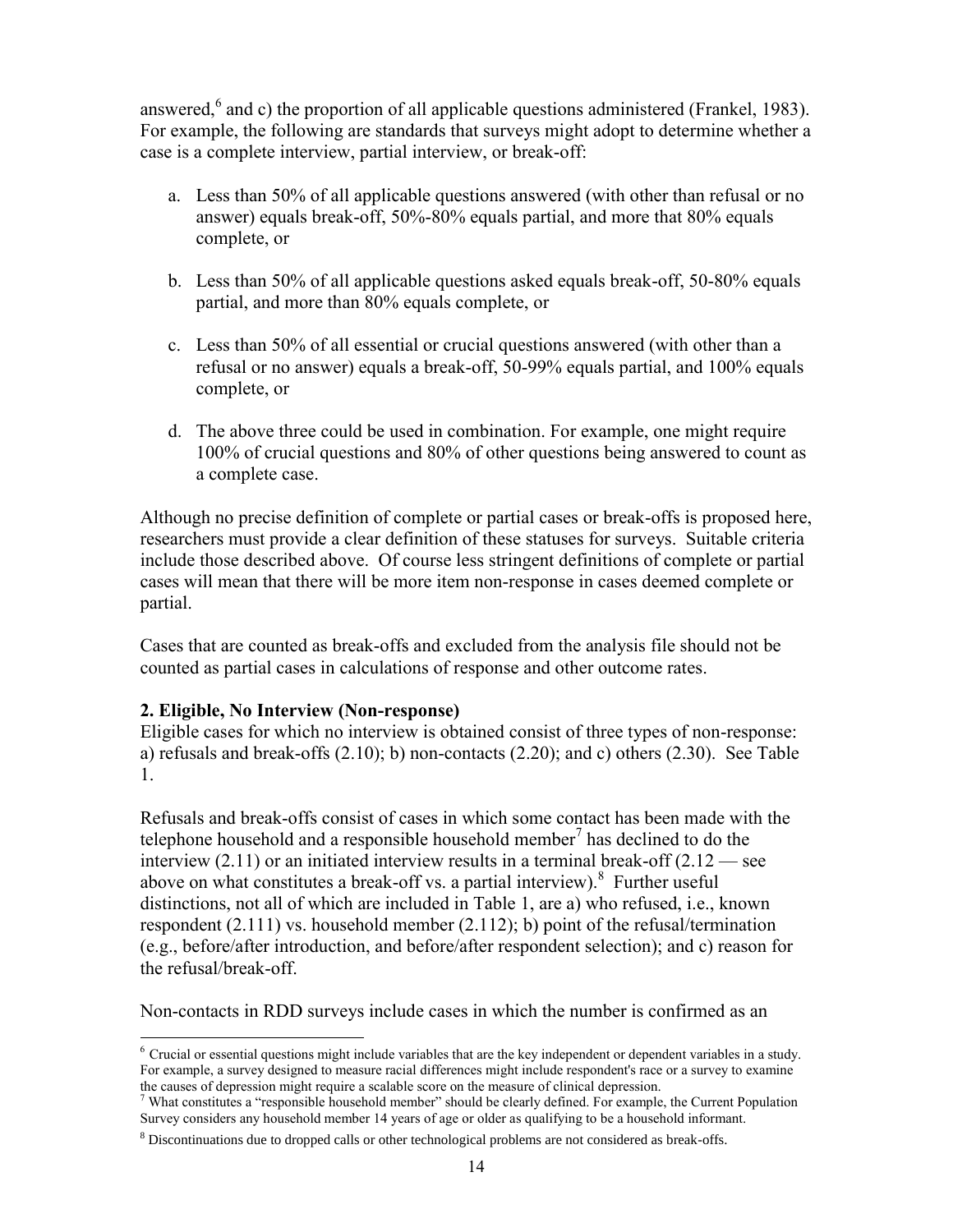eligible household, but the selected respondent is never available (2.21) or only a telephone answering device (e.g. voicemail or a telephone answering machine) is reached with only its message confirming a residential household (2.22). In the later cases, it may be further broken down by whether the interviewer left a message  $(2.221 - e.g.,$  alerting the household that it was sampled for an important survey and that an interviewer will call back at another time, or with instructions on how a respondent could call back) or whether the interviewer did not leave any message (2.222). A related piece of information that might be recorded is whether a text message was sent (Brick et al., 2007; Callegaro et al., 2007), but that as such would not constitute a final disposition code.

Other cases (2.30) represent instances in which there is a respondent who did not refuse the interview, but no interview is obtainable. They include: a) death (2.31); b) the respondent's physical and/or mental inability to do an interview (2.32); c) language problems (2.33); d) sound quality too poor/intermittent (2.34);  $\degree$  e) location/activity not permitting an interview (e.g. cell phone reached while person is driving)(2.35); and f) miscellaneous other reasons (2.36).

Whether death makes a case a non-respondent or an ineligible respondent depends on fieldwork timing. Surveys have to define a date on which eligibility status is determined. This usually would be either the first day of the field period or the first day that a particular case was fielded. Thus, for example, if a person were alive and selected as the respondent from a sampled housing unit in an RDD survey on this status date, but died before an interview was completed, the case would be classified as a non-response due to death (2.31). Similar time rules would apply to other statuses.

Respondents who are physically and/or mentally unable to participate in an interview would include both permanent conditions (e.g., senility, blindness or deafness) and temporary conditions (e.g., pneumonia or drunkenness) that prevailed whenever attempts were made to conduct an interview. With a temporary condition it is possible that the respondent could be interviewed if re-contacted later in the field period.<sup>10</sup>

Language problems include cases in which no one in the household at the time the interviewer makes contact can speak a language in which the introduction is to be given (2.331) or cases in which the selected respondent does not speak a language in which the interview is to be conducted (2.332) or cases in which an interviewer with appropriate language skills cannot be assigned to the household/respondent at the time of contact  $(2.333).$ <sup>11</sup>

The miscellaneous designation (2.35) would include cases involving some combination of other reasons (2.30) or special circumstances (e.g., vows of silence, lost records, faked

l <sup>9</sup> This code differs from Technical Phone Problems (3.16) in that enough information is gathered to confirm eligibility, but the audio impediments are too great to permit an interview.

<sup>&</sup>lt;sup>10</sup> As elsewhere, more detailed distinction should be used when appropriate. For example, in a survey on drug and alcohol use a special sub-code for intoxicated respondents might be useful.

<sup>&</sup>lt;sup>11</sup> Language cases can be counted as not eligible  $(4.70)$  if the survey is defined as only covering those who speak certain languages. For example, until 2006 the General Social Survey defined its target population as English-speaking adults living in households in the United States (Davis, Smith, and Marsden, 2007). Whenever language problems are treated as part of 4.70 instead of 2.33, this must be explicitly stated.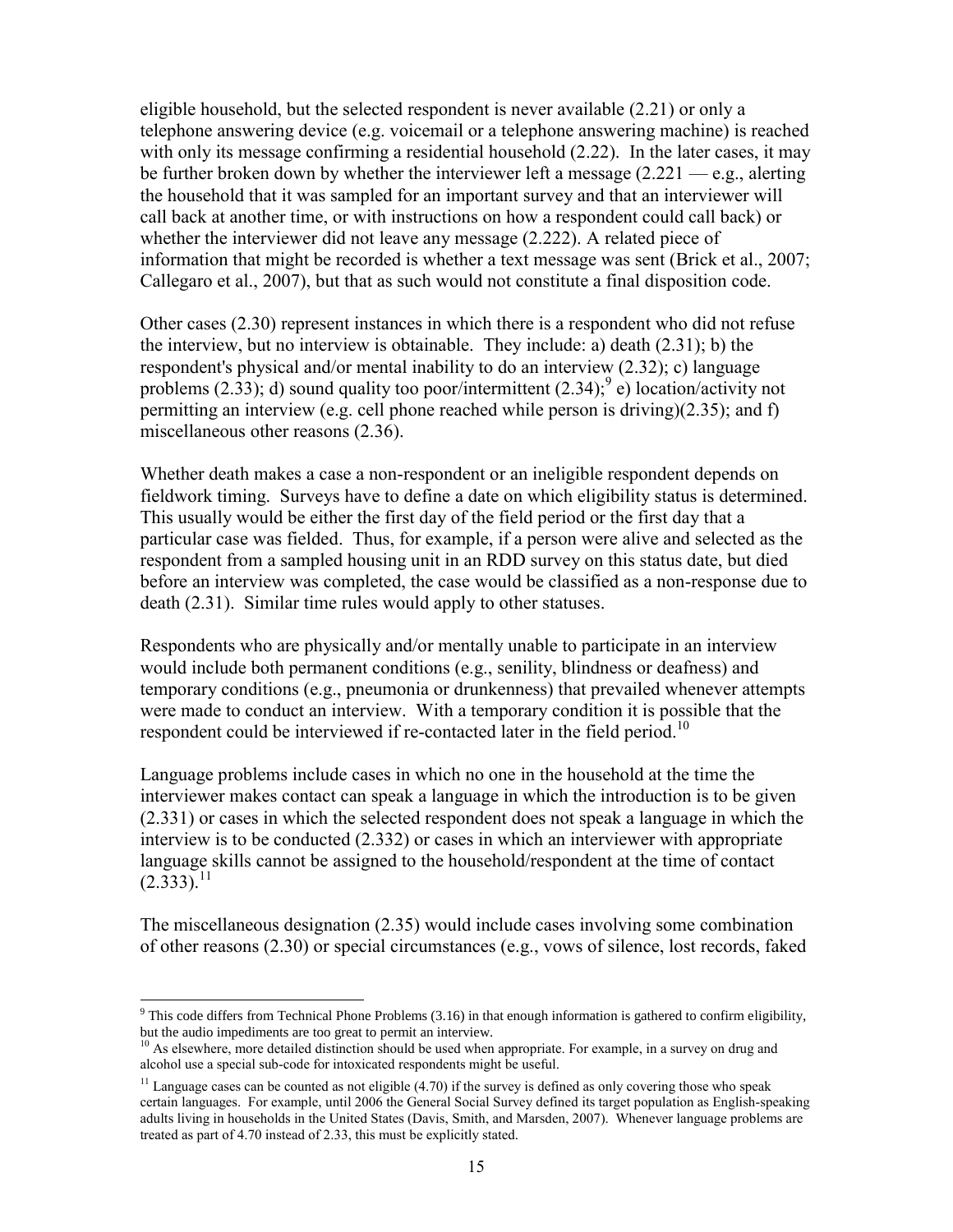cases invalidated later on).  $12$ 

l

### **3. Unknown Eligibility, Non-Interview**

Cases of unknown eligibility and no interview (3.0) include situations in which it is not known if an eligible residential household exists at the sampled telephone number (3.10) and those in which such a household exists, but it is unknown whether an eligible respondent resides there (3.20).

One class of unknown cases in RDD surveys include telephone numbers that were sampled but not dialed, or in which there was the introduction of replicates in which the cases were simply not assigned or attempted before the end of the field period (3.11). Unassigned replicates should be considered ineligible cases, but once interviewers began contacting numbers in a replicate, all cases in that replicate would have to be individually accounted for.

Other unknown household cases in RDD surveys include: a) always busy (3.12); b) no answer (3.13); c) a telephone answering message (e.g. voicemail or a telephone answering machine) that does not conclusively indicate whether the number is for a residential household or not (3.14); d) call-screening, call-blocking, or other telecommunication technologies that create barriers to getting through to a number (3.15); e) technical phone problems, e.g., phone circuit overloads, bad phone lines, phone company equipment switching problems, etc. (3.16); and f) ambiguous operator's messages that do not make clear whether the number is associated with a household or not (3.161)(see AAPOR Cell Phone Task Force, 2008 & 2010b; Callegaro et al., 2007) . This problem is more common with cell phone numbers since there are both a wide variety of company-specific codes used and these codes are often very unclear (AAPOR Cell Phone Task Force, 2010b). Because several of these (e.g. 3.16 and 3.161) often are temporary problems, it is advised that these numbers be redialed on occasion within the field period. In each of these cases, there is insufficient information to know whether the sampled number represents a residential household.

In establishment surveys when the sample consists of phone numbers of establishments obtained from a list, rather than phone numbers from a RDD sample, interviewers also encounter similar circumstances as listed in **a** through **f** that make it hard to determine if the establishment is present at the number and, if present, if it is eligible. Interviewers on establishment surveys have two additional tools to help ascertain if the establishment is still in existence. These are calling Directory Assistance and sending a Fed Ex Letter with signature confirmation; information emerging from these methods can confirm that the case is out of business – in which case it would be considered Not In Sample  $(4.10)^{13}$ . However, if Directory Assistance and Fed Ex do not confirm that the case is out

<sup>&</sup>lt;sup>12</sup> For calculating household-level cooperation and contact rates as defined later in this document, all codes under Noncontact (2.2 in Tables 1-3) assume no contact with the household and all codes under Other (2.3) assume contact with the household. Situations that would appear to fall under these codes, but which are not consistent with the non-contact/ contact rules, must be handled consistently with those rules when using the specified formulas for cooperation and contact rates.

<sup>&</sup>lt;sup>13</sup> Organizational surveys typically differentiate between Not In Sample as concluded based on interviewer observation (Out of Business being the most common example of Not In Sample) and Ineligible as evaluated by the screener instrument. However, both are considered as ineligible and are removed from the denominator in response rate calculations.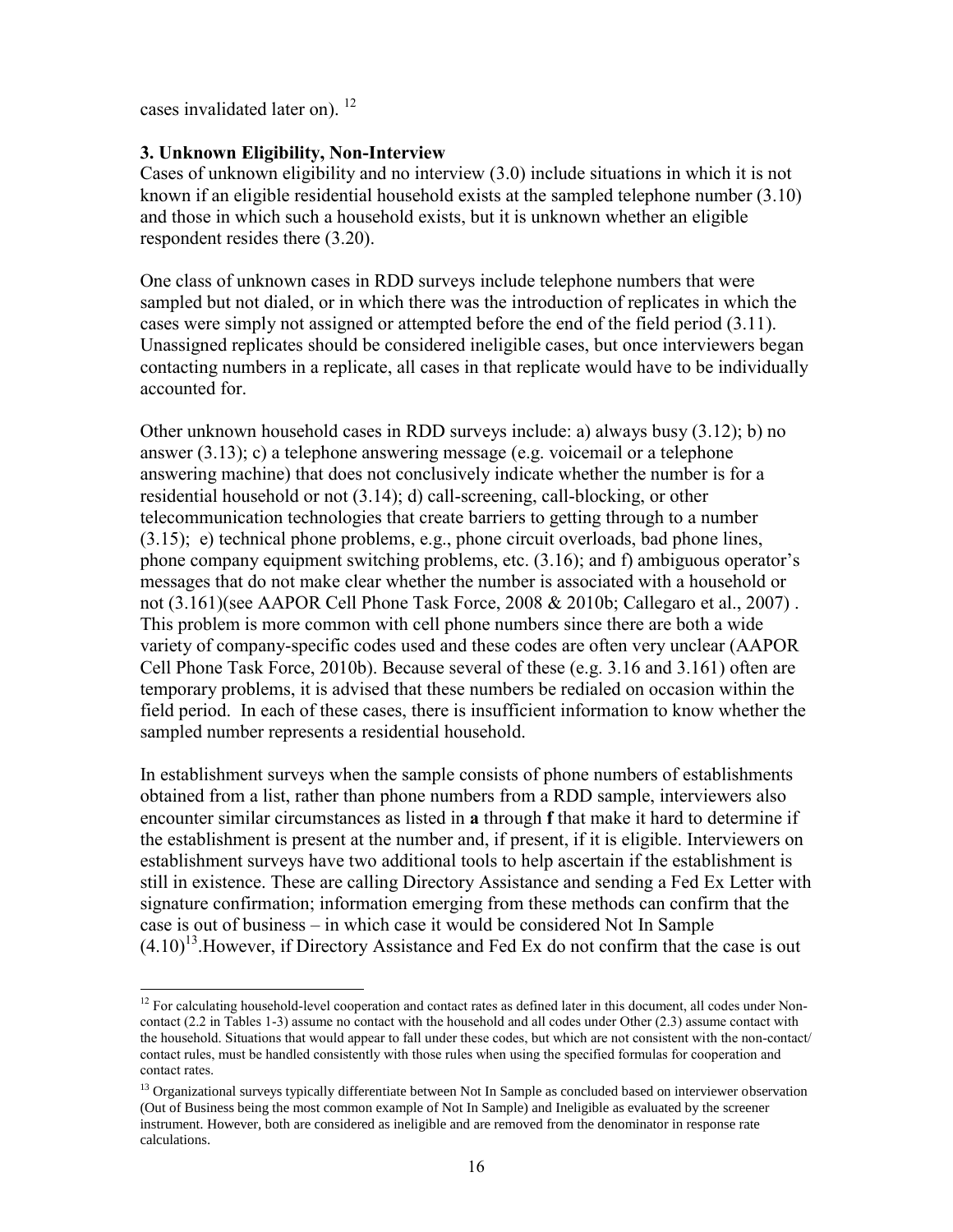of business, then the project needs to accept the integrity of the list and assume that the establishment is in the sample. In most studies, the case would need to be finalized as the appropriate disposition code in the Unknown Eligibility, Non-Interview category because eligibility could not be formally determined. Normally, projects do not have high enough confidence in the sample list to presume that all sample members are eligible; however, if this was the case then the case could be finalized as the appropriate disposition code under Eligible Non-Interview.

Cases for which there is a household and it is not known if there is an eligible respondent (3.20) usually crop up because of a failure to complete a needed screener (3.21). Even if this failure clearly were the result of a "refusal," it would not be so classified unless the existence of an eligible respondent were known or could be inferred. Related cases especially involving cell phones include instances in which it cannot be confirmed that the answerer is a resident of a household in the geographic area covered. If a person's household status could not be confirmed or disconfirmed, code 3.30 might be used.

Finally, a miscellaneous other category (3.90) should be used for highly unusual cases in which the eligibility of the number is undetermined and which do not clearly fit into one of the above designations.

One example is a case in which a number dialed is answered but not by a responsible adult. Another example is a case in which not enough information is gathered to ascertain eligibility. Diligent researchers will, of course, attempt to determine if these households contain eligible respondents, which, if successful, would yield another disposition code.

### **4. Not Eligible**

l

As with any survey, RDD samples sometimes include telephone numbers at households outside the sampling area's geopolitical boundary (4.10). For example, this often happens when using RDD to sample relatively small areas such as counties, towns, or neighborhoods. This also happens with some frequency when sampling cell numbers, which often move with a person who relocates his/her residency to a new geographic area.

Additional ineligible cases for RDD surveys include: a) dedicated fax/data line (4.20); b) non-working and disconnected number (4.30); and c) possibly various special technological circumstances (4.40) such as pagers (4.44).

Fax/data lines (4.20) are excluded when they are dedicated lines in a residence used solely for those purposes. However, lines that are used by a housing unit for both regular phone calls and data links are eligible.<sup>14</sup>

Non-working numbers are numbers that are not assigned (typically new numbers not yet issued or unused SIM cards) (4.31) and disconnected numbers that were previously

<sup>&</sup>lt;sup>14</sup> Dual-use lines that automatically respond to an in-coming data or voice transmission in the appropriate manner are not a problem, but those that must be manually switched from data to voice to receive voice calls can create problems. Researchers should make several attempts to verify the status of such lines.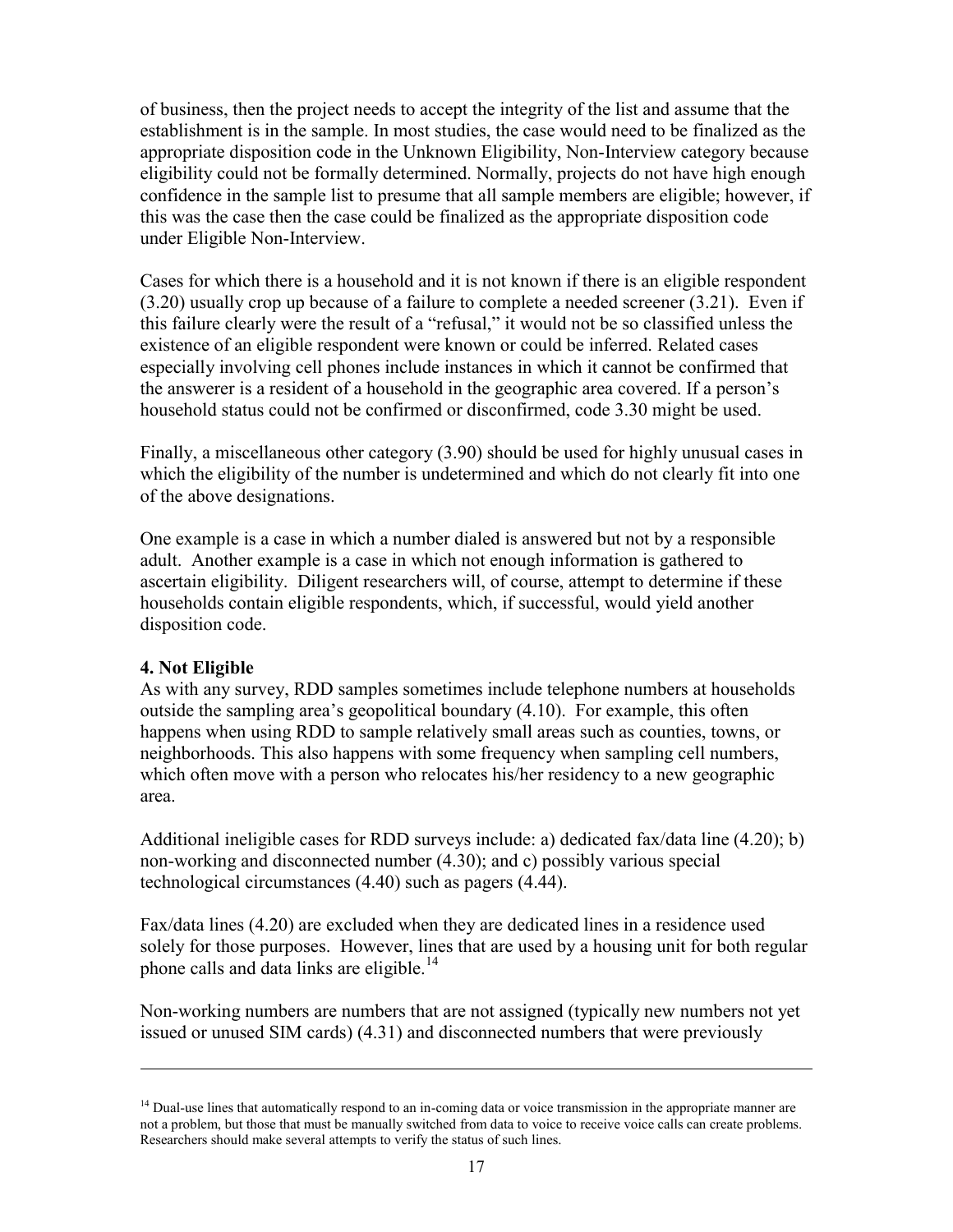assigned (4.32). It also may be useful to separately list numbers that are designated as "temporarily out of service" (4.33), and depending on the length of the field period, these numbers may become operational before the field period ends and thus they should be redialed on occasion. These telephone dispositions (the 4.30 subset) differ from technical phone problems (3.16) in which a number is assigned to reach a household, but does not do so or for which the sound clarity is too poor to permit an interview because of problems with the equipment.

Rules need to be established for handling special technological circumstances (4.40). First, changed numbers (4.41) — ones that originally reached a particular residential or nonresidential location but now that location is reached by another number — usually should be excluded from an RDD sample. In the typical situation, a household has been assigned a new number and a telephone company recording notifies the caller of that new number. However, researchers may elect to retain the case in the sample, call the new number, and delete the changed number. If a "changed number" situation causes two numbers that can reach a household, researchers would have to apply a weight to correct for non-equal probability of selection just as if there were two numbers reaching the household directly.

If one wanted to include such changed numbers, one would have to ask an informant at all reached numbers if the number was a changed number referred to by a changed number recording, just as one needs to ask about how many phone numbers directly reach a household. If it is a changed number, the old number could be deemed ineligible on the basis that the household is reachable via its new number, and no weight needs to be applied. This second procedure is simpler to implement.

If both landlines and cell phones are included in the survey, then codes 4.45 (cell phones) and 4.46 (landlines) would not be used. If only cell phones were being sampled, code 4.46 for landlines would be used or if only landlines were eligible, then code 4.45 for cell phones would be utilized. If the samples covered both cell phones and landlines, proper weights and adjustments for dual-sample frames, if used, are needed (AAPOR Task Force on Cell Phones, 2008; Callegaro et al., 2007; Brick et al., 2006; Currivan and Roe, 2004). Researchers also should specify rules to deal with call forwarding (4.43). If the call is transferred from one line to another within a residence, or from one residence to another (4.431), then this might not be a problem if enough were learned to use weighting to adjust for the unequal probabilities of selection due to multiple phone lines. However, if a call is forwarded from a nonresidential location (e.g., someone's place of business) to a residence (4.432), then the original sampled number should be treated as ineligible (nonresidential) and no interview should be completed. If a forwarded call reaches a residence outside the sampling area, but the original number was a residence inside the sampling area, then additional special rules are needed.

In any RDD household survey, a good portion of numbers dialed will reach nonresidences and/or nonresidents (4.50) such as businesses or government offices (4.51) that are ineligible by definition. But some also will reach residential units such as institutions (prisons, sanitariums, etc.  $-4.52$ ) and group quarters (military barracks, a telephone in the hallway of a sorority house, etc.  $-4.53$ ). Clear definitions of what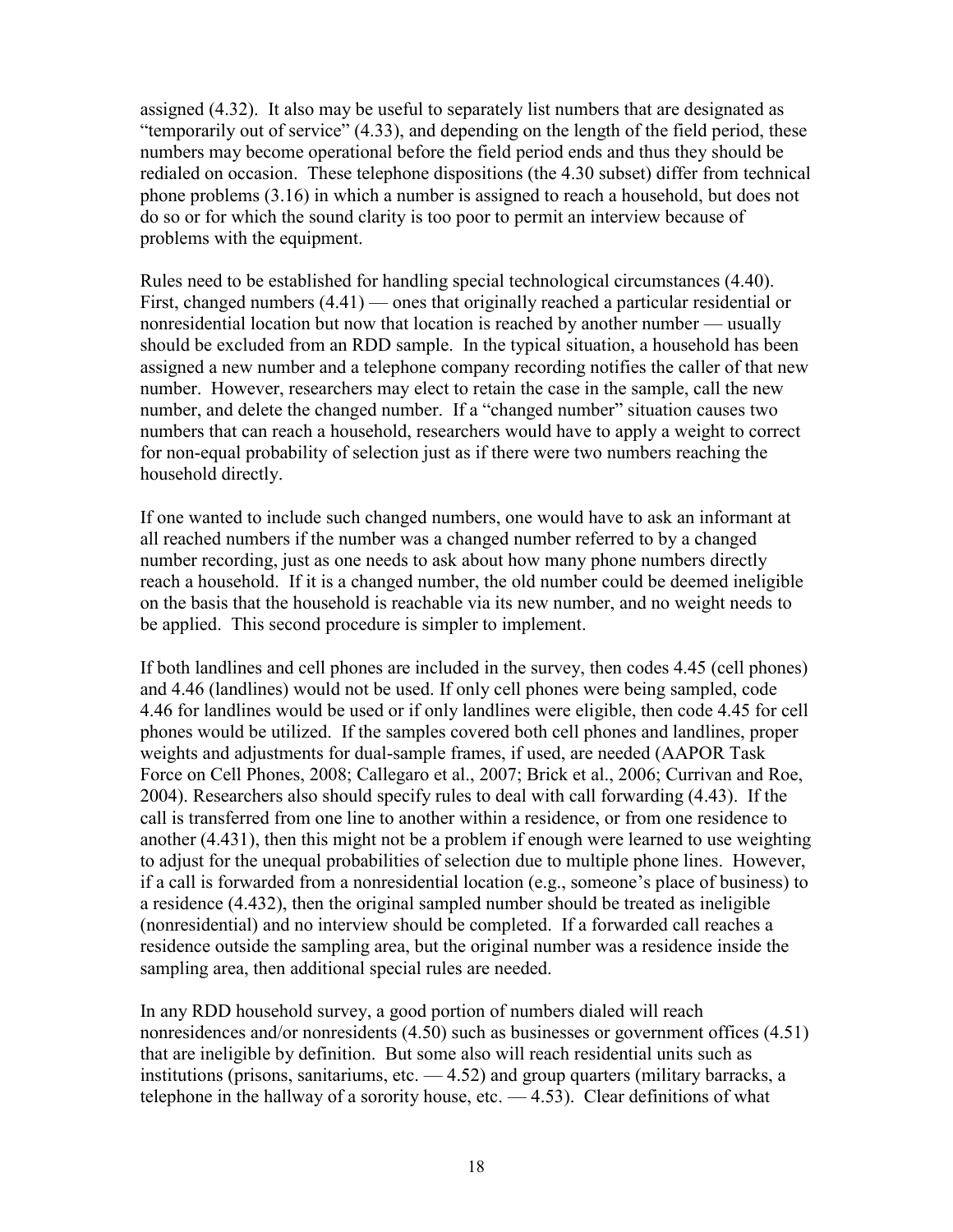makes these cases ineligible must be developed for interviewers to follow.<sup>15</sup> Occasionally, a household and a business share the same telephone number. One should include such numbers as eligible, and exclude only those numbers that are solely business numbers. Additionally, cell-phone numbers may also reach people who are not eligible household members. For example, among other reasons, this would include cell phones attached to persons who are not household residents such as college students living in dorms or foreign visitors staying in hotels.

Housing units with no eligible respondents (4.70) are rare in surveys of all adults and would mostly consist of residences with no one 18 years of age or older. Occupied housing units should be presumed to contain someone 18 or older unless contrary information is obtained. But for samples of sub-groups (e.g., parents with children living with them, RV owners, retired people) a large majority of housing units might be ineligible and the presence of an eligible respondent cannot be assumed. This category (4.70) differs from 4.10 in that the housing unit is otherwise eligible, but lacks an eligible respondent, while in the former case the housing unit is not properly part of the sample.

Some RDD surveys will use special screening sequences to determine if there is an eligible resident in the household (e.g., pre-election surveys that screen for "likely voters"). In these surveys, some households will not have an eligible respondent and thus the number is treated as ineligible (4.70).

Sometimes RDD sampling is used to reach subgroups in the general population. Unlike the situation in which a screener is used to determine eligibility, these surveys are meant to interview a set number of respondents (i.e., a quota) within each subgroup (e.g., younger women, older women, younger men, older men). Once the quota is filled for a subgroup (i.e., the subgroup is "closed"), any household contacted without a resident in an "open" subgroup would be treated as ineligible (4.80).

Finally, additional reasons for non-eligibility can be coded under Other (4.90).

### *Dual-frame RDD samples*

For several decades, the sampling methodology of list-assisted landline RDD served as the workhorse for general population-based studies in the U.S. In recent years, however, virtually all higher-quality U.S. general population telephone surveys have come to rely on dual-frame RDD techniques (using both the landline RDD frame and the cell phone RDD frame) to improve coverage. This change is primarily due to the growing number of households that are abandoning landline phone service – the so-called cellphone-only (CPO) subpopulation, which in 2014 in the U.S. is approximately 40% of households. Given that the geo-demographic composition of CPO adults is markedly different from that of the rest of the general public, the bias that can result should such individuals be excluded has become non-ignorable.<sup>16</sup> Consequently, the dual-frame RDD

l <sup>15</sup> For Census definitions of households, group quarters, and related matters see Rawlings, 1994 and U.S. Census, 1993.

<sup>&</sup>lt;sup>16</sup> As the percentage of the U.S. general public that is CPO increases, these differences are anticipated to decrease. Similarly, the geo-demographics of the U.S. population with only a landline phone (i.e., the LLO cohort) are anticipated to continue to skew further from the characteristics of the rest of the general public as LLO persons continue to decrease in number.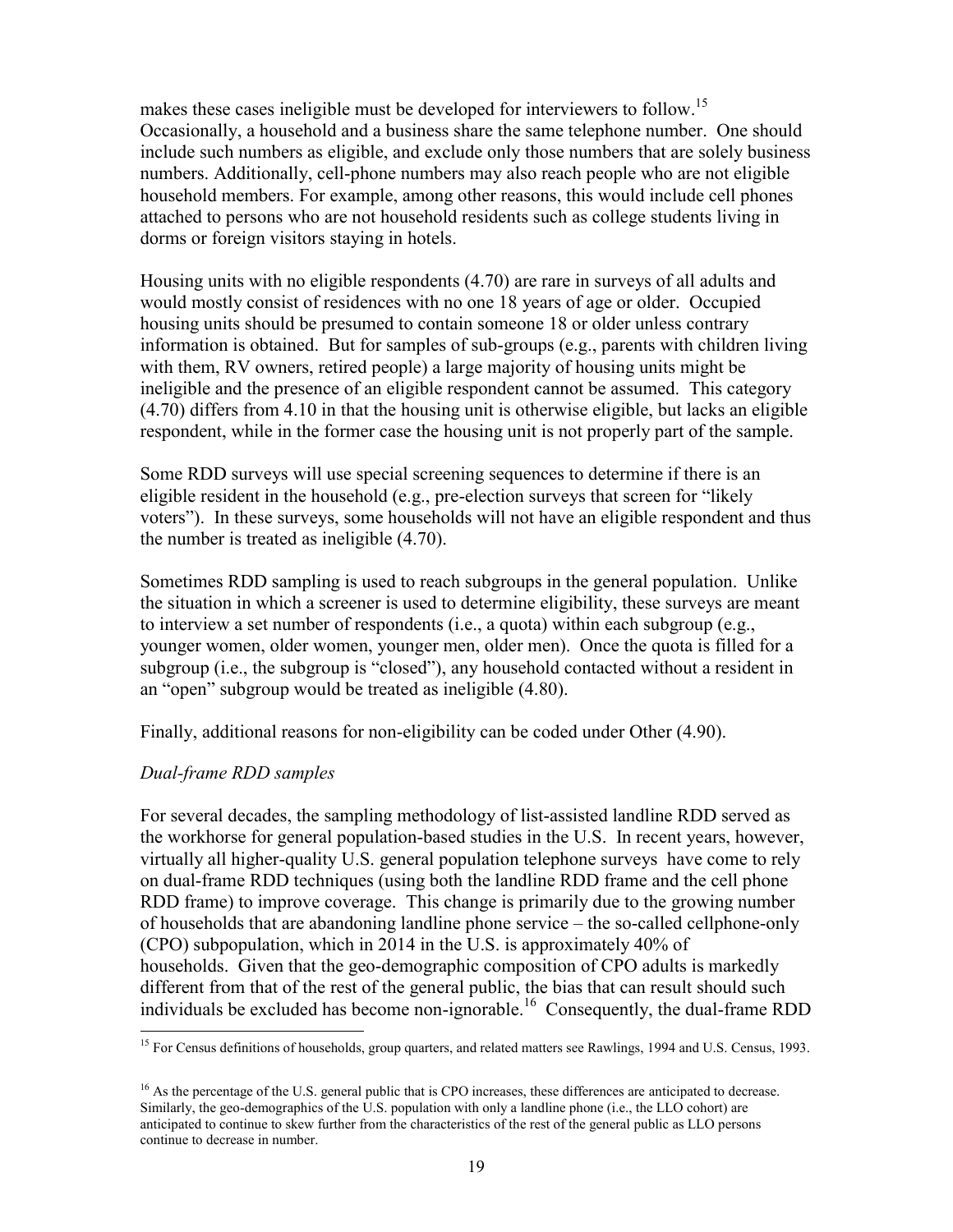(DFRDD) sampling methodology has become the standard practice whereby the landline RDD frame is combined with the cellular RDD frame (without screening either frame for telephone service usage) to provide a nearly complete coverage of all U.S. households.

DFRDD has experienced various growing pains in which various sampling, data collection and weighting practices emerged, which has forced researchers to rely on improvised assumptions when designing and weighting DFRDD surveys. Researchers might find help in the National Health Interview Survey and other data sources for stateand county-level estimates of household telephone service distributions. However, AAPOR advises that any parameter estimates of telephone service usage in the U.S. not based on the Decennial Census or the American Community Survey be used with caution.

Issues common to other interviewing modes also are found in DFRDD surveys. One is temporary outcome codes, also known as "action" codes, such as "call back/respondent not selected," or "supervisor review." These must not be confused with final outcome codes. One can – and should – use temporary dispositions to ascertain some final outcome dispositions. Temporary disposition codes are addressed more completely on page 9 above.

Another issue for DFRDD surveys is the need to estimate the eligibility rate for cases of unknown eligibility, or "*e*." We note elsewhere in this document that *e*-rates may consist of separate estimates for sub-components of a survey. This would typically be the case for DFRDD surveys. Cell phone samples usually are used to reach a specific person (the one who uses the phone), whereas landline samples usually are used to reach households from which a "designated" respondent is then selected. In a typical adult sample of those aged 18 and older, the cell sample will have to screen whether the cell phone answerer is age 18 or older, while no age screening usually is needed for landline/household samples since almost all contain someone age 18 or older. Other operational differences between cell and landline samples also contribute to the likely necessity of calculating separate *e*-rates. In calculating *e*-rates "one must be guided by the best available scientific information on what share eligible cases make up among the unknown cases and one must not select a proportion in order to boost the response rate." See Smith (2009) on various methods for calculating *e*-rates.

[\(http://www.aapor.org/AM/Template.cfm?Section=Standard\\_Definitions2&Template=/C](http://www.aapor.org/AM/Template.cfm?Section=Standard_Definitions2&Template=/CM/ContentDisplay.cfm&ContentID=3154) [M/ContentDisplay.cfm&ContentID=3154\)](http://www.aapor.org/AM/Template.cfm?Section=Standard_Definitions2&Template=/CM/ContentDisplay.cfm&ContentID=3154).

Calculating outcome rates from a DFRDD survey is more complex than calculating outcome rates from single-frame RDD surveys. One must take into account issues such as differences in refusal rates during the screening process for the two frames. Calculating dual-frame outcome rates is addressed in a subsequent section, "Some Complex Designs."

After taking screening issues into account, researchers first will need to compute two response rates for dual-frame RDD surveys, one for the landline sample and one for the cell phone sample. Reporting these two rates is optional, but it has the advantage of providing the ability to compare outcome rates to samples done before the dual-frame practice became common, and to make comparisons across dual-frame surveys and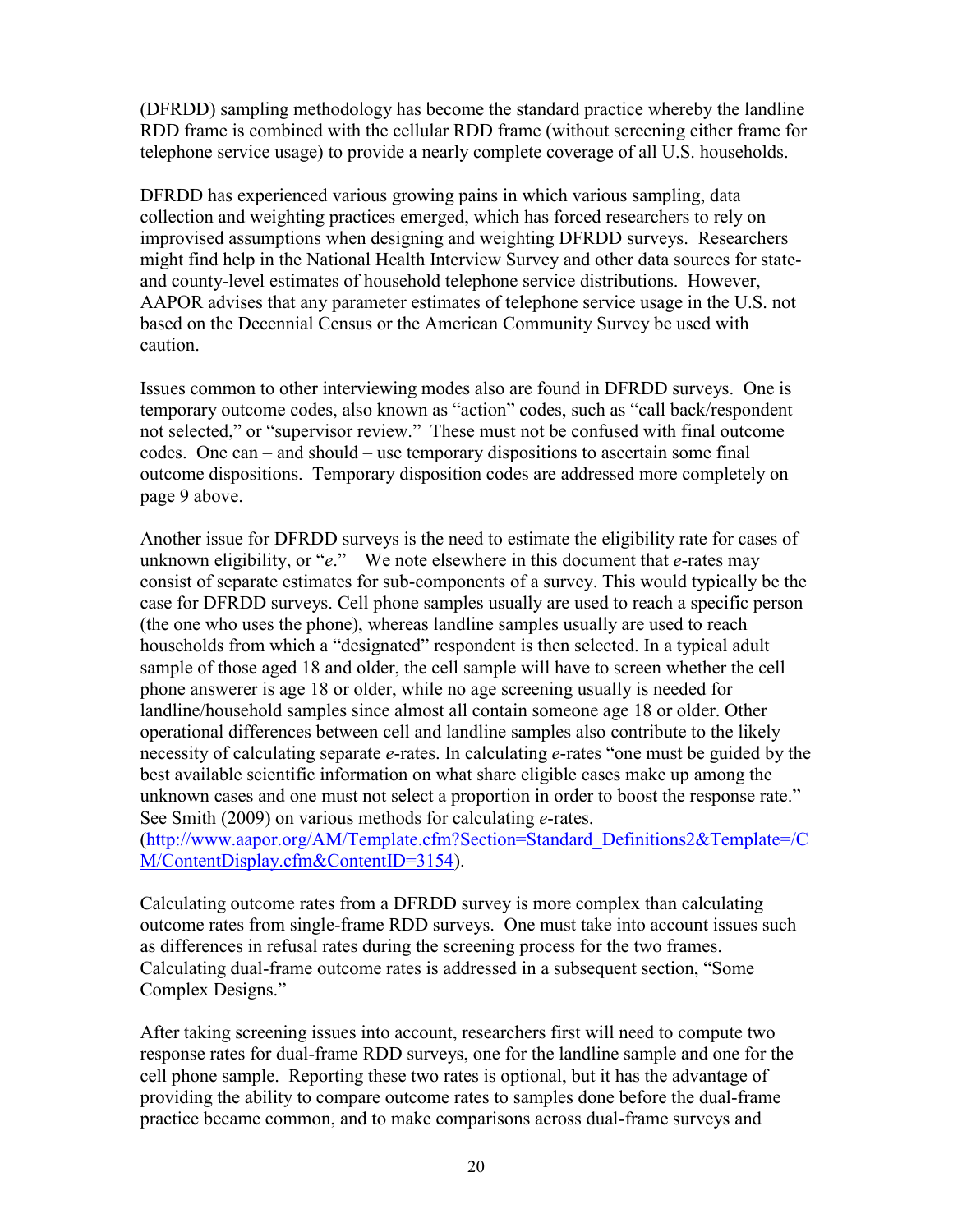between dual-frame surveys. Under all circumstances, researchers must at least report one rate, which can be calculated by using the weighted average between the two rates based on the proportions of completed interviews in each sample. Those formulas and an example of how to apply them are delineated on pages 59.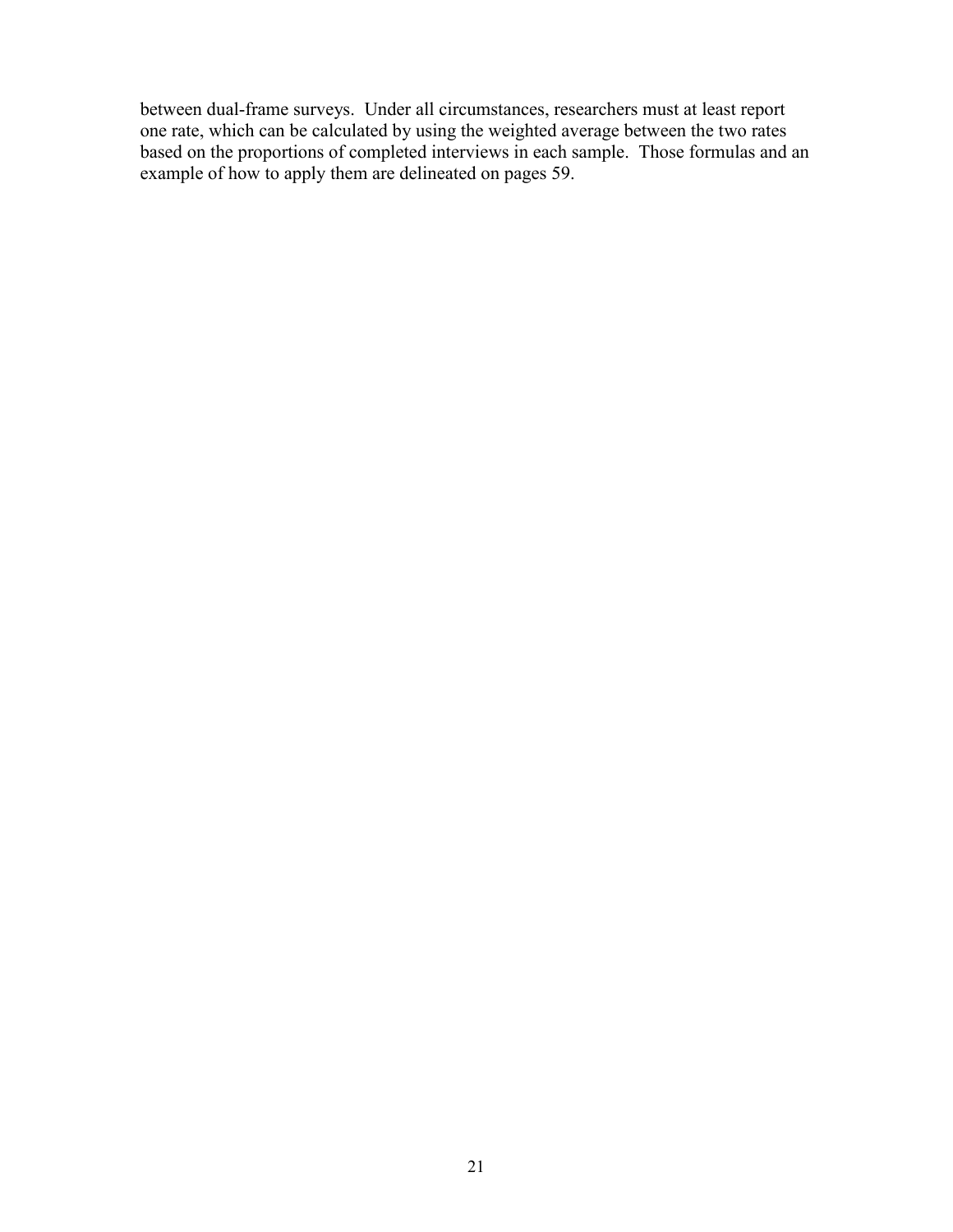# **In-Person Household Surveys**

For the purposes of the language used in this section, an in-person household survey is assumed to be one in which housing units are sampled from an address-based sampling frame of some geopolitical area using one of several probability sampling techniques. *Standard Definitions* uses the Census definition of households, group quarters and other related matters. It is also assumed that one "eligible" respondent is selected per housing unit to be interviewed. This within-unit selection might occur via a Kish selection procedure, one of the birthday methods, or by some other systematic procedure. (This section and Table 2 could easily be modified for an in-person survey of businesses within a geopolitical area.)

### **1. Interviews**

 $\overline{a}$ 

As shown in Table 2, interviews are divided into two groups: a) complete (1.1) and b) partial (1.2). Each survey should have an a priori explicit definition of what constitutes a complete vs. a partial interview and what distinguishes a partial interview from a breakoff.

Three widely used standards for defining these three statuses are: a) the proportion of all applicable questions answered, b) the proportion of crucial or essential questions answered,  $^{17}$  and c) the proportion of all applicable questions administered (Frankel, 1983). For example, the following are standards that surveys might adopt to determine whether a case is a complete interview, partial interview, or break-off:

- a. Less than 50% of all applicable questions answered (with other than a refusal or no answer) equals break-off, 50%-80% equals partial, and more that 80% equals complete, or
- b. Less than 50% of all applicable questions asked equals break-off, 50-80% equals partial, and more than 80% equals complete, or
- c. Less than 50% of all essential or crucial questions answered (with other than a refusal or no answer) equals a break-off, 50-99% equals partial, and 100% equals complete, or
- d. The above three could be used in combination. For example, one might require 100% of crucial questions and 80% of other questions being answered to count as a complete case.

Although no precise definition of complete or partial cases or break-offs is proposed here, a survey must provide a clear definition of these statuses. Suitable criteria include those described above. Of course less stringent definitions of complete or partial cases will mean that there will be more item non-response in cases deemed complete or partial.

Cases that are counted as break-offs and excluded from the analysis file should not be

 $17$  Crucial or essential questions might include variables that are the key independent or dependent variables in a study. For example, a survey designed to measure racial differences might include respondent's race or a survey to examine the causes of depression might require a scalable score on the measure of clinical depression.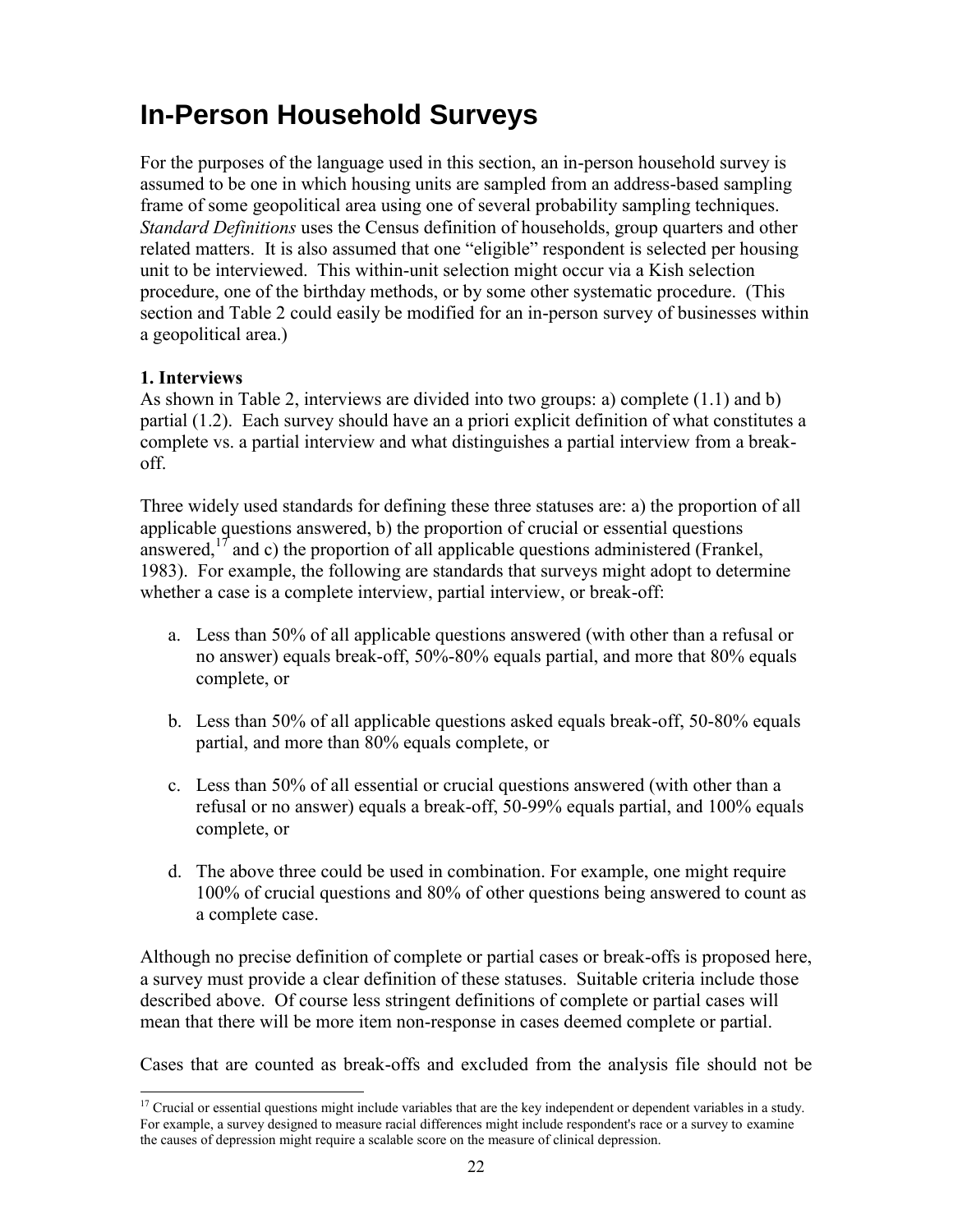counted as partial cases in calculations of response and other outcome rates.

### **2. Eligible, No Interview (Non-response)**

Eligible cases for which no interview is obtained consist of three types of non-response: a) refusals and break-offs  $(2.10)$ ; b) non-contacts  $(2.20)$ ; and c) others  $(2.30)$ . See Table 2.

Refusals and break-offs consist of cases in which some contact has been made with the housing unit and a responsible household member has declined to do the interview (2.11) or an initiated interview results in a terminal break-off (2.12 - see above on what constitutes a break-off vs. a partial interview).<sup>18</sup> Further useful distinctions, not all of which are included in Table 2, are a) who refused, i.e., known respondent (2.112) vs. household member (2.111); b) point of refusal/termination (e.g., before/after introduction, and before/after respondent selection); and c) reason for the refusal/break-off.

In establishment surveys, refusals include not only refusals by the target respondents but may also reflect a superior within the respondent's own organization and/or in a related organization with supervisory authority telling the respondents that they are not permitted to participate. Extensions of code 2.11 similar to 2.111 and 2.112 can be created to indicate who refused for the establishment.

Non-contacts in in-person household surveys consist of three types: a) unable to gain access to the building  $(2.23)$ , b) no one reached at housing unit  $(2.24)$ , and c) respondent away or unavailable (2.25). The denied-access cases would include situations like guarded apartment buildings or homes behind locked gates. For a case to fall into this category, researchers must determine that the sample unit is an occupied unit with an eligible respondent and no contact with members of the housing unit is achievable.<sup>19</sup> The same is the case in the no-one-at-residence disposition, in which no contact is made with a responsible household member, but the presence of an eligible household member is ascertained.<sup>20</sup> Finally, the unavailability of the designated respondent means that enough information is obtained to determine who the respondent is, but the respondent is never available when the interviewer attempts an interview.

Other cases (the 2.30 subset) represent instances in which the respondent is/was eligible and did not refuse the interview, but no interview is obtainable because of: a) death,  $(2.31)$ ; b) the respondent is physically and/or mentally unable to do an interview  $(2.32)$ ; c) language problems (2.33); and d) miscellaneous other reasons (2.35).

Whether death makes a case a non-respondent or an ineligible respondent depends on fieldwork timing. Surveys should define a date on which eligibility status is determined. This would usually be either the first day of the field period or the first day that a

 $\overline{\phantom{a}}$ <sup>18</sup> What constitutes a "responsible household member" should be clearly defined. For example, the Current Population Survey considers any household member 14 years of age or older as qualifying to be a household informant.

<sup>&</sup>lt;sup>19</sup> Refusal by a security guard or tenants' council to grant access does not constitute a "refusal" since these are not representatives of the targeted housing unit. However, if a request for an interview were conveyed to a responsible household member by such an intermediary and a message of a refusal returned to the interviewer, then this should be classified as a refusal.

<sup>&</sup>lt;sup>20</sup> Further distinctions could distinguish cases involving temporary absences (e.g. family away on vacation for two weeks) and other reasons for non-contact.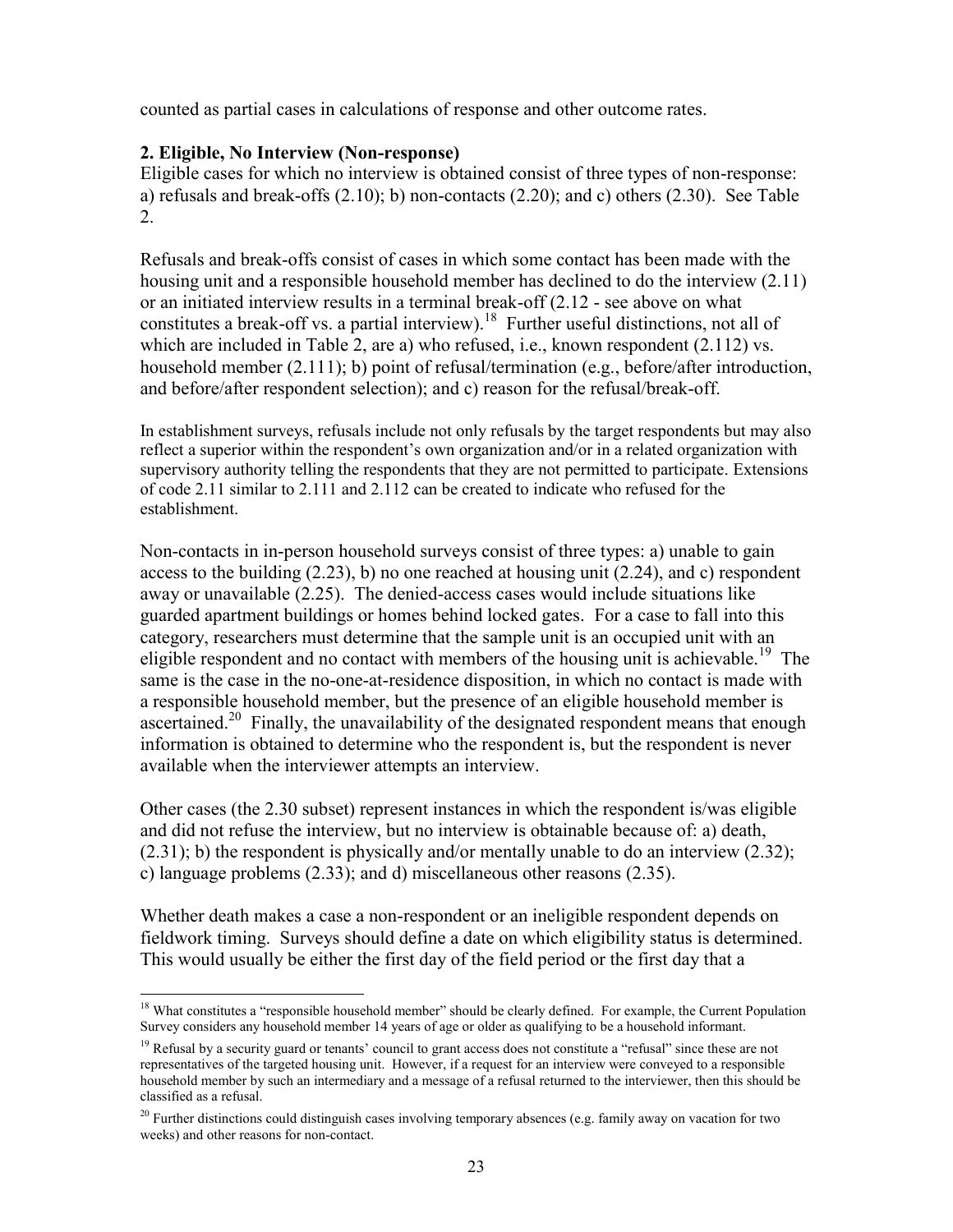particular case was fielded. Thus, for example, if a person were alive and selected as the respondent from a sampled housing unit in an in-person household survey on this status date, but died before an interview was completed, the case would be classified as a nonresponse due to death (2.31). Similar time rules would apply to other statuses. For example, a housing unit that was occupied on status date and then became vacant because the household moved before any other contact was attempted would be a non-contact case (2.20) if no interview was obtained (and not a vacant housing unit, and therefore not a not-eligible case, 4.60).

Respondents who are physically or mentally unable to participate in an interview would include both permanent conditions (e.g., senility, blindness or deafness) and temporary conditions (e.g., pneumonia or drunkenness) that prevailed whenever attempts were made to conduct an interview. With a temporary condition it is possible that the respondent could be interviewed if recontacted later in the field period.<sup>21</sup>

Language problems include cases in which no one in the housing unit at the time the interviewer makes contact can speak a language in which the introduction is to be given (2.331) or cases in which the selected respondent does not speak a language in which the interview is to be conducted (2.332) or cases in which an interviewer with appropriate language skills cannot be assigned to the housing unit or respondent at the time of contact  $(2.333).^{22}$ 

The miscellaneous designation (2.35) would include cases involving some combination of other reasons (2.30) or special circumstances (e.g., vows of silence, lost records, faked cases invalidated later on). $^{23}$ 

### **3. Unknown Eligibility, Non-Interview**

 $\overline{a}$ 

Cases of unknown eligibility and no interview (3.0) include situations in which it is not known if an eligible housing unit exists (3.10) and those in which a housing unit exists, but it is unknown whether an eligible respondent is present in the housing unit (3.20).

In in-person household surveys, unknown housing unit cases include those for which it is unknown whether a housing unit is involved (3.10) and for which it is known that there is a household, but the existence of an eligible respondent is unknown (3.20). The former  $(3.10)$  includes: a) not attempted or worked  $(3.11)$ ; b) unable to reach/unsafe area  $(3.17)$ ; and c) unable to locate an address (3.18). Not-worked cases (3.11) include addresses drawn in the sample, but for which no interviewer was available and surveys with short field periods or the late introduction of replicates in which the cases were simply not

<sup>&</sup>lt;sup>21</sup> As elsewhere, more detailed distinction should be used when appropriate. For example, in a survey on drug and alcohol use a special sub-code for intoxicated respondents might be useful.

 $^{22}$  Language cases can be counted as not eligible (4.70) if the survey is defined as only covering those who speak certain languages. For example, until 2006 the General Social Survey defined its target population as English-speaking adults living in households in the United States (Davis, Smith, and Marsden, 2007). Whenever language problems are treated as part of 4.70 instead of 2.33, this must be explicitly stated.

<sup>&</sup>lt;sup>23</sup> For calculating household-level cooperation and contact rates as defined later in this document, all codes under Noncontact (2.2 in Tables 1-3) assume no contact with the household and all codes under Other (2.3) assume contact with the household. Situations that would appear to fall under these codes, but which are not consistent with the non-contact/ contact rules, must be handled consistently with those rules when using the specified formulas for cooperation and contact rates.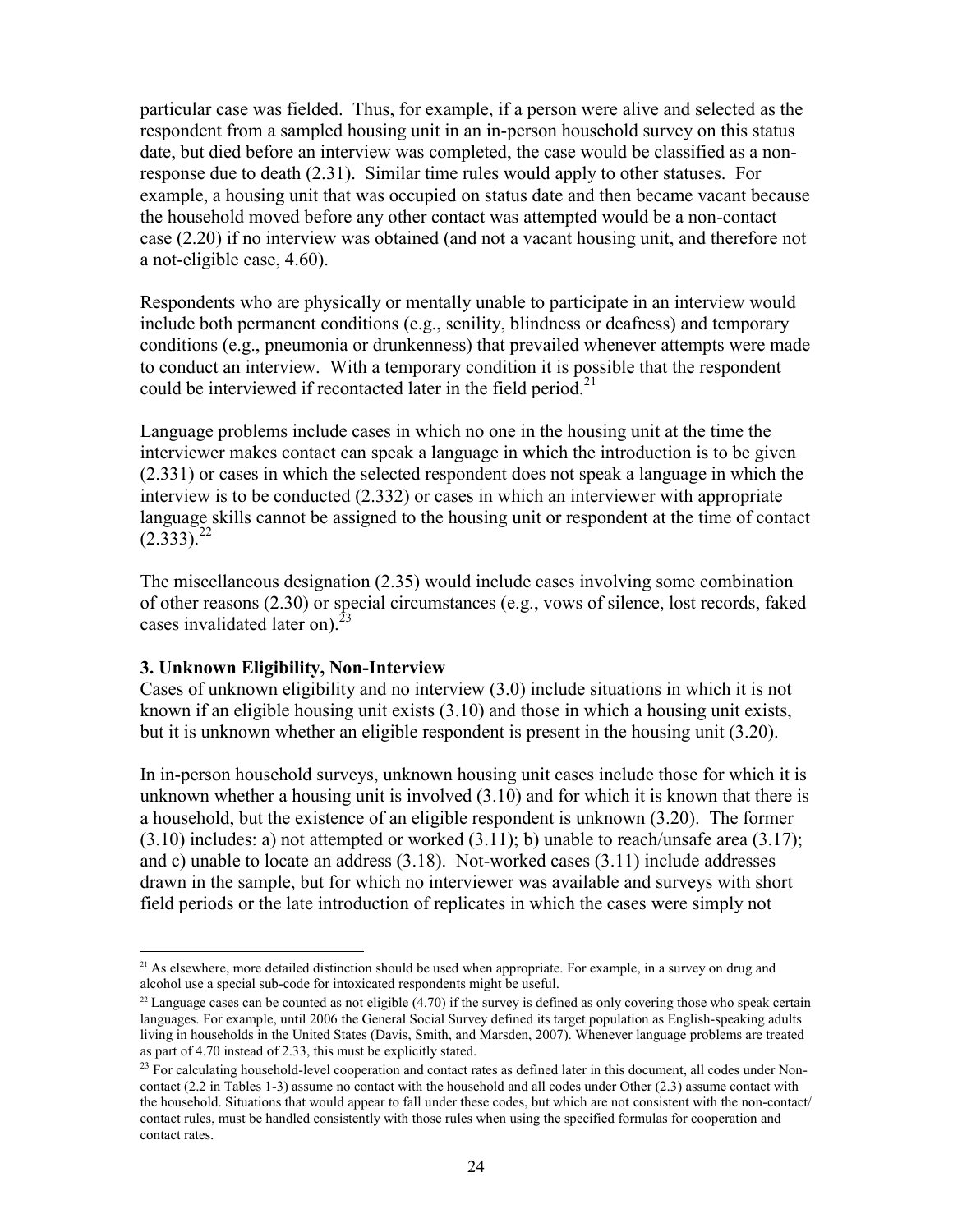assigned or attempted before the end of the field period.<sup>24</sup> Unable-to-reach cases  $(3.17)$ include remote areas inaccessible due to weather or other causes or areas in which interviewers are not assigned because of safety concerns (e.g., high crime, rioting, or evacuations). Location problems (3.18) typically involve rural residences in which the description of the sampled unit is errant (e.g., wrong street name) or inadequate to allow an interviewer to find the housing unit (e.g., the house that had been painted red to the left of where the general store used to be).

Situations in which it is unknown whether an eligible respondent resides in the household most frequently consists of a failure to complete a needed screener (3.21). Even if this failure were clearly the result of a "refusal," it would not be so classified unless the existence of an eligible respondent was known or could be inferred. Other reasons for unknown eligibility would include missing data on a crucial screening item. Of course, many surveys do not employ explicit screening sequences to determine respondent eligibility. In these cases, this set of disposition (3.20) would not apply to the survey.

Finally, a miscellaneous other category (3.90) should be used for highly unusual cases in which the eligibility of the housing unit is undetermined and which do not clearly fit into one of the above designations.

### **4. Not Eligible**

Not eligible cases for in-person household surveys include: a) out-of-sample housing units  $(4.10)$ ; b) not-a-housing unit  $(4.50)$ ; c) vacant housing units  $(4.60)$ ; d) housing units with no eligible respondent (4.70); and e) situations in which quotas have been filled  $(4.80).$ 

Out-of-sample cases (4.10) would include ineligible housing units that were incorrectly listed as in the address frame such as housing units that turn out to be outside the primary sampling unit in which they were thought to be located or other incorrect inclusions in list samples.

Not-a-housing unit would include non-residential units such as businesses, government offices, and other organizations (4.51) and residential units such as institutions (prisons or sanitariums, 4.52) and group quarters (military barracks, work camps, etc., 4.53).<sup>25</sup> These could include classifications based on observations or inquiries from people in the area. For in-person interviews it is important to determine that a residential unit does not exist within a business or institution (e.g., an apartment at the back of a store or a warden's house by a prison). Of course, either establishment surveys or surveys of people that went beyond the household population would have different eligibility rules.

Vacant housing units (4.60) are those that did not contain a household on the status date. This would include regular, unoccupied houses, apartments, and trailers and trailer slots without mobile homes on them  $(4.61)$ . For temporary, seasonal, and vacation residences (4.62), the survey needs to have clear occupancy rules so one can decide when to classify

 $\overline{\phantom{a}}$  $^{24}$  Unassigned replicates should be considered ineligible cases, but once interviewers began contacting addresses in a replicate, all cases in that replicate would have to be individually accounted for.

<sup>&</sup>lt;sup>25</sup> For Census definitions of households, group quarters, and related matters see Rawlings, 1994 and U.S. Census, 1993.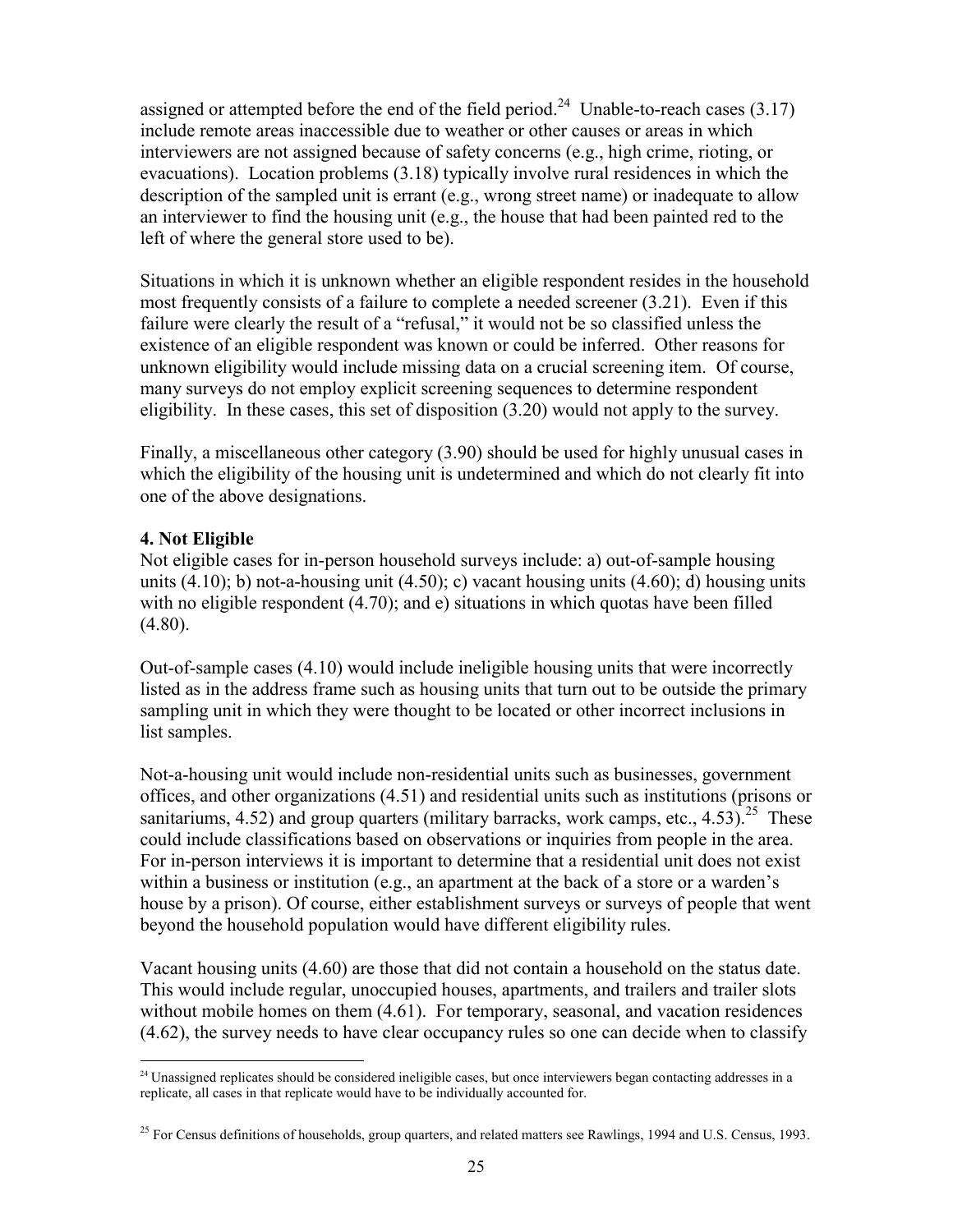housing units in this category rather than in other categories such as no-one-at-residence  $(2.24)$ <sup>26</sup> Other (4.63) would include unusual cases and cases not clearly distinguishable between 4.61 and 4.62. In establishment surveys, establishments which are out of business are also not eligible.

Housing units with no eligible respondents (4.70) are rare in surveys of all adults and would mostly consist of residences with no one 18 years of age or older. Occupied housing units should be presumed to contain someone 18 or older unless contrary information is obtained. But for samples of sub-groups (e.g., parents with children living with them, RV owners, retired people) a large majority of housing units might be ineligible and the presence of an eligible respondent cannot be assumed. This category (4.70) differs from 4.10 in that the housing unit is otherwise eligible, but lacks an eligible respondent, while in the former case the housing unit is not properly part of the sample.

In surveys that employ a quota, interviewers will encounter cases that contain only respondents in groups for which the quota already has been filled (4.80). An example is a household with only women residents when a gender quota is used and the female target already has been met. Researchers must clearly define the quotas and how they are to be filled.

Finally, additional reasons for non-eligibility can be coded under Other (4.90).

In all cases concerning final disposition codes involving ineligibility, definite evidence of the status is needed. For example, failure to find anyone at home would not be sufficient to classify a housing unit as vacant. Reports from neighbors, a derelict appearance, no signs of habitation, etc. would be needed beyond repeated inability to find anyone at home. When in doubt a case should be presumed to be either eligible or possibly eligible rather than ineligible, unless there is clear evidence leading to the latter classification.

l

 $^{26}$  For rules for usual place of residence in the Current Population Survey see U.S. Bureau of Census, 1978 and for the Census see U.S. Bureau of the Census, 1993.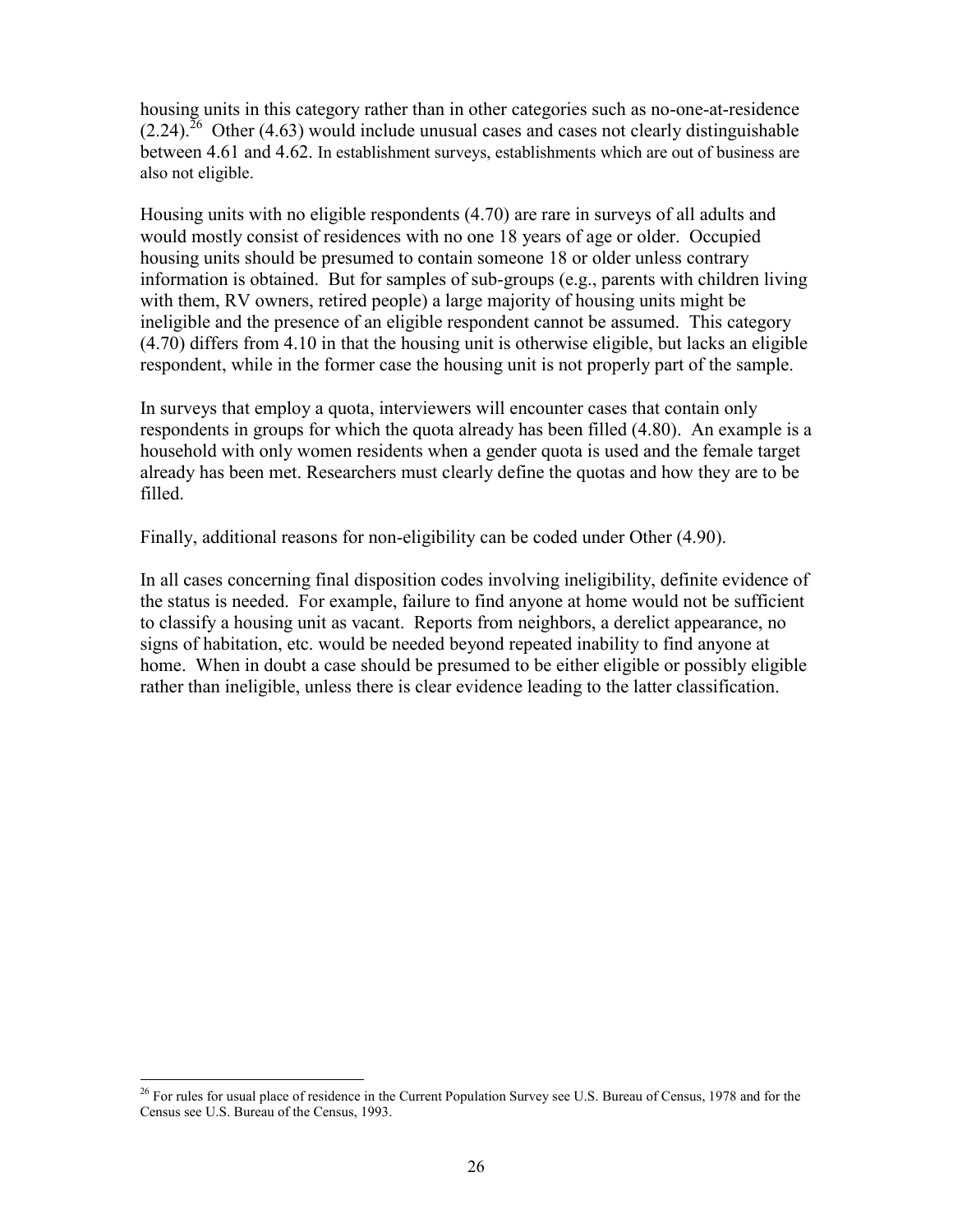# **Mail Surveys of Specifically Named Persons**

Mail surveys vary greatly in the populations they cover, and the nature and quality of the sample frames from which their samples are drawn. Also, assumptions about eligibility differ among sample designs, which has an important bearing on the assignment of final disposition codes.

Table 3 addresses mail surveys of specifically named persons. It assumes that only the named person is the appropriate respondent and that some confirmation is needed that the named respondent is at the target address or otherwise still eligible for inclusion. An example might be a sample of registered voters residing in a particular community drawn from voting records. Such a sample would consist of registrants residing in a community at the time the voting list was compiled. To be eligible for a particular mail survey, the selected registered voters might well have to still reside at their indicated address or otherwise be an eligible voter in the same community. A failure to receive a reply to the mail survey would place them in the unknown eligibility category, since it could not be confirmed that they were still residents of the community being sampled. Similarly, various postal return codes that failed to establish whether the person still lives at the mailed address would continue to leave eligibility unknown.

For other types of mail surveys the assumptions would be different. For some surveys of specifically named persons, one should assume that the selected person was eligible, unless otherwise determined. An example might be a sample of employees of a company from a complete, accurate, and up-to-date list of all people working for the organization. As before, only the named person would be eligible, but in this case, the lack of a returned questionnaire would not place the person in the unknown eligibility category, but designate that person as a non-respondent. Likewise, a postal return code indicating that the person had moved would not change the employee's eligibility (although one might want to confirm with the company that this person was still an active employee). Similarly, other mail surveys may not be of specifically named persons. The survey could be of persons holding a position with an organization (e.g., CEO of a company or leader of a religious congregation) or a functional role in a household (e.g., chief grocery shopper or primary wage earner). Also, some postal surveys may want to sample addresses regardless of who the current occupant is, while others will want to follow-up with a listed resident even if that person no longer resides at the sampled address. The appropriate assumptions that can be made about eligibility for such surveys will depend upon details of their sample designs. It is important that sampling and eligibility criteria be made explicit and precise when the postal survey is designed.

In these and other instances the rules of eligibility and the assumptions about eligibility will vary with the sample design. The same postal return codes may properly be assigned to different final dispositions in two studies based on different eligibility assumptions as in the examples above. Because the nature of mail surveys is quite variable, researchers must clearly describe their sample design and explicitly state and justify their assumptions about the eligibility of cases in their sample to properly inform others of how the case dispositions are defined.

Throughout this section, and in Table 3, *Standard Definitions* explicitly uses the language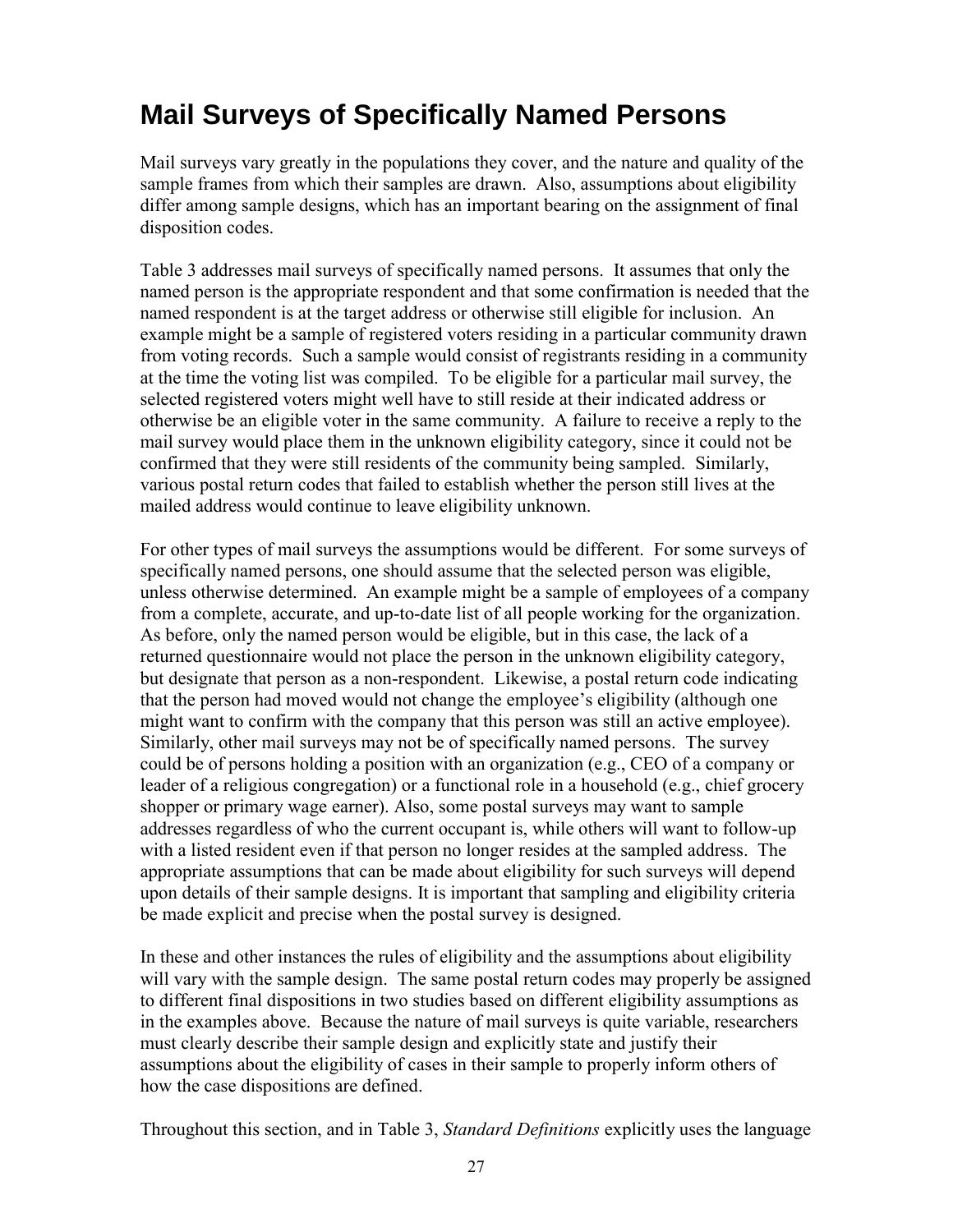employed by the United States Postal Service (USPS) to account for all USPS dispositions in which mail is not delivered to an addressee. Researchers operating in other countries should treat these classifications as instructive and naturally will have to use their own postal service's codes. Non-USPS codes should follow the *Standard Definitions'* logic and intent, as illustrated by the USPS codes.

### **1. Returned Questionnaires**

In the mail mode, the returned self-administered questionnaire is the equivalent to an "interview" in the telephone and in-person modes.

Returned questionnaires are divided into two groups: a) complete (1.1) and b) partial (1.2). Each survey should have an a priori explicit definition of what constitutes a complete vs. a partial interview and what distinguishes a partial interview from a breakoff.

Three widely used standards for defining these three statuses are: a) the proportion of all applicable questions answered, b) the proportion of crucial or essential questions answered, $27$  and c) the proportion of all applicable questions administered (Frankel, 1983). For example, the following are standards that surveys might adopt to determine whether a case is a complete interview, partial interview, or break-off:

- a. Less than 50% of all applicable questions answered (with other than a refusal or no answer) equals break-off, 50%-80% equals partial, and more that 80% equals complete, or
- b. Less than 50% of all applicable questions asked equals break-off, 50-80% equals partial, and more than 80% equals complete, or
- c. Less than 50% of all essential or crucial questions answered (with other than a refusal or no answer) equals a break-off, 50-99% equals partial, and 100% equals complete, or
- d. The above three could be used in combination. For example, one might require 100% of crucial questions and 80% of other questions being answered to count as a complete case.

Although no precise definition of complete or partial cases or break-offs is proposed here, a survey must provide a clear definition of these statuses. Suitable criteria include those described above. Of course less stringent definitions of complete or partial cases will mean that there will be more item non-response in cases deemed complete or partial.

### **2. Eligible, No Returned Questionnaire (Non-response)**

l

Eligible cases for which no interview is obtained consist of three types of non-response: a) refusals and break-offs (2.10); b) non-contacts (2.20); and c) others (2.30). See Table 3.

<sup>&</sup>lt;sup>27</sup> Crucial or essential questions might include variables that are the key independent or dependent variables in a study. For example, a survey designed to measure racial differences might include respondent's race or a survey to examine the causes of depression might require a scalable score on the measure of clinical depression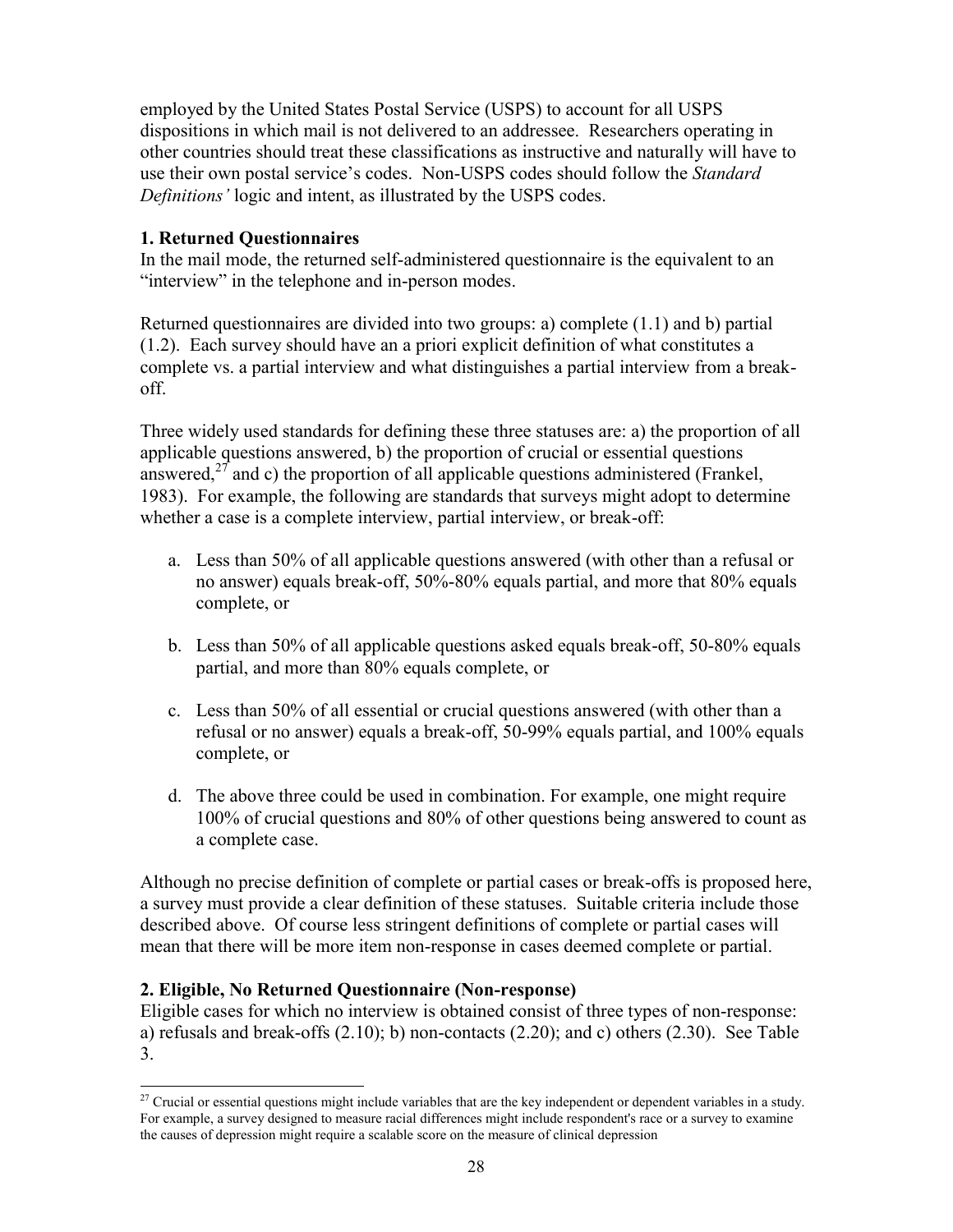Refusals and break-offs consist of cases in which some contact has been made with the specifically named person, or with the housing/business unit in which this person is/was known to reside/work, and the person or another responsible household/business member has declined to have the questionnaire completed and returned (2.11) or a questionnaire is returned only partially completed with some notification that the respondent refuses to complete it further (2.12 - see above on what constitutes a break-off vs. a partial questionnaire).<sup>28</sup> Further useful distinctions, not all of which are included in Table 3, are a) who refused, i.e., known respondent (2.112) vs. other person (2.111); b) point within the questionnaire of refusal/termination; and c) reason for refusal/break-off. In mail surveys, entirely blank questionnaires are sometimes mailed back in the return envelope without any explanation as to why the questionnaire was returned blank. Unless there is good reason to do otherwise, this should be treated as an "implicit refusal" (2.113). In some instances in which a noncontingent cash incentive was mailed to the respondent, the incentive is mailed back along with the blank questionnaire. Researchers may want to create a unique disposition code to differentiate these from the 2.113 outcome in which no incentive was returned.

Known non-contacts in mail surveys of specifically named persons include cases in which researchers receive notification that a respondent was unavailable to complete the questionnaire during the field period  $(2.25)$ .<sup>29</sup> There also may be instances in which the questionnaire was completed and mailed back too late — after the field period has ended — to be eligible for inclusion (2.27), thus making this a "non-interview."

Other cases (2.30) represent instances in which the respondent is eligible and does not refuse the interview, but no interview is obtainable because of: a) deaths, including cases in which the addressee is identified by the USPS to be "Deceased" (2.31); b) respondent physically or mentally unable to do the questionnaire (2.32); c) language problems (2.33); literacy problems (2.34), and d) miscellaneous reasons (2.36).

Whether death makes a case a non-respondent or an ineligible respondent depends on fieldwork timing. Surveys have to define a date on which eligibility status is determined. This would usually be either the first day of the field period or the first day that a particular case was mailed the questionnaire. Thus, for example, if a person were alive and selected as the respondent on this status date, but died before a questionnaire was completed, the case would be classified as a non-response due to death (2.31). Similar time rules would apply to other statuses.

Eligible respondents who are physically or mentally unable to complete the questionnaire (2.32) would include both permanent conditions (e.g., senility, blindness or paralysis) and temporary conditions (e.g., pneumonia or drunkenness) that prevailed throughout the field period. With a temporary condition it is possible that the respondent could/would complete the questionnaire if recontacted later in the field period or if the field period were later extended.

 $\overline{\phantom{a}}$ 

<sup>&</sup>lt;sup>28</sup> Responsible household members" should be clearly defined. For example, the Current Population Survey considers any household member 14 years of age or older as qualifying to be a household informant.

<sup>&</sup>lt;sup>29</sup> Further distinctions could distinguish cases involving temporary absences (e.g. family away on vacation for two weeks) and other reasons for non-contact.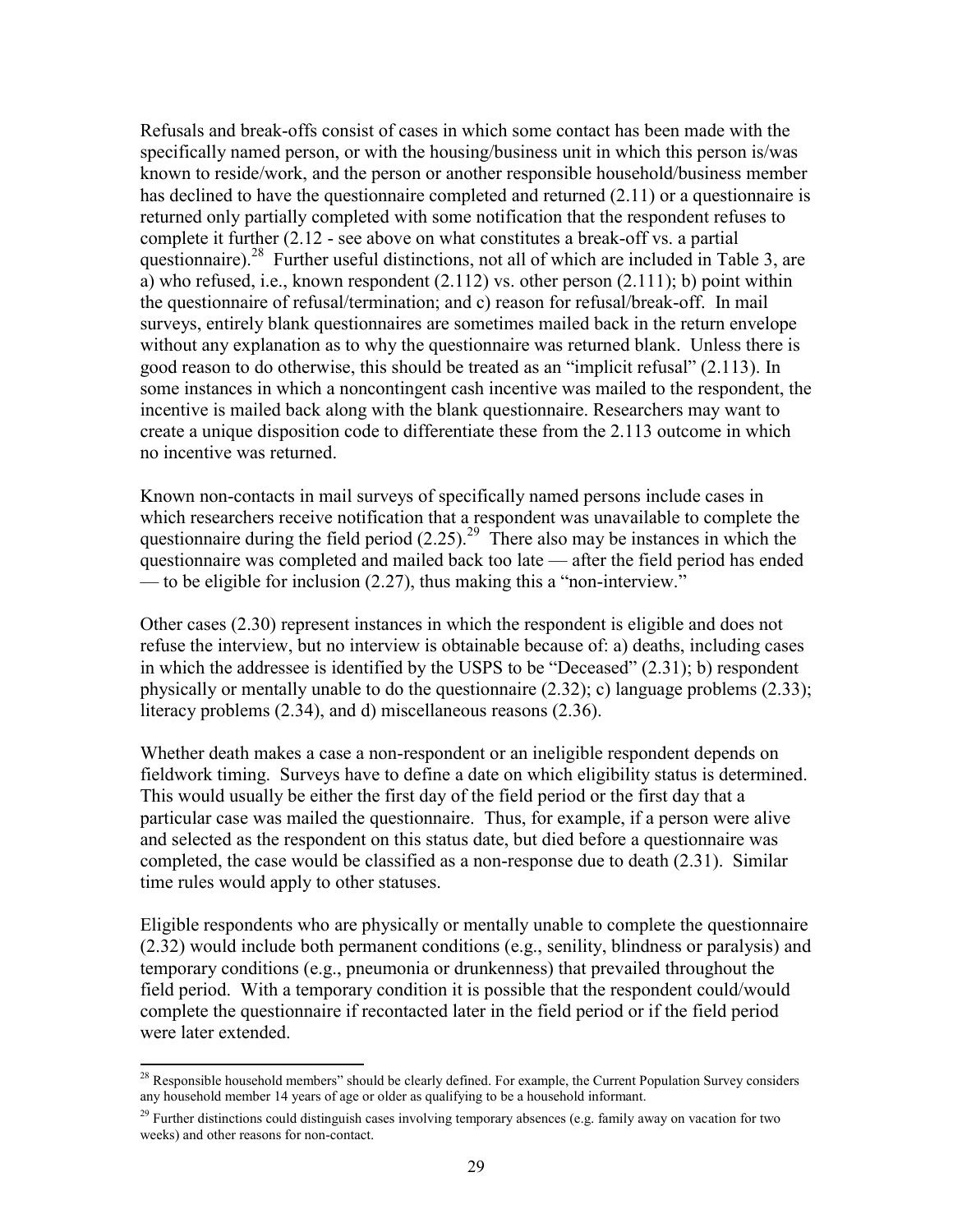Language problems (2.33) include cases in which the respondent does not read a language in which the questionnaire is printed  $(2.332)$ .<sup>30</sup> It would also include instances in which a questionnaire which is printed in a language the respondent can read is never sent to the respondent (2.333). In contrast, literacy problems (2.34) would apply to cases in which the specifically named person could speak the language in which the questionnaire was printed, but could not read it well enough to comprehend the meaning of the questions.

The miscellaneous designation (2.36) would include cases involving some combination of other reasons (2.30) or special circumstances (e.g., lost records or faked cases invalidated later on).

In mail surveys of specifically named persons — particularly ones in which the mail is the only sampling mode — this subset of dispositions (Other, 2.30) would occur only if the researchers received unsolicited information about the respondent that allowed for such classification of the final disposition. However, in most instances one would assume that no information would be returned, which would lead to the case being classified as an "unknown eligibility" disposition.

### **3. Unknown Eligibility, No Returned Questionnaire**

l

Cases of unknown eligibility and no returned questionnaire (3.0) include situations in which nothing is known about whether the mailed questionnaire ever reached, or could have reached, the address and thus the person to which it was mailed (3.10); those in which it reached the address, but it is unknown if the specifically named person is present at the address and if so whether this person is eligible (3.20); those in which the mailing could not be delivered (3.30); and those in which new "forwarding" information is learned (3.40).

The unknown-eligibility subset in which nothing is learned about whether the mailing could or did reach the sampled respondent is broken down further into cases in which a) the questionnaire was never mailed (3.11) and cases in which b) absolutely no information ever reaches the researcher about the outcome of the mailing (3.19). These latter dispositions often occur with high frequency in mail surveys.

Situations in which the address to which the questionnaire was mailed is known to exist and for which the addressee is known to have not received the mailing include the case of no screener being completed, for questionnaires requiring such (3.21). They also include instances in which the U.S. Postal Service (USPS) labels "refused by addressee" (3.23), either because the addressee "refused to accept the delivery" (3.231) or "refused to pay additional postage" that might have been needed (3.232). There also are cases in which the USPS will not deliver mail to certain addressees because they have committed USPS violations (3.24); the USPS does not deliver these mailings and returns them to the sender

 $30$  Language cases can be counted as not eligible (4.70) if the survey is defined as only covering those who read certain languages. For example, until 2006 the General Social Survey defined its target population as English-speaking adults living in households in the United States (Davis, Smith, and Marsden, 2007). Whenever language problems are treated as part of 4.70 instead of 2.33, this must be explicitly stated.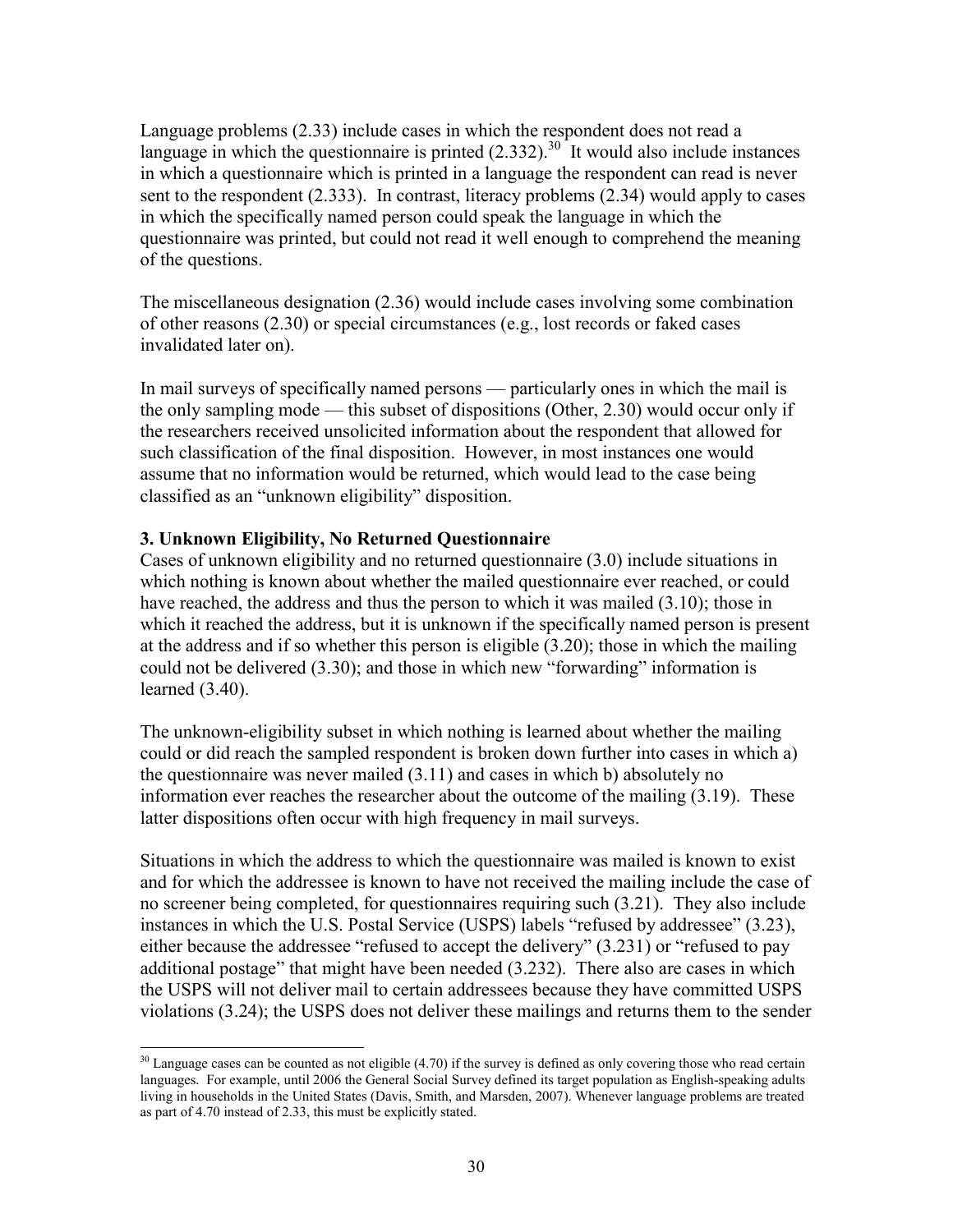as undeliverable due to "USPS violations by addressee."

Finally, there are other cases in which the address, itself, precludes delivery and the researcher is left not knowing whether there is an eligible respondent at the "correct" address (3.25). These cases include: a) an "illegible" address, which means one that cannot be read by the USPS (3.251); b) an "insufficient" address on the mail (3.252), for example, one missing a street number in the receiving post office's delivery area; c) the absence of a proper mail receptacle at the address for the USPS to leave mail (3.253); and d) USPS suspension of mail to a commercial mail receiving agency (3.254).

In each of these circumstances, the researcher learns that the address to which the mailing was intended does (or may) exist, but does not know whether or not an eligible respondent is at the address.

Another set of possible dispositions in mail surveys of specifically named persons are those instances in which the mailing cannot be delivered to the person for whom it is intended or it is received at an address where the respondent no longer resides; thus the mailing is returned as "undeliverable" (3.30). Of note, in these cases, the researcher at least learns that no eligible respondent is at the address used for the mailing.

There are many subcategories of this class of dispositions designated by the USPS.

First are those in which mailing cannot be delivered because of some problem with the address (3.31). These include instances where the USPS tries, but is not able to find the "known" addressee at the designated address (3.311); and those in which a postal box is closed, e.g. for nonpayment of rent (3.312).

There also are cases in which the USPS does not attempt delivery because of a determination that no such address exists (3.313). This subcategory may be due to there being "no such number" (3.3131); "no such postal office" in a state (3.3132); "no such street" (3.3133); or a vacant address (3.3134).

The USPS also will not deliver mail in many other circumstances, thus letting the researchers know only that the address used will not reach the addressee. These circumstances include the general category of "not delivered as addressed" (3.314). This category can be further subdivided into the USPS designations: a) "unable to forward" (3.3141), including those cases in which there is no change of address order on file, the forwarding order has expired, forwarding postage is not guaranteed, or the sender has specified "do not forward;" b) "outside delivery limits" (3.3142), in which an address is not in the geographic area of delivery for the post office that received the mail; and c) "returned for better address" (3.3143), for mail of local origin (i.e., mail that is mailed at and delivered by the same post office).

Additionally, there are other mail survey outcomes in the United States that leave the researchers uncertain of the eligibility status of the sampled respondent. These include USPS categories: a) "moved, left no address" (3.32) which is likely a final disposition; b) "returned for postage" (3.33) which would be a final disposition if the researcher did not re-mail it, or a temporary disposition if the researcher did re-mail it; c) "temporarily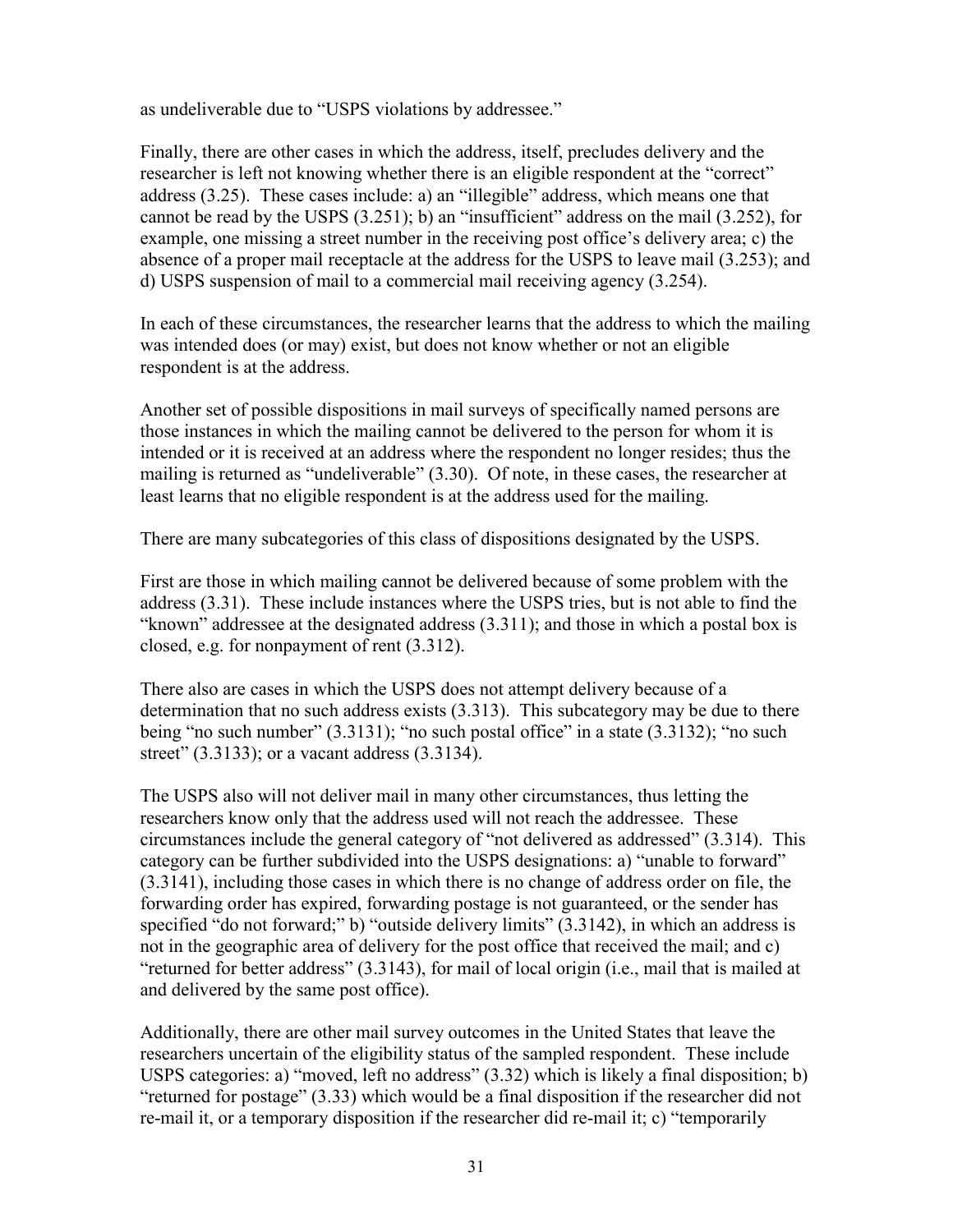away, holding period expired" (3.34); and d) "unclaimed — failure to call for mail" (3.35). In cases in which special postage or other means of mail is used that requires a signature from the addressee (e.g., certified mail, registered mail, next-day mail, etc.), it is possible that the mail eventually will be returned because no one signed for it (3.36).

A final group of dispositions in which the researcher is left not knowing if the addressee is eligible is when the mail has been returned undelivered, but has forwarding information (3.40). In some of these cases, the mail may have been opened (3.41) and in others it may not (3.42). Ultimately, whether these dispositions are temporary or final depends upon the researcher's choice to re-mail it with the corrected address. In another instance, the researcher learns that the address does not exist, but learns nothing more due to a "dispute about which party has right to delivery" which the USPS cannot resolve (3.50).

### **4. Not Eligible**

Not eligible cases for mail surveys of specifically named persons include: a) the named person being found to be ineligible due to screening information returned to the researchers and thus out-of-sample (4.10); b) no eligible respondent (4.70); c) situations in which quotas have been filled (4.80); and d) duplicate listings (4.90).

In mail surveys of specifically named persons that require the addressee to complete a screen to determine eligibility, researchers may have sampled cases that later are determined not to be eligible. For example, as noted previously, there may be instances in which living at a specific address or within a small geographic area is what "qualifies" a person for eligibility. If that named person no longer lives at the address for which he or she was sampled, it may make the person ineligible and s/he is out of the sample (4.10). In a rare instance in which eligibility in the mail survey is determined at least by two criteria, the first being that the address of the housing unit is part of eligibility, the use of the "No Eligible Respondent" code (4.70) would be appropriate if the person is at the sampled address but no longer is eligible because of some other selection criterion.

In mail surveys that employ a quota, there will be cases in which returned questionnaires are not treated as part of the final dataset because the quota for their subgroup of respondents already been filled (e.g., responses from women when a gender quota is used and the female target has already been met) (4.80). What the quotas are and how they are to be filled must be clearly defined.

Another final type of "ineligibility" occurs in mail surveys, especially those that use a large "mailing list" as the sampling frame. This will happen when duplicate listings are sampled — ones in which the same individual inadvertently appears more than once in the sampling frame. If these are recognized as duplicates only after the mailings have been returned by the respondent, e.g., when a respondent mails back a completed questionnaire and a blank one with a note that s/he received two questionnaires, the additional mailing(s) should be treated as not eligible due to duplicate listings (4.81).

Finally, additional reasons for non-eligibility can be coded under Other (4.90).

In all cases about final disposition codes involving ineligibility, definite evidence of the status is needed. When in doubt, a case should be presumed to be eligible or possibly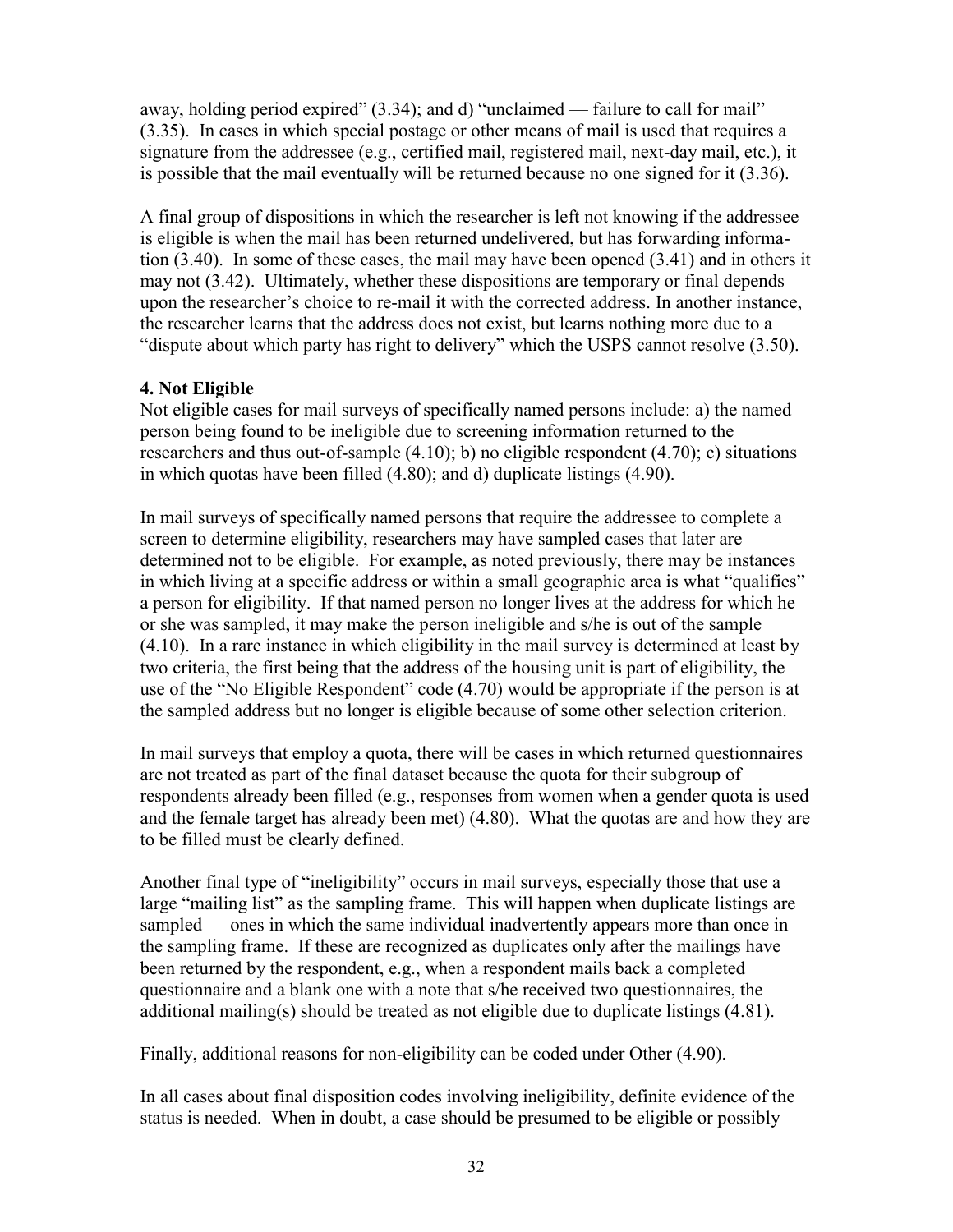eligible rather than ineligible, unless there is unambiguous evidence leading to the latter classification.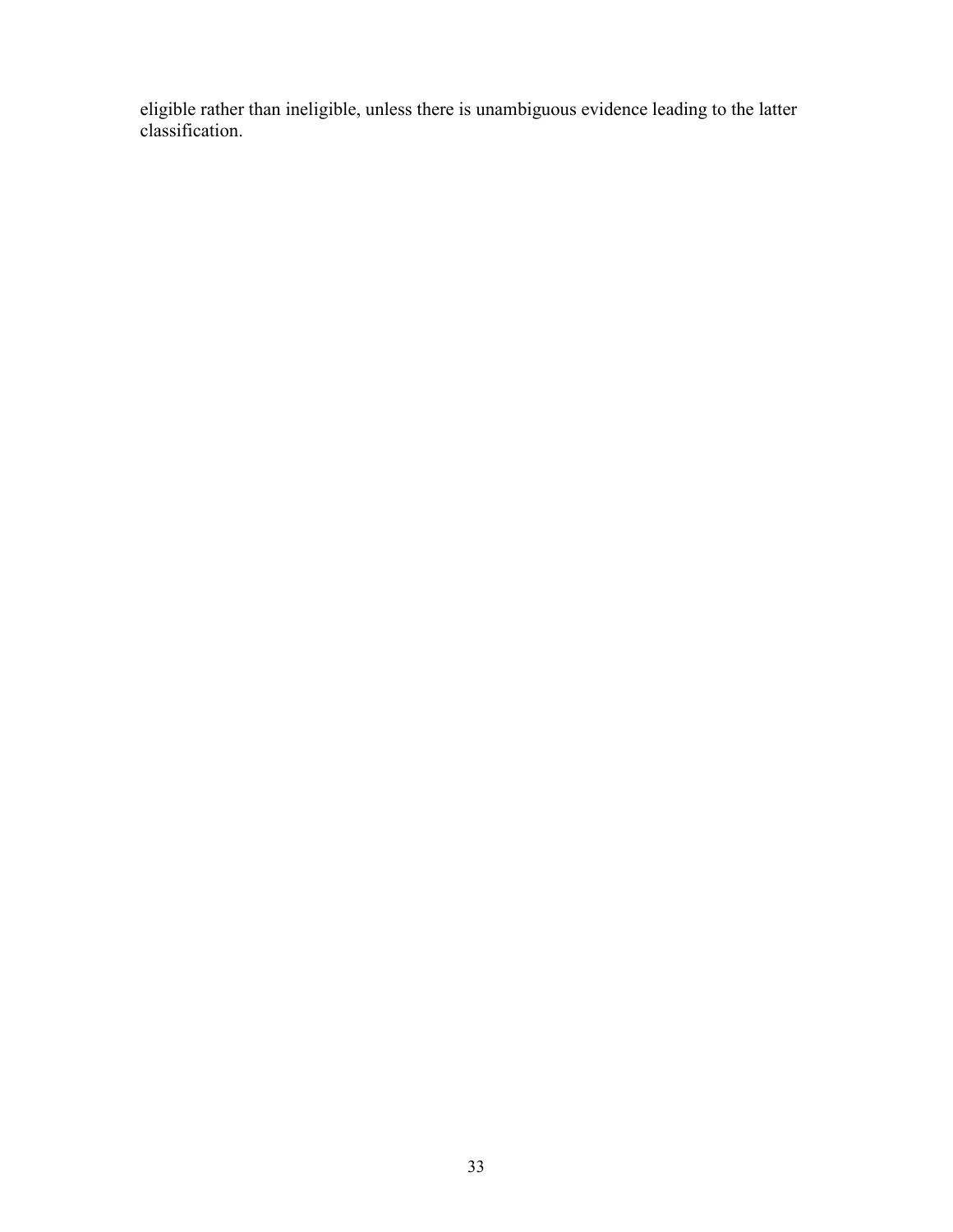### **Internet Surveys of Specifically Named Persons**

Like mail surveys, Internet surveys also vary greatly in the populations they cover and the nature and quality of the sample frames from which their samples are drawn. Many types of Internet surveys do not involve probability sampling. These include opt-in or access panels (see AAPOR, 2010a), or unrestricted self-selected surveys (for a review, see Couper, 2000). The AAPOR Task Force (2010a) provides a detailed discussion of the inferential issues related to non-probability panels, and specifically recommends that "Researchers should avoid nonprobability online panels when one of the research objectives is to accurately estimate population values" (p. 5). For non-probability samples, response rate calculations make little sense, given the broader inferential concerns. Further, for many of these surveys, the denominator is unknown, making the calculation of response rates impossible (cf. Callegaro and DiSogra, 2008).

In this section we focus on four popular types of Internet surveys: 1) Internet surveys of specifically-named persons (i.e., using list-based samples), 2) probability-based Internet panels, 3) non-probability Internet panels, also called opt-in or access panels, and 4) river samples or self-recruited online samples. For the latter two types, we use the term "participation rate" to avoid confusion with the response rates described in the rest of this document.

### **Internet Surveys of Specifically Named Persons**

For Internet surveys of specifically named persons, and, in particular, those using sampling frames of e-mail addresses where all members of frame have Internet access (i.e., coverage is not an issue), one can establish parallels with the discussion of mail surveys of specifically named persons addressed earlier in this document. Using an examination of the similarities and dissimilarities between the two modes, this section provides disposition codes for Internet surveys of specifically named persons (see Table 4).

This section focuses on list-based sampling frames of e-mail addresses. In other words, the assumption is that the target population is synonymous with the sampling frame and thus is defined as those persons on the list with Internet access and a working e-mail address. Different assumptions need to be made, and different rates apply, in the case of mixed-mode (e.g., mail and Internet) designs. For instance, in the case of mailed invitations to an Internet survey, such as where mail addresses but not e-mail addresses are available, a hybrid combination of the categories in Table 3 and Table 4 may apply.

Table 4 addresses Internet surveys of specifically named persons. It assumes that the request or invitation to participate in the survey is sent electronically. Table 4 also assumes that only the named person is the appropriate (i.e., eligible) respondent and that some confirmation is needed that the named respondent is at the sampled e-mail address and/or otherwise still eligible for inclusion. An example might be a sample of currently registered college students drawn from the registrar's records. The records may include students who have graduated, dropped out or transferred. To be eligible for the particular Internet survey, the student must currently be taking classes. A failure to receive a reply to the Internet survey would place them in the unknown eligibility category, since it could not be confirmed that they were still currently active students.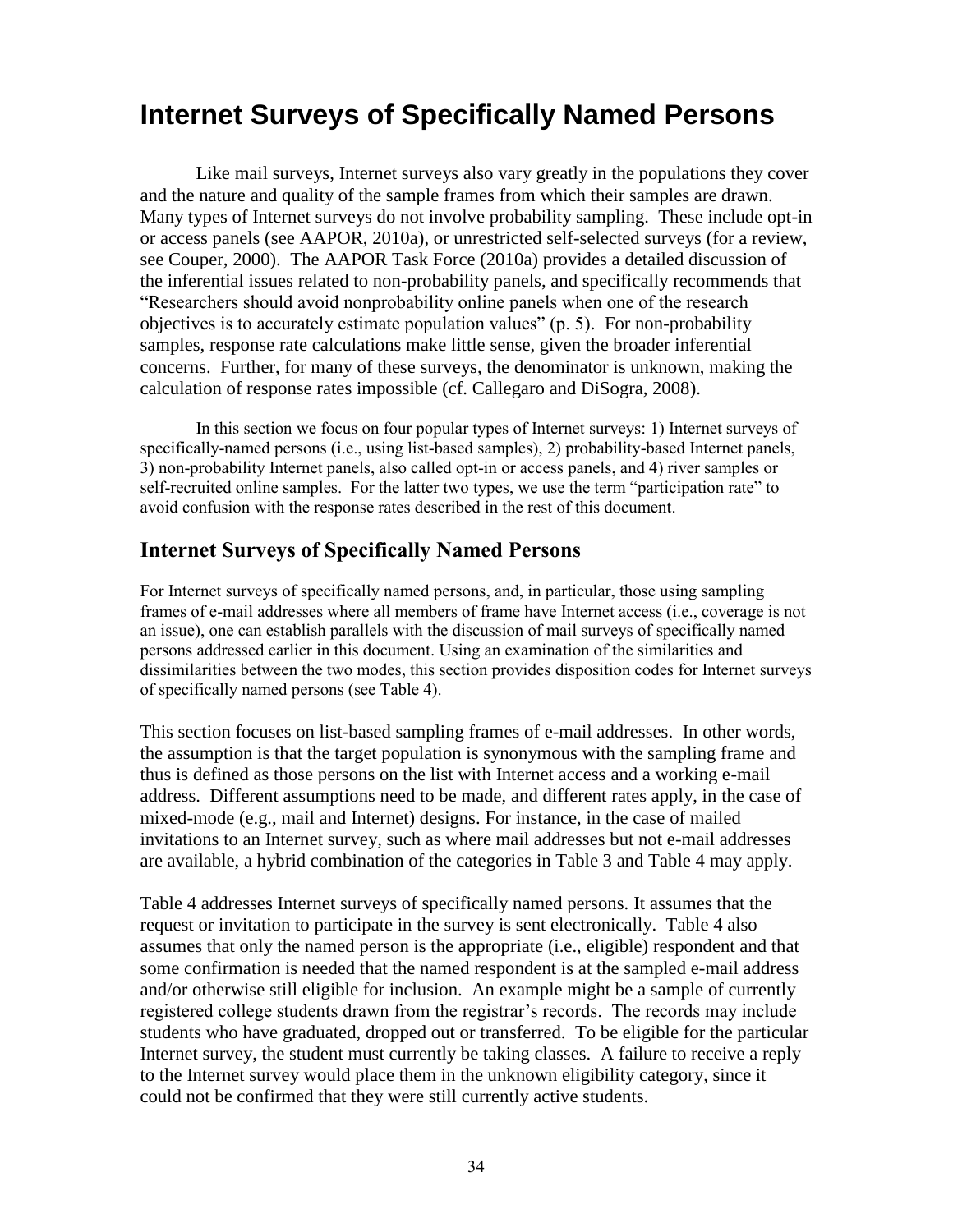Of note, and as in the case of mail surveys, an e-mail invitation may be returned as undeliverable, not because the sampled person is no longer eligible, but because the email address that appears on the list is incorrect or outdated. For example, consider an email list of students at a university or members of a professional association. Some persons on the list no longer may be registered students or members of the association but still have other valid e-mail addresses not known to the researcher; others still may be students or members in good standing, but they have changed e-mail addresses. Compared to the accuracy of a regular mail address and the effect that accuracy has on delivery to the intended recipient, e-mail addresses are much less tolerant of errors. Whereas a postal employee often can and will "make sense" of inaccuracies in a regular mailed address, there currently is no process on the Internet that strives to match email addresses that have spelling errors in them to the most likely recipient. Furthermore, email suffers from a greater degree of "churn" or changes in address than does regular mail, and hence one cannot simply assume that such cases are ineligible. Thus, an undelivered e-mail message essentially would place such cases in the unknown eligibility category. Of course, eligibility of such persons could be verified by other means.

Depending on the quality of the list, different assumptions can be made about eligibility. For example, if it is known that the list is both accurate and current, it can be assumed that all those from whom one receives no response are eligible sample persons who therefore must be treated as nonrespondents. As with the other modes of data collection described in this document, the appropriate assumptions about eligibility may depend upon details of the sample design and the state of the sampling frame or list. Researchers thus must clearly describe their sample design and explicitly state and justify their assumptions about the eligibility of cases in the sample to properly inform others of how the case dispositions are defined and applied.

Furthermore, unlike regular mail, e-mail addresses tend to be associated with an individual, rather than a household or business. So, if the e-mail is not read by the targeted person (for reasons of change of employment, death, illness, etc.), it is less likely to be opened and read by another person than is a regularly mailed questionnaire sent to the same sampled respondent. This means that the researcher may be less likely to get word back about an e-mail message that was sent to a person who is no longer at that address. Similarly, e-mail messages may not be read or returned for a number of technical reasons. Return receipt typically only works within a single domain, so surveys conducted over the Internet (as opposed to an Intranet) are likely to include e-mail addresses for which the delivery status is unknown. In addition, e-mail may be successfully delivered to the address, but never seen by the addressee because of spam filters, inboxes that are too full, or a host of other technical reasons.

So, in contrast to regular mail, the researcher often has far less detailed information on the delivery and receipt status of an e-mail invitation. In contrast, once a sample person reads the e-mail and clicks on the URL to start the survey, the researcher may know much more about the later stages of the questionnaire completion process (various forms of partial surveys) than in traditional mail surveys. This may vary depending on the particular design of the Internet survey. For example, surveys that use a paging design, breaking the survey into groups of items that are submitted in turn to the Web server, can identify the point at which a respondent decided to terminate the survey, and breakoffs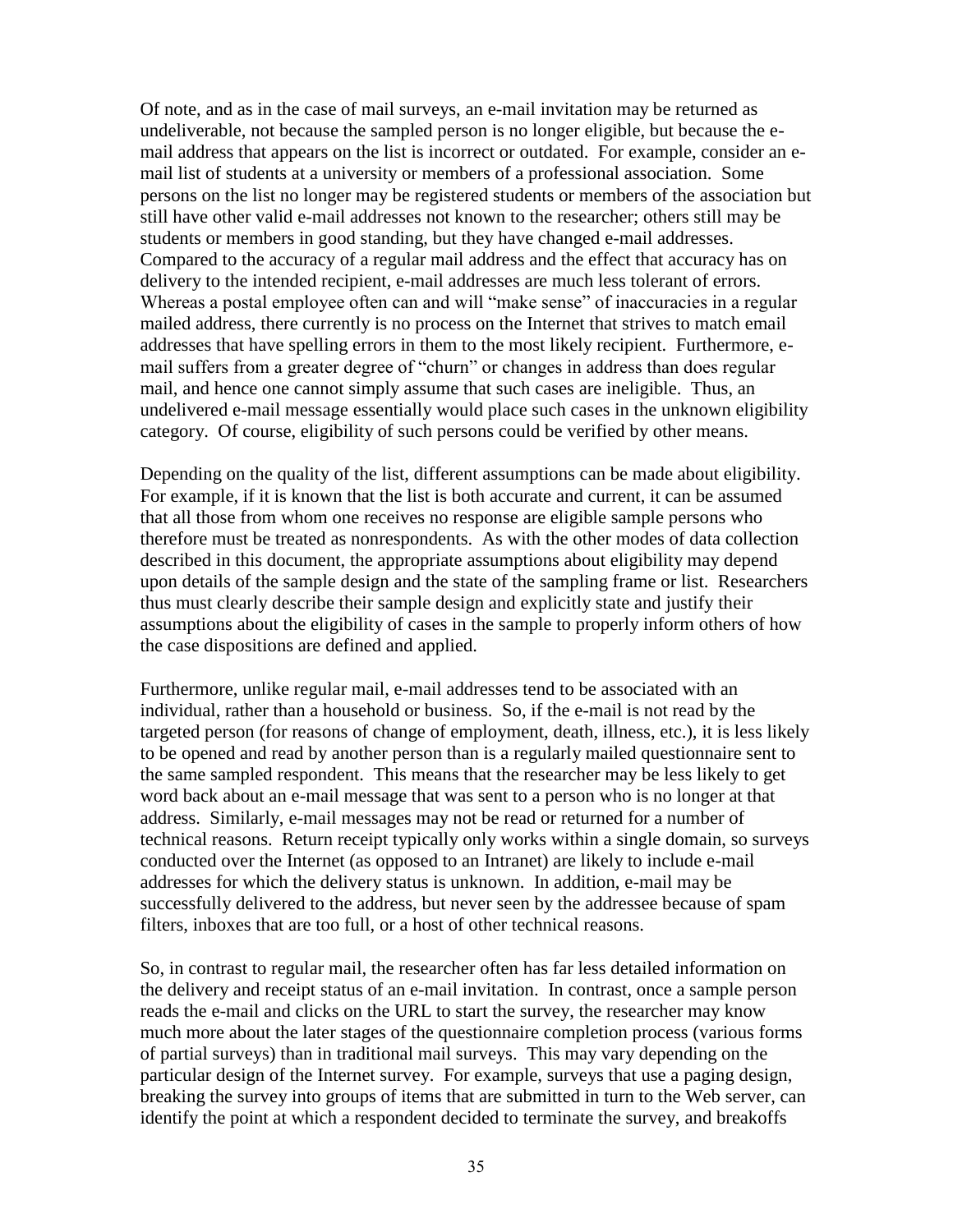can be identified in similar ways to interviewer-administered surveys. On the other hand, Internet surveys that employ scrolling designs, in which all the questions are in a single HTML form, will not be able to distinguish between breakoffs and nonrespondents, and in this respect are more similar to regular mail surveys. In addition, as long as a respondent submits the questionnaire to the Web server—even without answering all questions—the capture of partially completed questionnaires is possible. In summary, breakoffs can be identified by the particular point at which the survey instrument is terminated, while partials are identified by the number or proportion of questions that are answered. Similar rules as used in mail surveys to distinguish between complete interviews, partials, and break-offs can be used for Internet surveys.

Again, clear descriptions of the decisions made and justification for the classification used is needed for others to understand the outcome of the Internet data collection effort.

### **1. Completed and Partial Questionnaires**

In an Internet survey, there are many levels of completion of the instrument. At one extreme, the respondent provides an answer to every one of the items and submits the completed questionnaire via the Internet. But some respondents may get partway through the questionnaire then, for various reasons, fail to ever complete it. These cases are typically referred to as "abandonments," "breakoffs," "drop-outs" or partials. Still others may read, or at least view, every question in the questionnaire and submit the instrument after reaching the final question, but decline to answer all of the questions. These may also be viewed as partials, or as completes with missing data.

How these various types of incomplete cases are classified may depend on the objectives of the survey and the relative importance of various questions in the instrument, as well as on the particular design of the Internet survey (whether, for example, it is permitted to skip items without providing an answer). The sections in this document on other modes of survey data collection have a discussion of the different decision rules for classifying cases as complete versus partial versus break-off, and that discussion will not be repeated here. However, a survey must provide a clear definition of theses statuses. The breakoff category could be further differentiated into the various sections or even items at which the breakoff occurred, depending on the importance of these sections to the survey.

At the very least, Web survey dispositions for "returned" questionnaires should distinguish between two groups, (1.1) complete and (1.2) partially complete (partials or breakoffs with sufficient information to meet criterion), and provide a description of how these groups were determined.

### **2. Eligible, No Returned Questionnaire (Non-response)**

This group includes all those from whom no or insufficient data are obtained, but could not be classified definitely as ineligible (2.0). The three main groups that can be identified are refusals and break-offs (2.11 and 2.12), non-contacts (2.20) and others (2.30); see Table 4.

Explicit refusals can occur in Web surveys when the recipient replies to the e-mail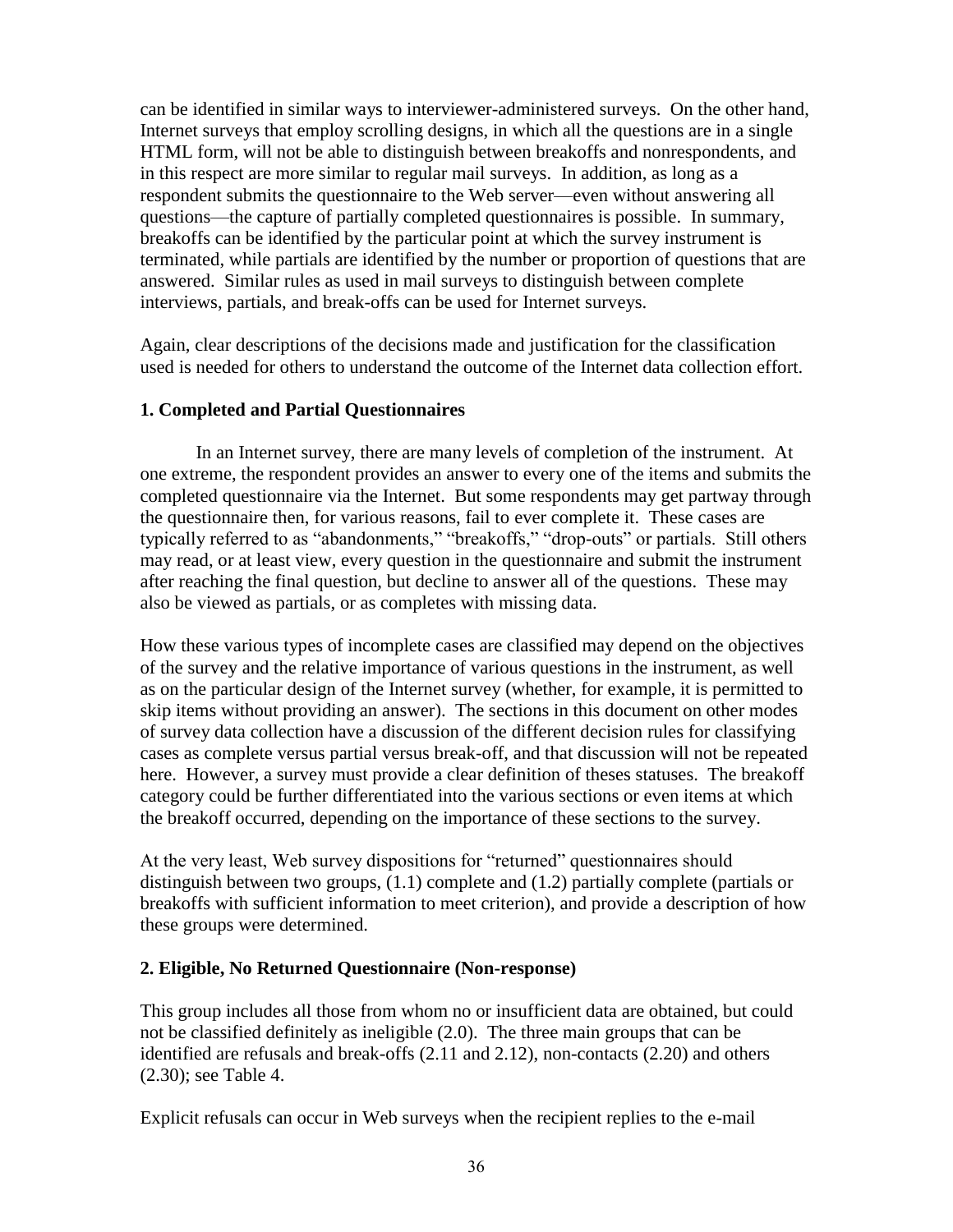invitation stating that he or she does not want to participate in the survey (2.111). Implicit refusals are those where a respondent visits the Internet survey URL and logs in with an ID and/or password, but fails to complete any of the survey items  $(2.112)$ . Both types of refusals are likely to be rare.

The second broad category of non-response includes those cases for which the researcher receives notification that a respondent was unavailable to complete the questionnaire during the field period (2.20). Two subcategories of non-contact of relevance to Web surveys include cases where the respondent indicates that he or she is absent or unavailable during the field period, e.g., by means of an "out-of-office" message or other such automated reply (2.26), or when the questionnaire was returned after the close of the field period (2.27). Of note, the more common case of simply receiving no response to the invitation, and no indication whether or not the invitation was received, is classified under "unknown eligibility" below. The category 2.20 is reserved for those cases where some evidence is obtained that the selected respondent is eligible but unable to complete the questionnaire. This may include the rare instances where a receipt is sent that the potential respondent has received and/or opened the e-mail message, but no further response is received.

The residual category of others (2.30) is reserved for all other eligible but non-completed cases. One example might be where the researcher is notified, whether by e-mail or other means, that the recipient of the survey invitation is unable to complete the survey for a variety of possible reasons, such as physical or mental incapacity, incarceration or hospitalization, language barrier, and so on. Again, these cases are likely to be rare.

### **3. Unknown Eligibility, No Questionnaire Returned**

Cases of unknown eligibility and no completed questionnaire (3.0) include situations in which nothing is known about whether the invitation to participate in the Internet survey ever reached the person to whom it was addressed (3.10), or in which the invitation or request was not delivered for a variety of reasons (3.30).

Whether and how information comes back to the researcher about e-mail that is not delivered to the intended recipient various across different e-mail systems and e-mail servers. Because of such wide variations and rapid changes in e-mail technology, a detailed breakdown of codes to parallel the USPS categories in Table 3 is not possible at this time. For this reason, the subcategories of unknown eligibles (3.0) are left deliberately broad. Some researchers, depending on the particular circumstances of their study, may have more information about what happened to the outgoing e-mail message. In such cases it is appropriate to provide more detailed dispositions under the 3.0 category umbrella. In the case of mailed invitations to an Internet survey, the detailed USPS categories in Table 3 are applicable.

As with mail surveys, the unknown-eligibility subset in which nothing is learned about whether the invitation could or did reach the sampled respondent (3.10) is broken down further into cases in which a) the invitation was never sent (3.11) and cases in which b) absolutely no information ever reaches the researcher about the outcome of the e-mail invitation (3.19). This latter disposition often occurs with high frequency in Internet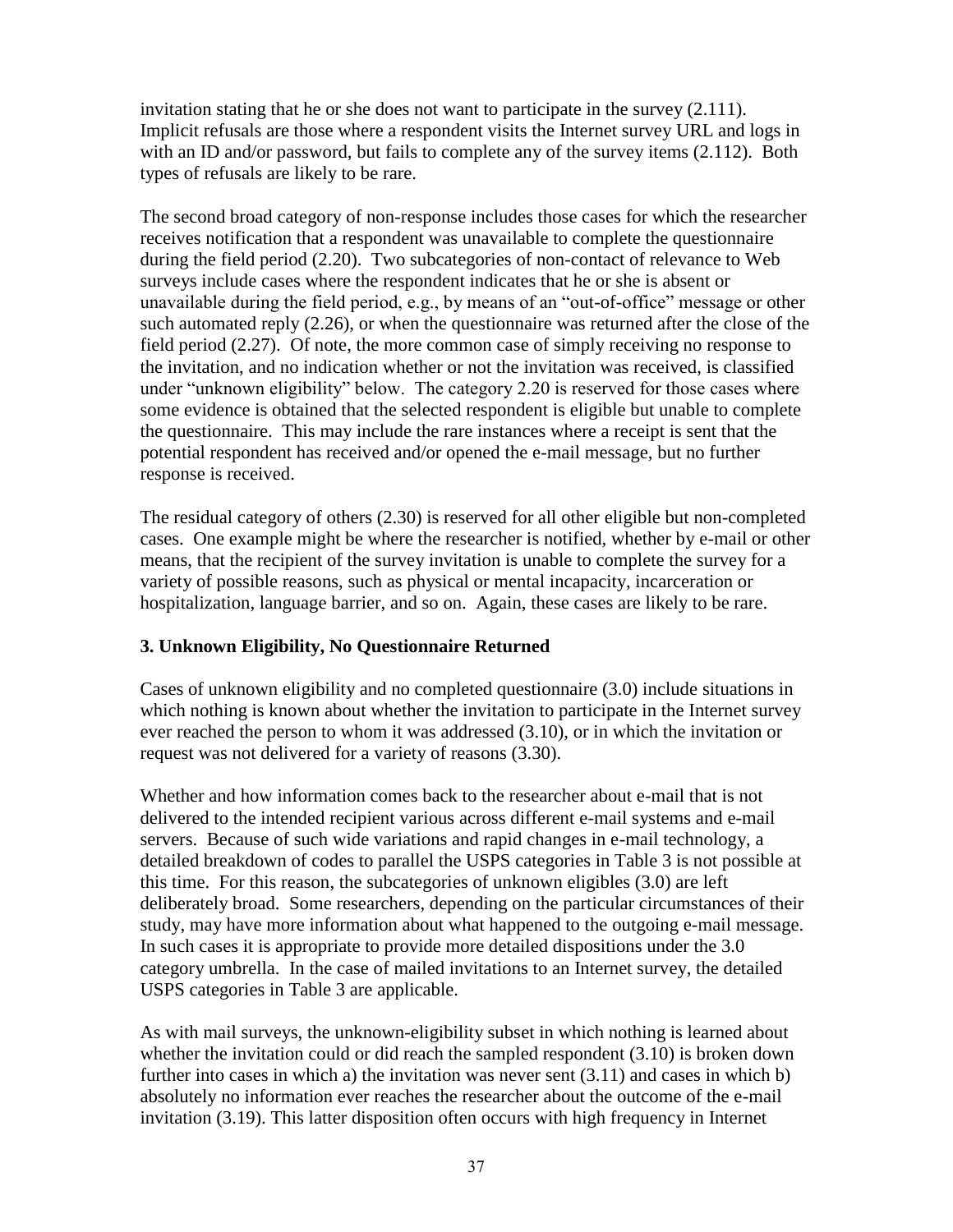surveys. The former  $(3.11)$  could occur in circumstances where there is insufficient information on the frame to send an invitation, or the request was not sent for some other reason. Examples of this include a name on the list with a missing or obviously erroneous e-mail address.

Cases in which the e-mail invitation generates a response that indicates the invitation was undelivered are classified under 3.30. The particular form of the notification may generate a disaggregation into subcategories of 3.30 as appropriate. Finally, category 3.40 is reserved for the cases where forwarding information is obtained (e.g., in the case of a mailed invitation), and 3.90 is reserved for miscellaneous other types of nonresponse with unknown eligibility.

### **4. Not Eligible**

Not eligible cases for Internet surveys of specifically named persons include: a) the named person being found to be ineligible due to screening information returned to the researchers and thus out-of-sample (4.10); b) situations in which quotas have been filled  $(4.80)$ ; and c) duplicate listings  $(4.81)$ .

In surveys that require the addressee to complete a screen to determine eligibility, researchers may have sampled cases that later are determined not to be eligible. For example, there may be cases in the sampling frame that no longer are registered as students at the university or whose membership in the association has lapsed. Category 4.10 is thus reserved for cases that are screened out using information obtained in the questionnaire or by other means. In Internet surveys that employ a quota, there will be cases in which some completed questionnaires are not treated as part of the final dataset because the quota for their subgroup of respondents has already been filled (4.80). What the quotas are and how they are to be filled must be clearly defined by the researcher.

Another final type of "ineligibility" may occur when there are duplicate listing in the frame (e.g., a person is listed twice or provides two or more e-mail addresses, both of which are sampled). If these are recognized as duplicates only after the questionnaires have been returned by the respondent, the additional questionnaire(s) should be treated as not eligible due to duplicate listings or duplicate submissions (4.81). This may occur in the case where access is not tightly controlled, and the respondent submits more than one questionnaires.

Finally, additional reasons for non-eligibility can be coded under Other (4.90).

In all cases concerning final disposition codes involving ineligibility, definitive evidence of the status is needed. When in doubt a case should be presumed to be eligible or possibly eligible rather than ineligible, unless there is clear evidence leading to the latter classification.

### **Probability-Based Internet Panels**

Probability-based Internet panels use probability sampling methods to select and recruit participants to a panel. In some cases, the panel may be restricted to Internet-users only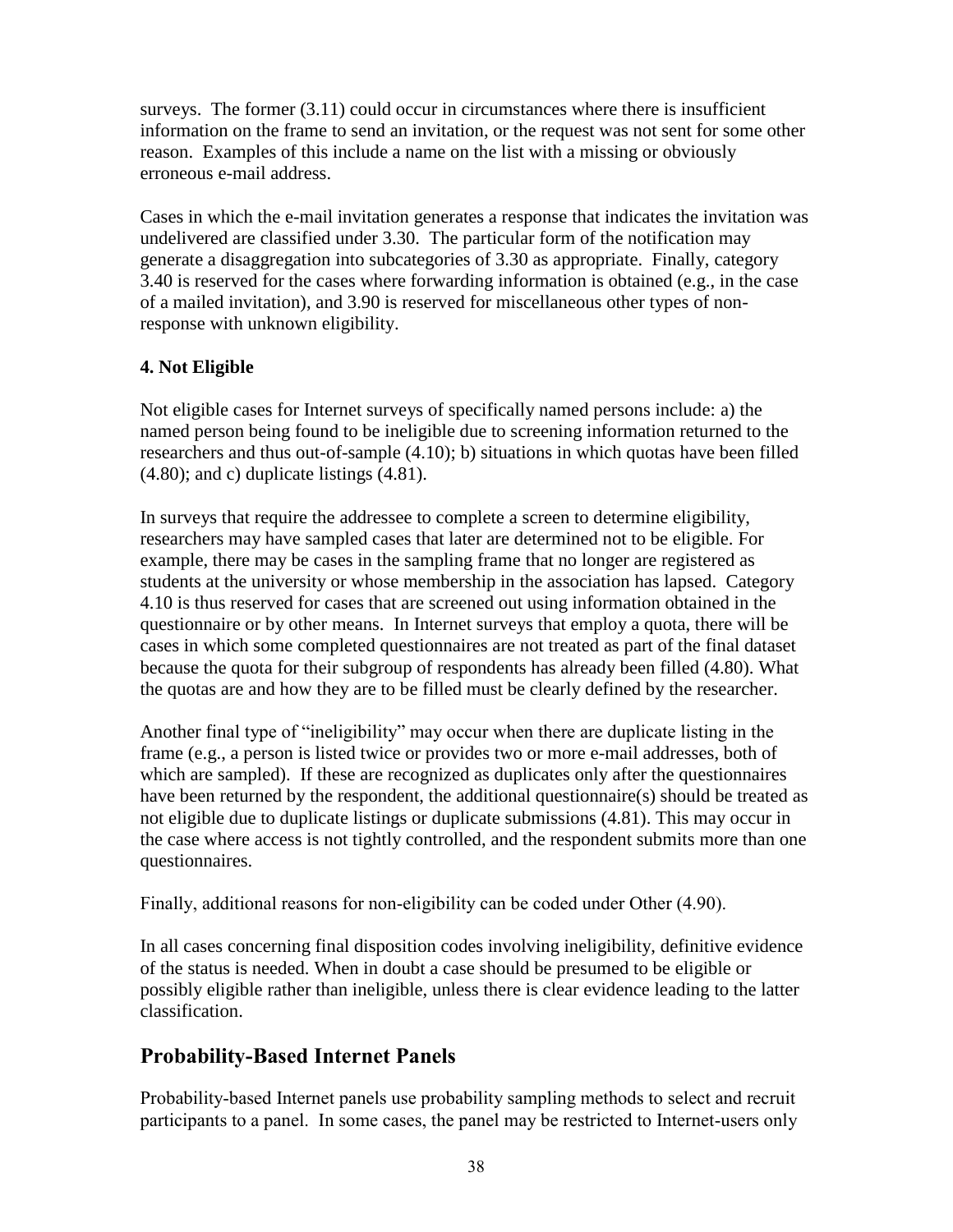(i.e., the population is defined as Internet users); in other cases, Internet access is provided to panel members as needed, to ensure broader coverage of the population. Panel members are then sent invitations to specific surveys at agreed-upon intervals. Individual surveys may be sent to all panel members or a subset of eligible members. These panels therefore have two main stages at which nonresponse may occur – the initial recruitment into the panel and the invitation to a particular survey. In practice there are a number of additional steps (see AAPOR, 2010a; Callegaro and DiSogra, 2008; and Couper et al., 2007). Full details of the various metrics used for such panels are described by Callegaro and DiSogra (2008). This document provides a brief overview of some key metrics.

The first stage in a pre-recruited probability-based panel is the initial recruitment interview. This is typically done by telephone, but other modes of recruitment (such as mail or personal visit) could be used. The response rate to this initial interview is calculated in the normal fashion for the particular mode as described elsewhere in this document. A series of screening questions are then asked to determine eligibility for the panel, based on predetermined criteria which may include language, age, and Internet access or use restrictions. For example, the Gallup Panel (see Rookey, Hanway, and Dillman, 2008; and Tortora, 2009) conducts Internet surveys only among eligible persons who report regular Internet use, whereas the Knowledge Networks KnowledgePanel in the U.S. (see Smith, 2003; and Callegaro and DiSogra, 2008) and the LISS panel in the Netherlands (see Scherpenzeel and Das, 2010) both provide Internet access to those who do not currently have it. Eligible persons are asked to consent to joining the panel. An initial recruitment rate (RECR) can be computed as follows:

Recruitment rate (RECR) = 
$$
\frac{IC}{IC + (R + NC + O) + e(UH + UO)}
$$

Where *IC* is the initial consent rate, and the remaining terms are as defined elsewhere in this document. Following agreement to join the panel, potential panelists are provided with equipment (if necessary) and instructions to complete the surveys.

Many panels consider a panelist enrolled only after completion of one or more initial profile surveys. Thus, a profile rate (PROR) can be computed as follows:

$$
ext{Problem:} \text{rate (PROR)} = \frac{(I+P)}{(I+P)+(R+NC+O)}
$$

Using AAPOR RR5 (counting completes only) or RR6 (counting completes and partials), where all the terms in the expression are as used elsewhere in this document.

Finally, a completion rate (COMR) can be computed for response *to a particular survey* 

*invitation* sent to eligible panel members, again using AAPOR RR5 or RR6:  
Completion rate (COMR) = 
$$
\frac{(I+P)}{(I+P)+(R+NC+O)}
$$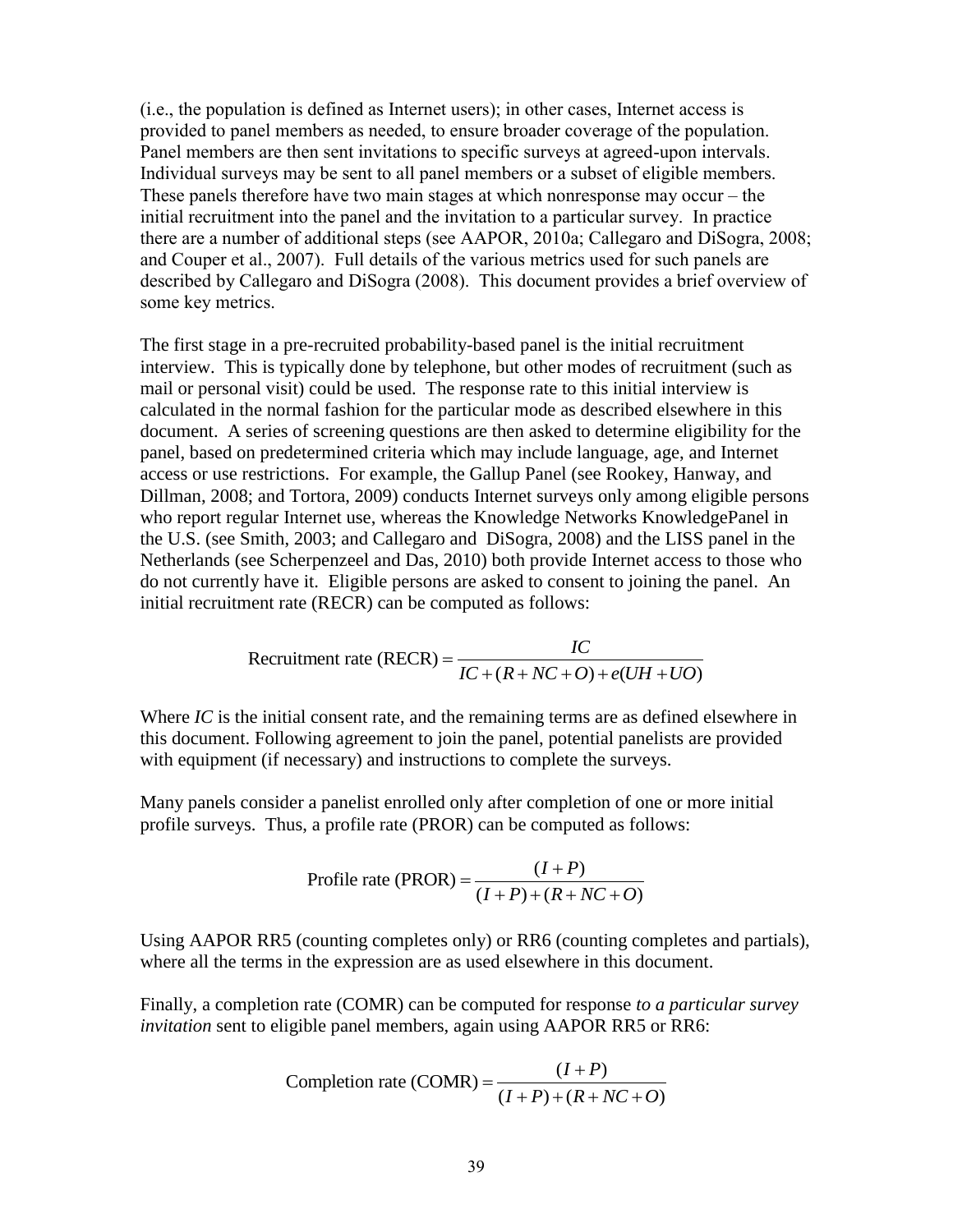While the formula for the rate is the same as that for the profile rate (PROR) described above, the denominator for the COMR is based on eligible panel members who have completed the profile survey(s), while that for the PROR is based on those who agreed to join the panel.

Based on these three components, a cumulative response rate (CUMRR) can be computed as follows:

### Cumulative response rate (CUMRR) =  $RECR \times PROR \times COMR$

In practice, there may be several more steps involved. First, recruitment to such panels is often done on an ongoing basis, and the composition of the panel changes over time. The initial recruitment rate may thus be a composite measure, based on a number of different rates. Further, screening questions often are used to determine eligibility for a particular survey (if the criteria cannot be determined from the profile questions). This necessitates a further step in the computation. Finally, panel attrition is of importance if employing a longitudinal design to study responses across surveys or time. Full details of these issues are discussed in Callegaro and DiSogra (2008).

### **Non-Probability Internet Panels**

Like probability-based panels, non-probability Internet panels consist of several steps. A key difference is that the first step, recruitment into the panel, is not based on a known sampling frame with known probabilities of selection. The population thus cannot be clearly defined. A variety of different recruitment methods are used to build such a panel (see AAPOR Task Force, 2010). Although the number of people who join the panel is usually known, the number of people who were exposed to the invitation, and the number of invitations to which they were exposed, are not known. The number of panel members invited to a particular survey, and the number who respond to the invitation and complete the survey, are known. This latter rate should not be referred to as a "response rate" because of the association of that term with probability samples, and because this rate is only a partial rate. Following the AAPOR Task Force (2010) and ISO 26362 (2009), we recommend calling this rate a "participation rate," which is defined as the number of respondents who have provided a usable response divided by the total number of initial personal invitations requesting participation.<sup>31</sup>

Although a participation rate can be calculated for the completion of a particular survey by previously-recruited panel members, using such a rate as an indicator of possible nonresponse error makes little sense; however, the participation rate may serve as a useful indicator of panel efficiency. This rate is influenced by the particular panel management strategies employed. For example, if "inactive" panel members (however defined) are removed from the panel, the participation rate is likely to be higher. The participation rate serves as an indicator of how much effort is required to recruit panel members to a particular survey, and how many need to be invited to get a targeted number of completed surveys. Given varying practices in panel management, the participation rate may have little utility as a comparative measure across panels.

 $\overline{a}$  $31$  Of note, Callegaro and DiSogra (2008) refer to this as a "completion rate."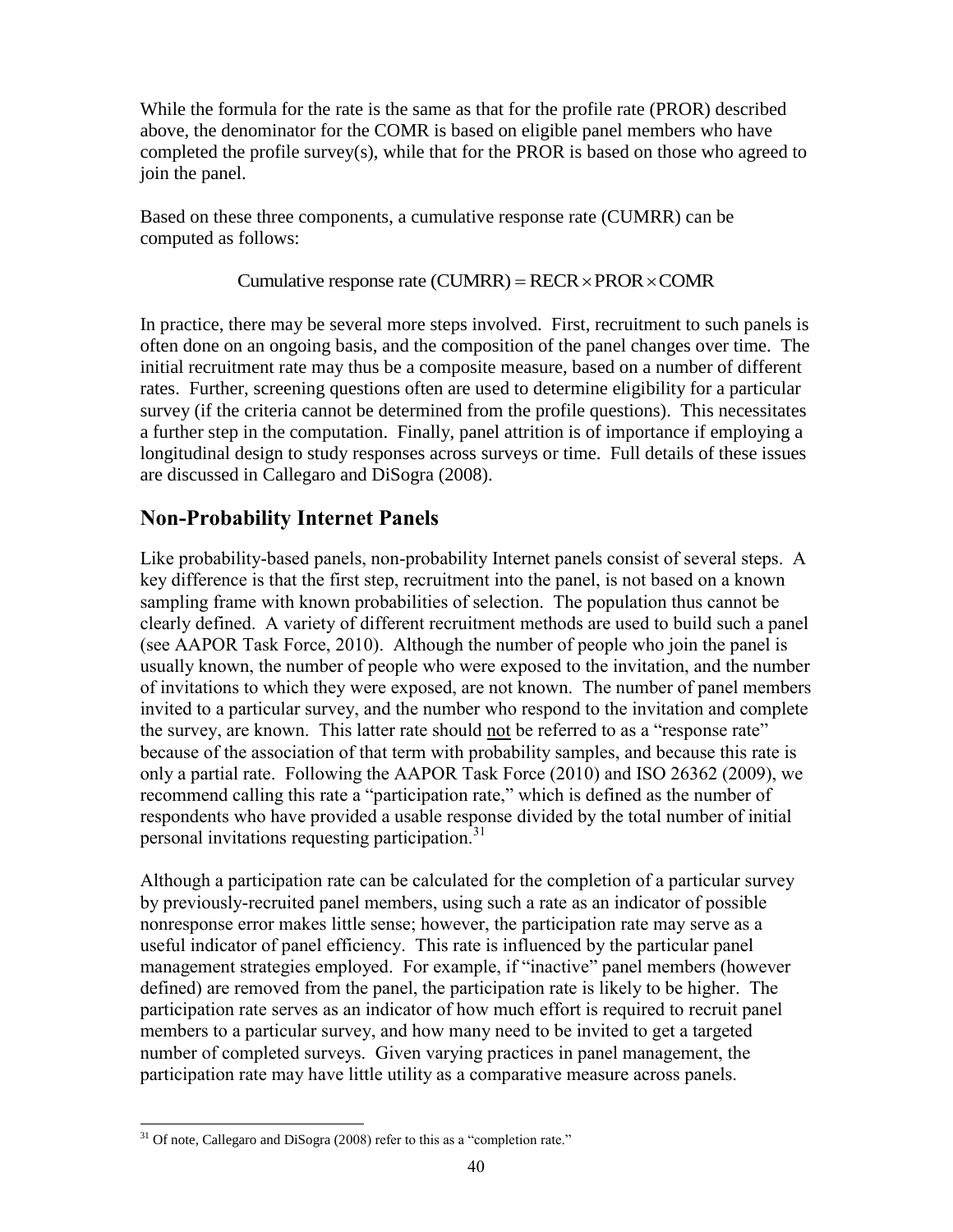### **River Samples and Self-Selected Online Samples**

A variety of self-selected online surveys are still popular today, despite the fact that they are non-probability samples and restricted only to Internet users who are exposed to the invitation and decide to click on the associated link and complete the survey. These include river sampling<sup>32</sup> and the use of social media (e.g., Facebook) for recruitment of survey participants. The AAPOR Online Task Force (2010) has a discussion of river sampling. For these approaches, as with the non-probability access panels, the denominator (exposures to the invitation) is rarely known, and the population of interest is not well defined. We thus caution strongly against the computation and presentation of any metrics discussed in this document for such sources, other than the narrow use of "participation rate" described above for the purposes of evaluating operational efficiency rather than for making any inferential statements. Furthermore, such "samples" should be clearly identified as non-probability or self-selected samples.

l  $32$  River sampling recruits [from the internet] using banner ads, pop-up ads and similar instant "capture" promotions. Individuals who volunteer to participate are screened for their reported demographic characteristics and then "randomly assigned" to the appropriate survey. Hence the metaphor of being captured from the flowing river of online persons (DiSogra, 2008).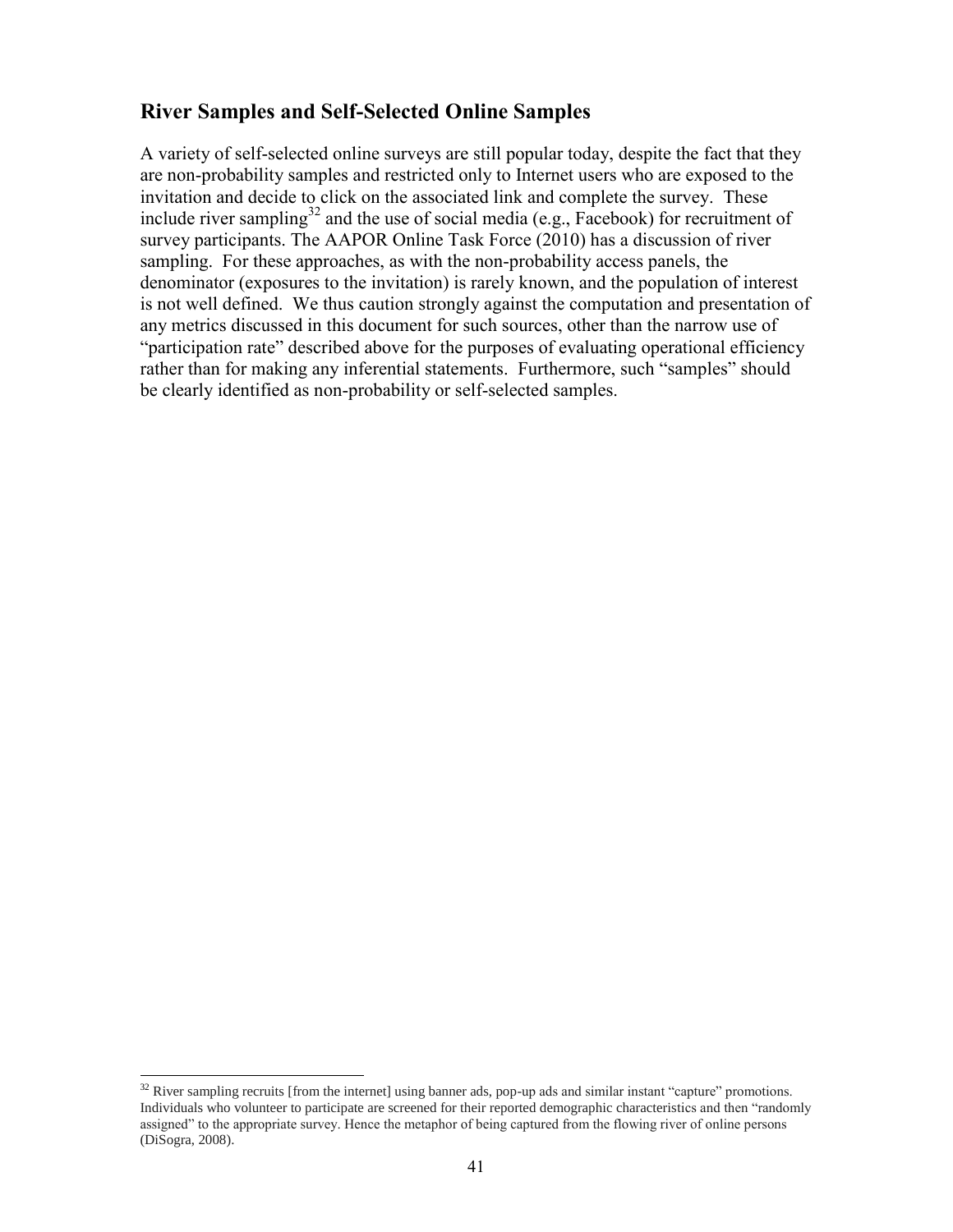# **Mixed-Mode Surveys**

*Standard Definitions* defines disposition codes for specific modes (RDD telephone surveys of households, in-person household surveys, mail surveys of specifically named persons, and Internet surveys of specifically-named persons), but some surveys use multiple modes in what are called mixed-mode designs. Mixed-modes designs can consist of surveys in which there are separate samples which are conducted with different modes, a unified sample in which multiple modes are used for individual cases (e.g. in address-based samples employing both in-person and postal approaches to obtain responses), or a combination of both. In any case, disposition codes appropriate to the mode utilized for a particular attempt and its outcome would be employed. Thus, an inperson attempt might be coded as not able to locate address (3.18) and a postal attempt for the same case as no such address (3.313). These two codes may reflect the same underlying fact about the address, but naturally are distinct codes reflecting the mode differences. However, for calculating outcome rates many of the detailed, mode-specific disposition codes are irrelevant. They can be collapsed into the major categories used in the outcome formulas used in *Standard Definitions*. In the mail and in-person example mentioned above, both would become unknown eligibility (3.0). Of course, the mixedmode results may differ from one another rather than agree, just like different attempts in the same mode often yield different results. Rules for determining the final disposition codes discussed earlier in *Standard Definitions* applies to mixed-mode designs just as to single-mode designs. For some suggestions on keeping track of cases across modes see Chearo and Van Haitsman (2010).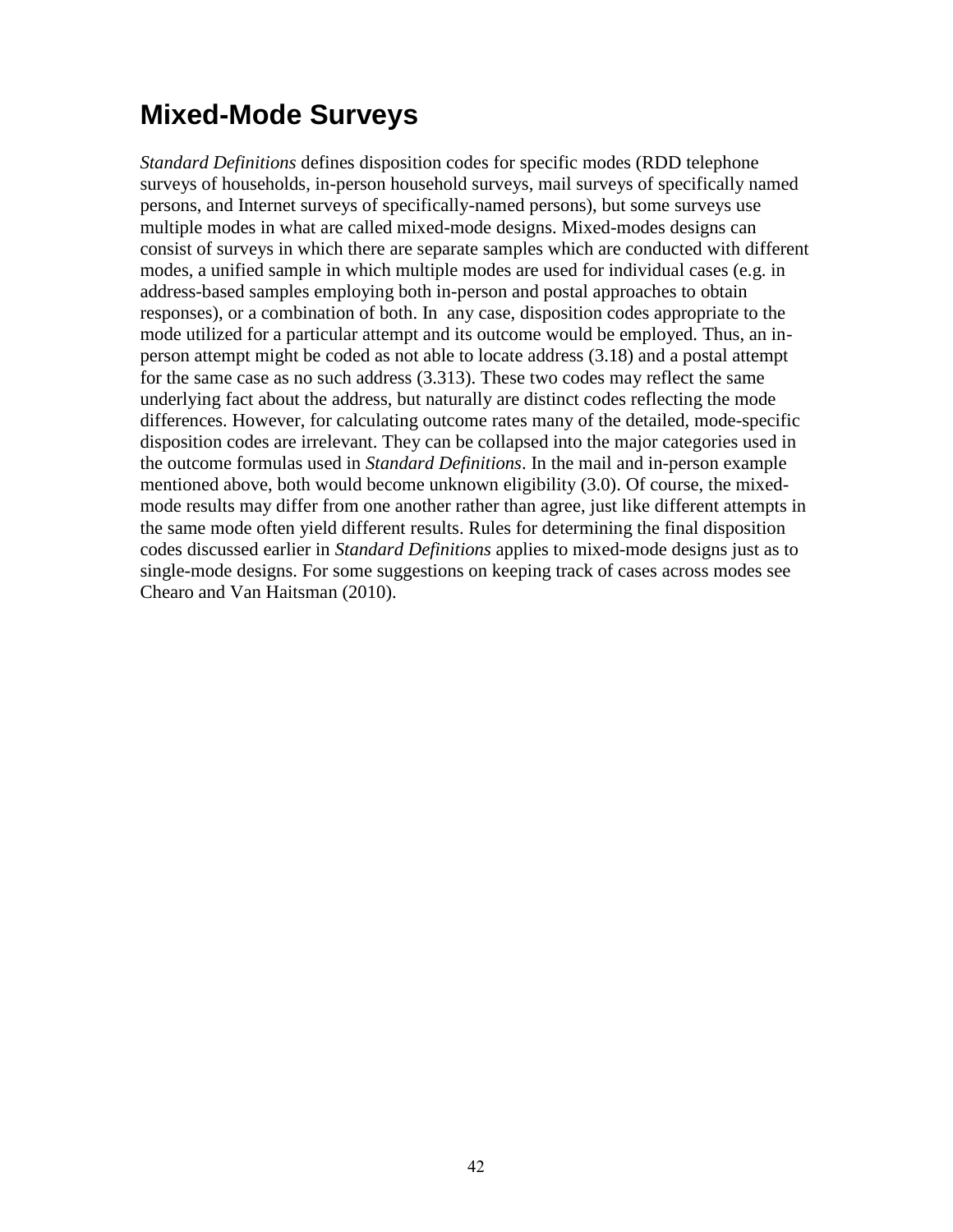### Establishment Surveys

Surveys of establishments, which include businesses, health care providers, educational institutions, and other organizational entities, may be conducted using telephone, inperson, mail, internet or mixed-mode methods. As such, they encounter many of the same operational issues and events described in the Standard Definitions document (i.e., reaching non-working numbers, reaching the maximum number of contacts, refusals, partial interviews). They therefore require pending disposition codes for all phases of locating, contacting, gaining cooperation, appointment setting, and final disposition codes for closeout. These are discussed within the appropriate sections of the Standard Definitions.

There is considerable variation in practices for measuring and reporting response rates on establishment surveys. Advantages of adopting a standard approach include: comparability across surveys and increased understanding on the part of data users about where the survey data is coming from and its potential limitations. On the other hand, standardization is difficult because most establishment survey populations and survey designs are unique, making it difficult to identify the "best" measures (Ramirez, Fisher, and McCarthy, 2000).

Establishment surveys differ from household surveys in five major ways: (1) Typically, the samples for establishment surveys are built from a list or lists that are either publicly available, purchased, provided by a stakeholder, or emerge from a related survey. The reliance on an exogenous list gives rise to operational issues regarding sample integrity that do not generally affect household surveys. (2) Eligibility is usually a two-step process, the first step for verifying the establishment's existence and location, and the second step for evaluating through a formal screener whether the establishment fits the specific criteria for the survey. (3) Establishment surveys have a different process of defining and revising target respondents. (4) Establishment surveys may involve multiple and nested respondents and/or questionnaires within a single case. (5) Survey estimates are skewed based on the size of the establishments. Therefore, weighting differs from the approach to weighting used on household surveys where sample members and survey estimates tend to be more normally distributed.

The five sections below discuss these points and highlight the emergent standards regarding disposition codes and outcome rates for each.

### **1. The sample is built from a list of establishments**

### **1a. Similarities and differences from household surveys**

Household surveys are also built from lists, such as telephone number banks which is the starting sample list for RDD Telephone Survey sample, the USPS deliverable address file which is a potential starting sample list for mail surveys of specific individuals, or lists of e-mail addresses of particular people. The situations which arise in these samples are described in the above sections of this document.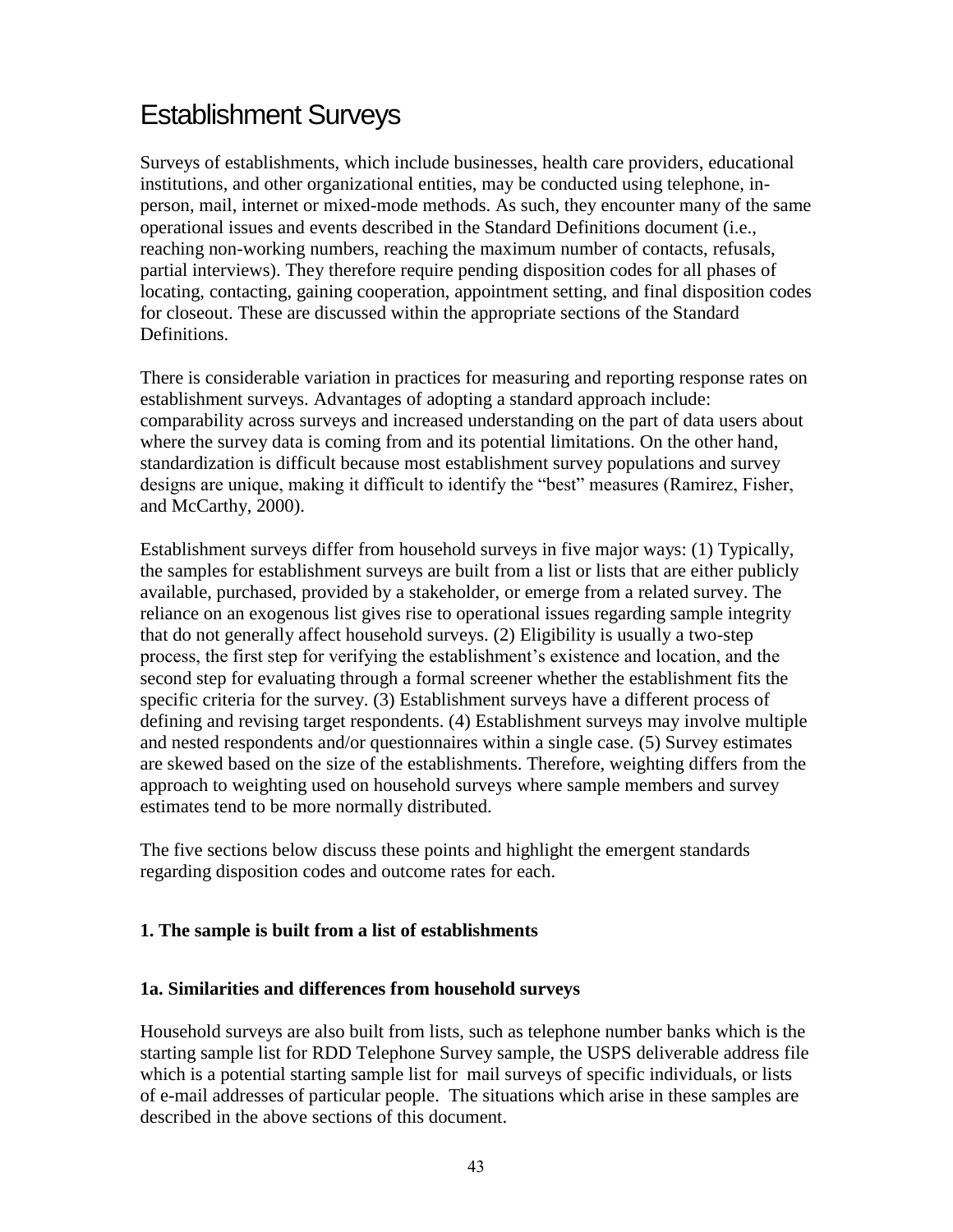The following additional situations may arise in establishment surveys:

- The samples of establishment surveys usually contain multiple pieces of contact information, rather than just one or two. Typically, samples may contain phone number, address, e-mail address, and name of establishment. Surveys may need to confirm multiple elements before or during fieldwork. Some establishments can still be considered in sample after undergoing a change in its contact information, but others may be considered out of sample.
- Situations may arise which cause the project to re-examine whether cases should, in fact, be considered in the sample. Some examples include:
	- o The interviewer discovers that an establishment on the sample list has merged with or a split from another establishment. Or, similarly, two establishments on the list have merged. Should the establishment(s) in its new configuration be considered the "case" that was targeted by the sample?
	- o The interviewer discovers that all units on the sample lists do not reflect the same unit of analysis. That is to say, in some cases the lowest organizational unit may enter the sample frame, but in other cases a higher level, or "rolled-up" organizational unit may enter the frame. An example of a lower unit might be an individual physician office; an example of a rolled-up unit might be an independent practice organization which represents physicians' offices. Cleaning and standardizing the list should be performed prior to interviewing, but sometimes this task is nuanced enough that it requires interviewers to evaluate every sample member. In that case, the evaluation and any standardizing of the sample members is performed during the survey's field period itself, and the final dispositions of all sample members are assigned after the survey's field period is completed.
- A related problem is that sometimes establishments are duplicated on the list if the list has multiple entry points. Deduplicating the sample list should certainly be performed prior to interviewing, but sometimes the task is complicated enough that it requires interviewers to evaluate every sample member.
- The interviewer discovers that an establishment has moved out of the target survey area. Deciding whether it is eligible to be included in the sample requires examination of the original intent of the sampling list. If the intent was to sample establishments in a given geographical area, then the relocated establishment is ineligible. But if the intent was to build a sample of establishments using a geographically based frame, then the relocated establishment might still be eligible.
- The interviewer realizes that the establishment is not engaged in the target sector of the survey. This may be due to changes within the establishment, or ambiguities in the technical classifications of the list.

### **1b. Disposition codes which are likely to be needed for establishment surveys**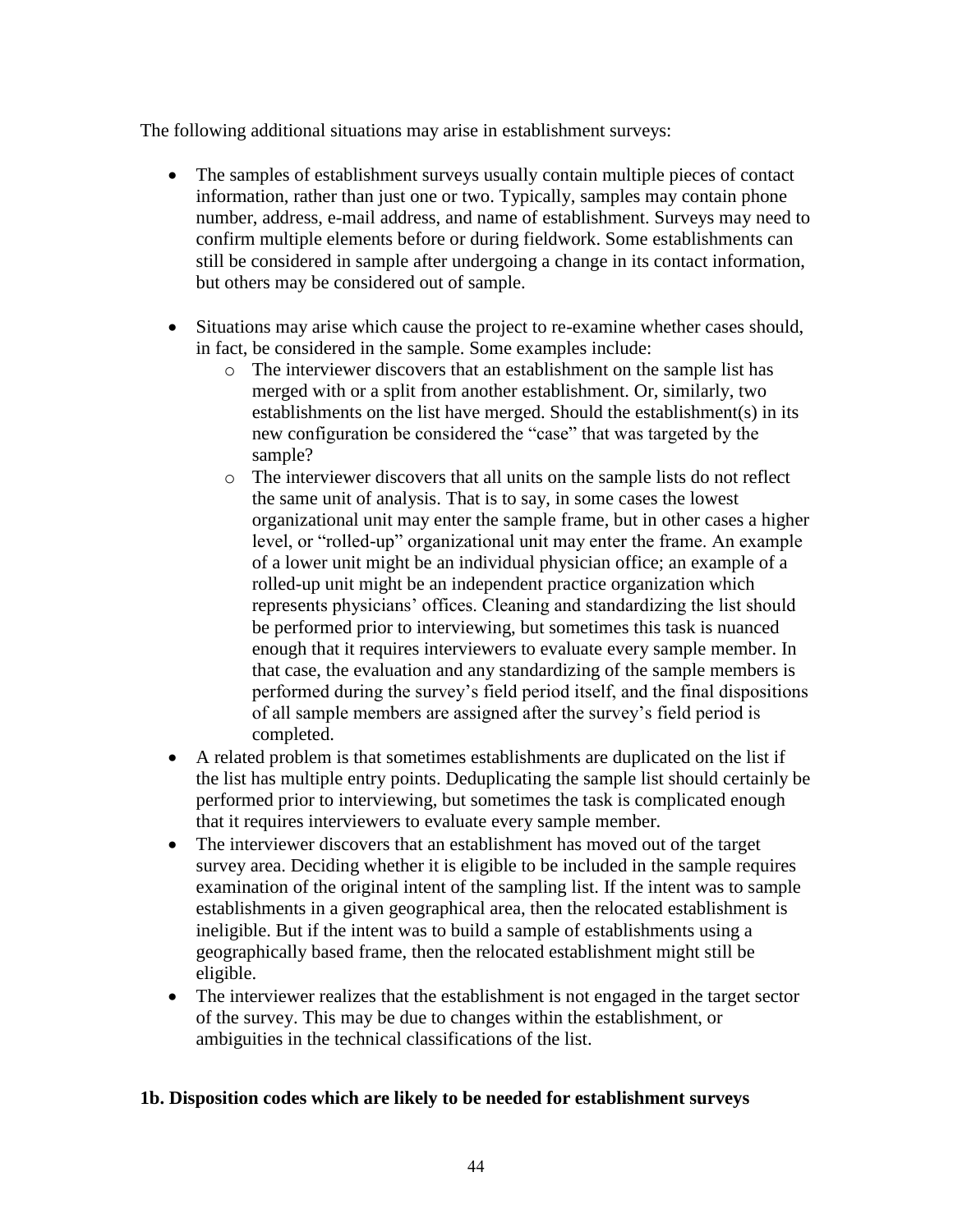The project should anticipate the several types of sample issues listed below and establish decision rules and disposition codes that indicate to the interviewer how these cases should be handled.

- Changed name
- Changed address
- Merged with another establishment which is in sample
- Merged with another establishment which is not in sample
- Split off
- Duplicate of another sampled establishment
- Moved out of target area
- Wrong type of establishment
- Closed, went out of business

The disposition codes and decision rules should also provide transparency in regards to how the project handled and coded these sample issues. Cases which are considered "out of sample" should be given an appropriate final disposition code and should be excluded from the denominator in calculating the response rate and other outcome rates (Zuckerbraun, Flicker, and Friedman, 2010).

### **2. Eligibility is a 2-step process usually involving a formal screener**

### **2a. Similarities and differences from household surveys**

The majority of establishment surveys have a 2-step eligibility/screening process. The first step is to establish that the establishment is, in fact, an establishment, open, in business, and matches the identity in the sample. The sample list can have inaccuracies in this regard. During the same phone call or visit, besides confirming the establishment's existence, the interviewer also needs to examine whether the establishment is the type of establishment needed for the research. Because this is usually complex and often involves the answers to several questions, a formal screener instrument is needed to evaluate this. The sample lists are typically not created expressly for the purpose of the survey and can thus represent a broader spectrum of establishments than that desired by the survey. For example, a survey may desire to interview long-term inpatient rehabilitation facilities, but the sample list may provide all establishments that offer rehabilitation. This could include outpatient rehabilitation facilities as well as nursing homes. The survey designers would need to develop a formal screener instrument that asks about the services provided and identifies only those establishments providing long-term inpatient rehabilitation.

If the sample list is developed in such a way that it is guaranteed to only yield those establishments which are the target of the research (this is sometimes the case among censuses of business and farms), a screener would not be necessary.

### **2b. How 2-step eligibility affects the disposition codes needed for establishment surveys**

Most establishment surveys find it important to distinguish between cases that are coded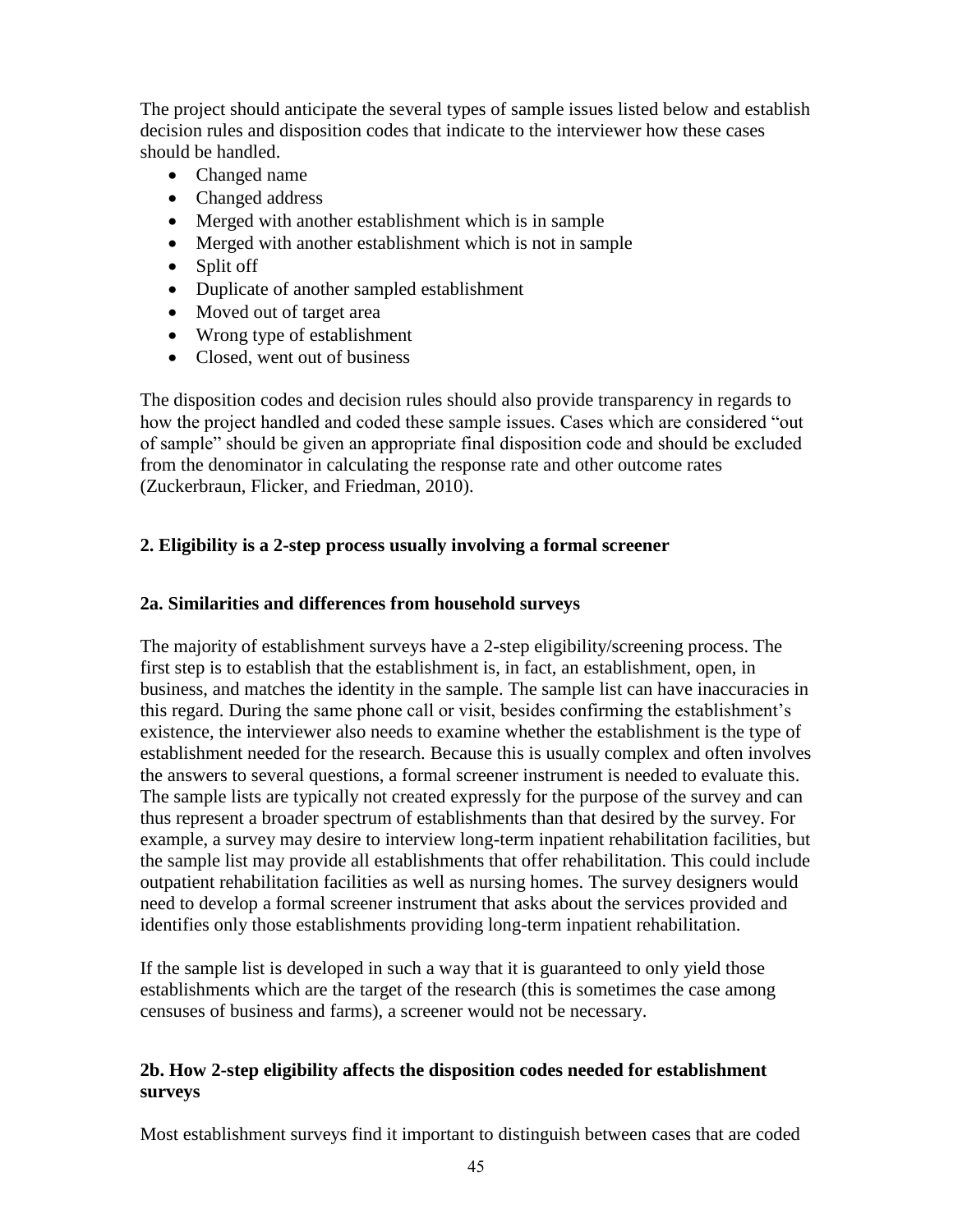as "out of sample" versus "ineligible" per a screener instrument. Therefore it is important that the final disposition codes include both those that the interviewer determined through interviewer observation, such as out of business, moved, and duplicate, and those which the screener instrument evaluated to ineligible. Both of these are distinct from "unknown eligibility."

### **3. The establishment is the unit and it needs a specific respondent**

### **3a. Similarities and differences from household surveys**

Establishment surveys are similar to household surveys in that the target respondent needs to be identified, but the considerations which arise in this identification, and in gaining the cooperation of this person, differ from the issues which arise in a household (Mulrow, 2008). They include:

- $\bullet$  A target respondent could be the person(s) occupying a given position, such as "the CEO" or "the principal."
	- o Some or all establishments on the sample list may contain the name of the person(s) in this position. However this name is frequently out of date so interviewers need to be trained to verify and identify the correct person.
	- o An explicit plan should establish who should be the respondent if this position is currently vacant or if a particular term is not in use in that establishment.
	- o There is great variability in the terms used, particularly in small businesses (owner, manager, boss), small agencies (administrator, director, executive director, owner) and the health care industry (administrator, director of nursing, head nurse, director of resident services).
- On the other hand, the definition of target respondent could be more fluid. It might be defined as, for example, "the person most knowledgeable about this agency" or "the person most familiar with the residents of this facility." The interviewer needs to interact dynamically with the establishment in order to identify the target respondent(s).
- Situations will arise when the target respondent is not knowledgeable enough about the subject matter to complete the survey, lacks the organizational authority to agree to participate, or is otherwise inappropriate or unable to respond. Protocols should establish contingency plans for these situations so that interviewers know when and how they may identify appropriate alternative respondents. In household surveys when the originally sampled respondent cannot respond, the survey might use a proxy respondent. However, in establishment surveys, the newly identified respondent is generally not considered a proxy, but merely a supplementary or alternate informant (Willimack, 2007).

### **3b. Consider the establishment – not the informant within it – when calculating outcome rates**

The identity or position of the informant completing the questionnaire is usually not important to response rates or other outcome rates, though the project may wish to track this information for survey management and data quality purposes.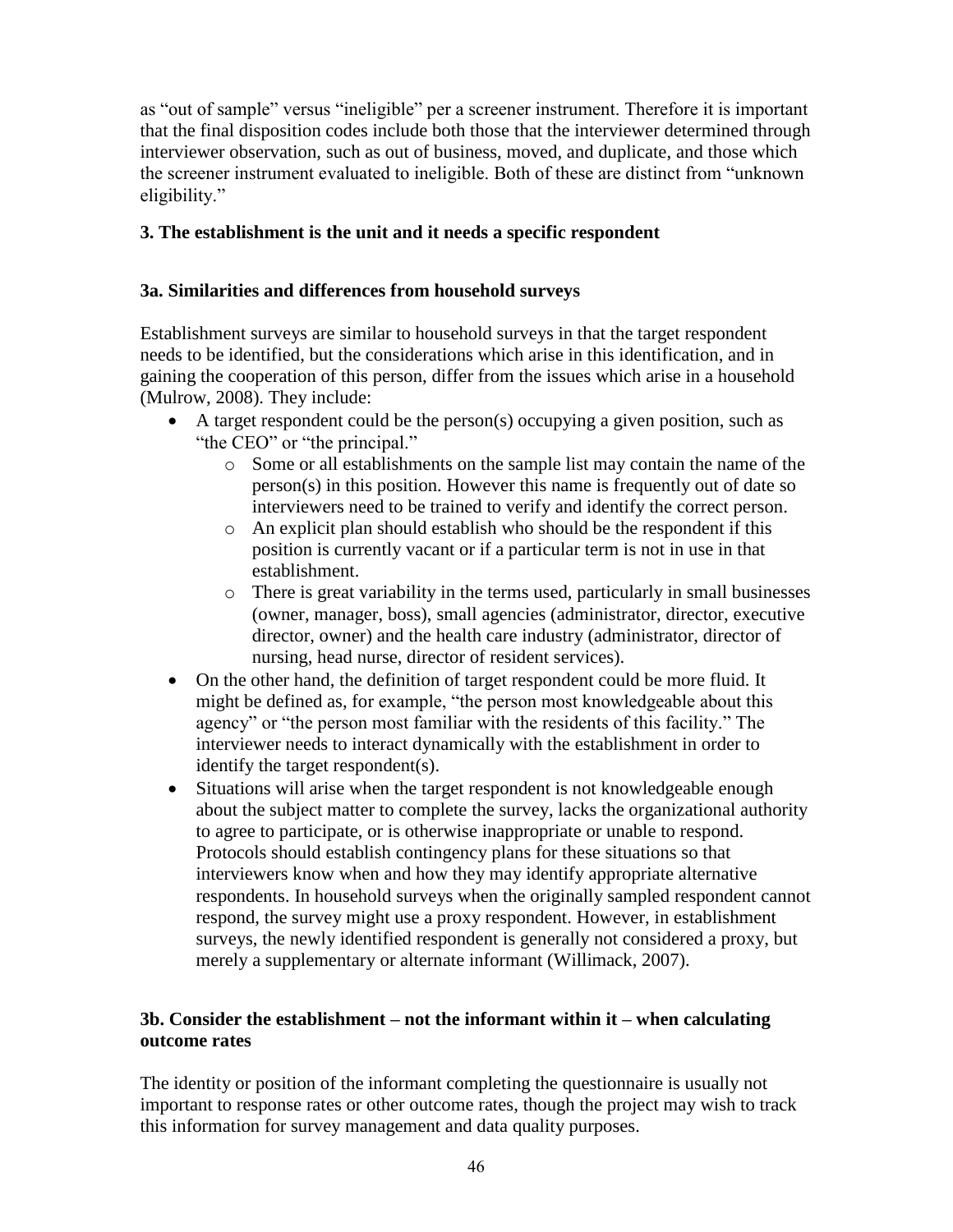### **4. Issues regarding multiple questionnaires per establishment**

### **4a. Similarities and differences from household surveys**

Establishment surveys can have multiple and nested questionnaires per establishment. A school, which typically has a natural hierarchical structure, provides a good example of a nested case: a school sample unit may have component questionnaires consisting of a school questionnaire, a budget questionnaire, a health questionnaire, multiple parent questionnaires, multiple student questionnaires, and multiple student transcripts. These surveys require additional considerations in regards to defining respondents and calculating response rates.

As stated above in the single-questionnaire case, the survey protocol should specify acceptable and unacceptable respondents for the different questionnaires. Some questionnaires could have several acceptable respondents (for example, a budget questionnaire could be completed by a principal, superintendent, or staff member familiar with the budget) but other questionnaires may have only one acceptable respondent (for example, the health questionnaire may only be answerable by the school nurse). In addition, some respondents may be acceptable for multiple questionnaires.

### **4b. Disposition codes should be established and outcome rates should be calculated for individual questionnaires separately**

Disposition codes should be established for each component questionnaire and should reflect the range of outcomes appropriate to that particular questionnaire, including incomplete, partially complete and fully complete, and not in sample if the questionnaire did not apply to the particular sample unit (for example, if the school did not have a health clinic, the health questionnaire would be coded as not in sample).

Questionnaire–level outcome rates may then be computed to indicate the response rate for each questionnaire after removing from the denominator any ineligible questionnaires. Below we show examples computing outcomes rates for 1) the screener, 2) one postscreener questionnaire, and 3) the establishment as a whole.

### **4b1) Screener**

The screener questionnaire represents the stage when the survey attempts to contact all sample members, determine if they are in or out of sample, gain their cooperation, and if they are in sample, try to administer the screener to evaluate their eligibility. The five rates pursuant to these activities are, respectively, Contact Rate **(CON)**, Out of Sample **(OOS)** Rate, Response Rate **(RR)**, Refusal Rate **(REF)** and Eligibility Rate **(ELR)**. There is no cooperation rate measured at the screener stage because cooperation rate measures cooperation among eligible cases and at the screener stage eligibility has not yet been determined.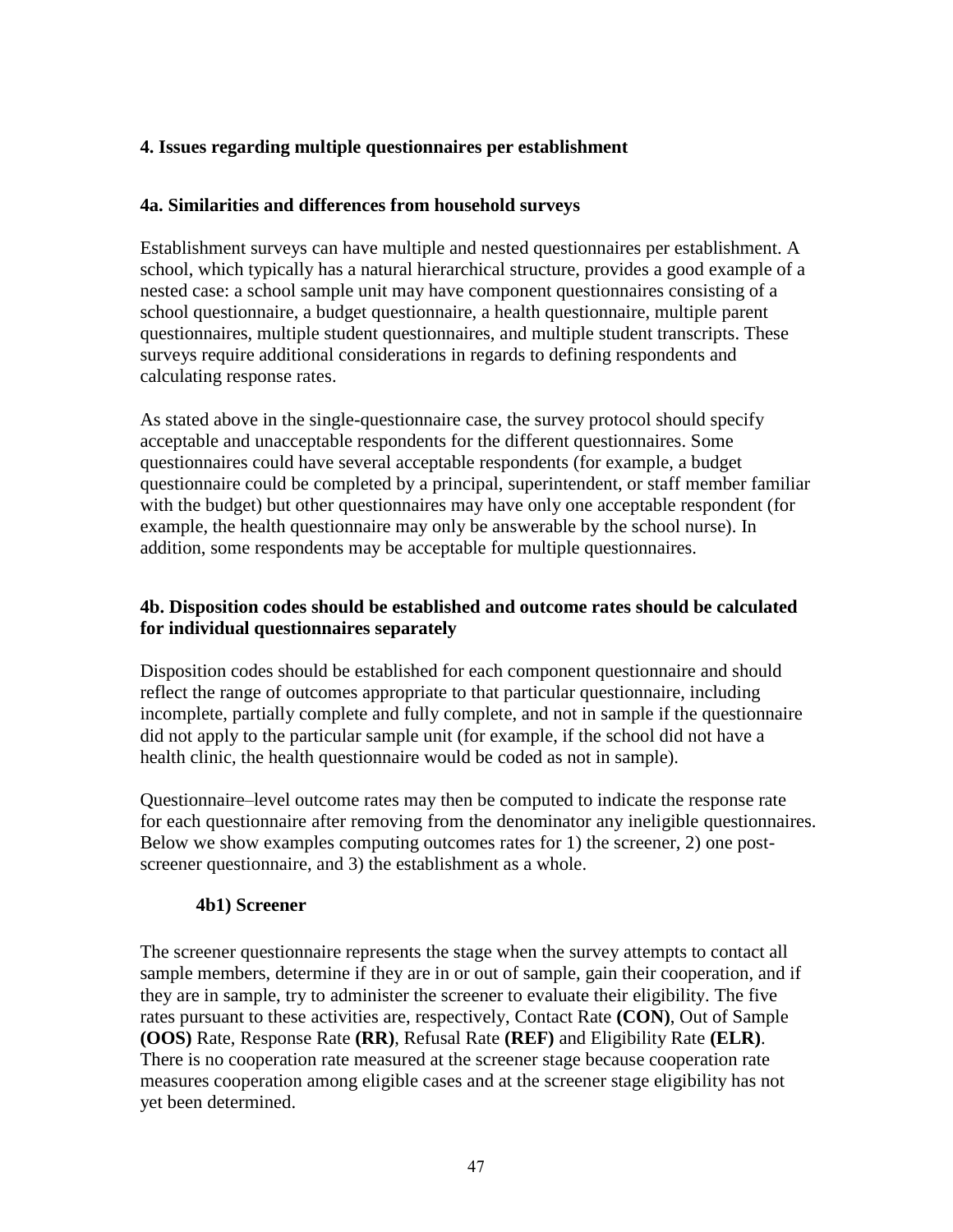In addition to the terms **I, P**, **R**, **NC** and **O** presented on page 44, we add **OOS, ELR, I ELIG** and **I INEL**. We do not use **UH** or **UO** but instead conceptualize them as part of **NC**. We assume that **P** are not considered complete.

**OOS Out of Sample.** These establishments by their very nature cannot be considered part of the sample. These include: duplicates on the sample list, establishments which are out of businesses, establishments which have been merged into another establishment and no longer exist on their own, and other establishments which have changed in nature such that they are no longer appropriate for the screener instrument.

### **ELR Eligibility Rate**

**I ELIG** Complete screener questionnaires which are evaluated by the screener instrument as eligible

**I INEL** Complete screener questionnaires which are evaluated by the screener instrument

as ineligible

**Contact Rate:** 

 $I + R + O$  $CON =$ 

 $I + P + R + O + NC$ 

**Out of Sample Rate:**

$$
OOS = \overline{\qquad \qquad }
$$

 $OOS + I + P + R + NC + O$ 

OOS

**Response Rate:**

I  $RR =$ 

 $I + P + R + NC + O$ 

Note that OOS cases do not appear in the denominator of RR. They are incapable of participating and effectively should not even be in the sample. However, the survey may wish to calculate an OOS rate for its own purposes or to provide a metric to gauge the credibility of the sample list.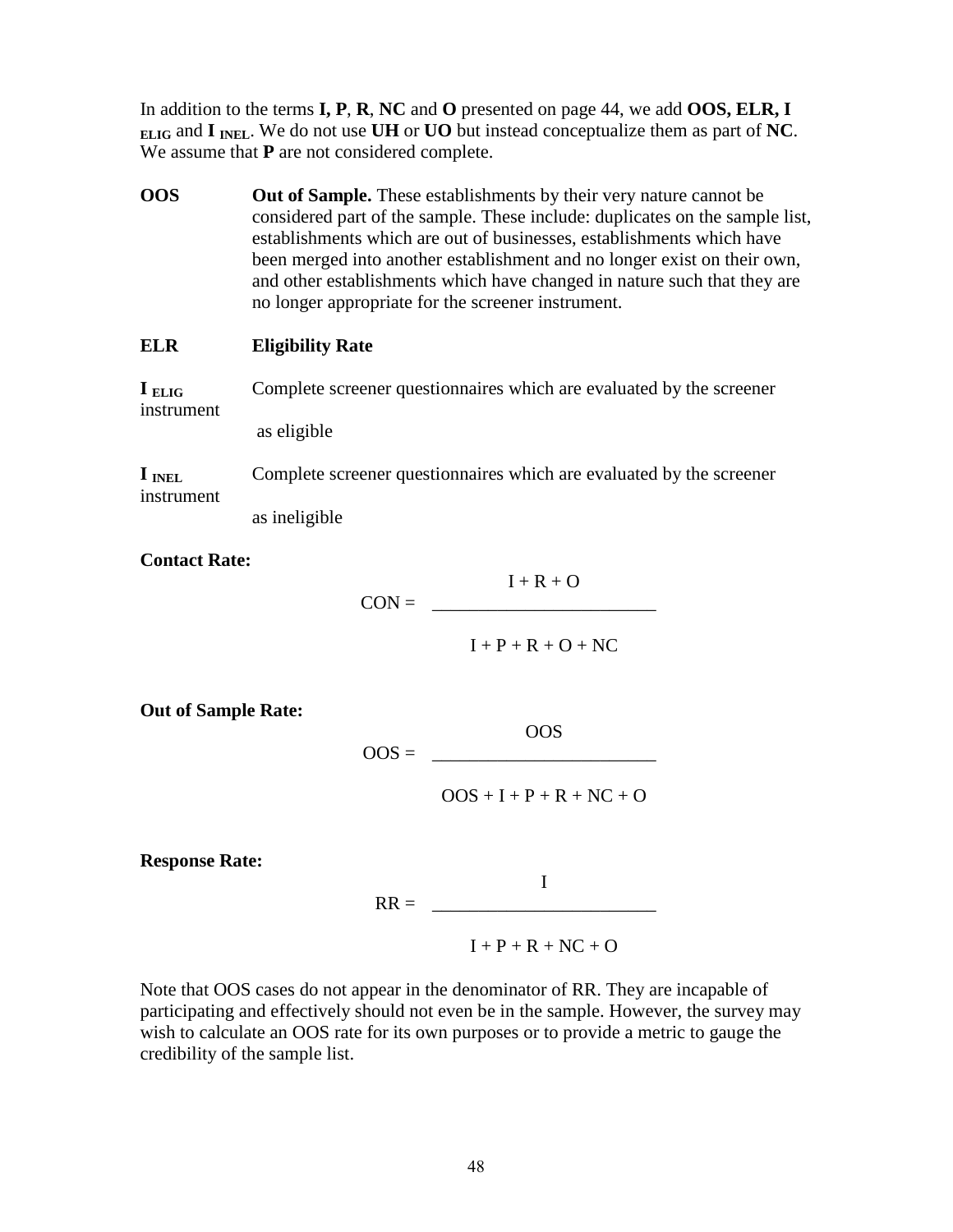**Refusal Rate:**

**Eligibility Rate:**



I

#### **4b2) One post-screener questionnaire**

We then move on to the first post-screener questionnaire in the survey. This questionnaire is only posed to establishments evaluated as being eligible to the screener. This group, I<sub>ELIG</sub>, forms the denominator. Response, refusal and cooperation rates are relevant here. Contact rate is not relevant since all establishments included in the denominator  $I_{\text{ELIG}}$ have been contacted at the screener phase.

#### **Response Rate and Cooperation Rate to a post-screener questionnaire**



#### **4b3) Establishment as a whole**

After computing rates for the screener and subsequent questionnaire(s), the project will probably also want to compute a response rate to portray response at the sample unit level, that is, the establishment as a whole. The rules for computing this rate should be set out ahead of time and transparently described. AAPOR recommends an approach based upon RR3 which estimates how many of the cases of unknown eligibility are likely to be actually eligible and includes them in the denominator.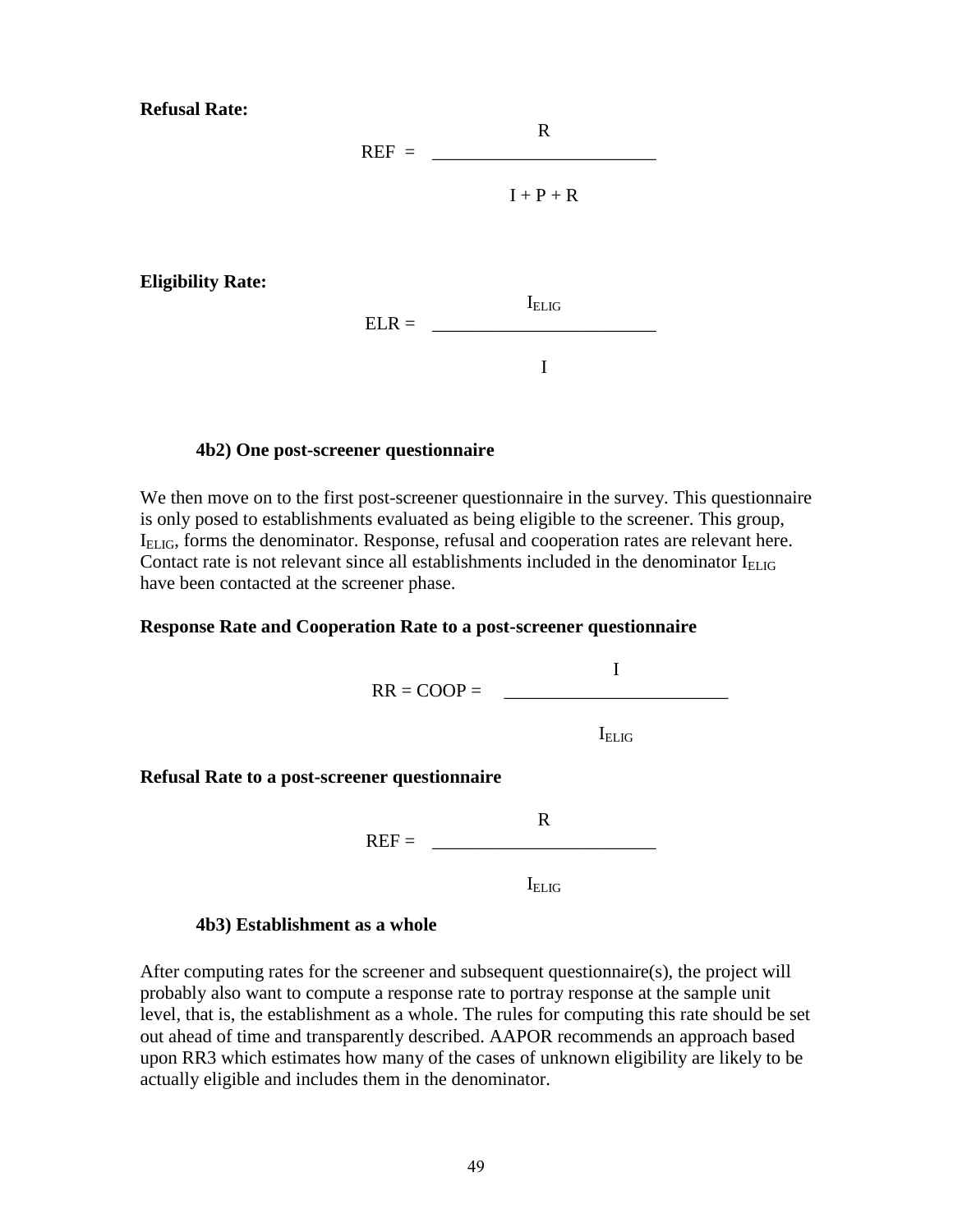**Response Rate among establishments on a survey of a screener and one follow-up questionnaire**

> I  $RR =$  $I_{ELIG}$  +  $ELR(R + NC + O)$

- The numerator is all completes to this first questionnaire. Some surveys may wish to include partial completes to this questionnaire in the numerator but here we subsume such cases in  $I_{ELIG}$  because they elected to complete the screener but not the first questionnaire.
- The denominator includes those establishments known to be eligible for the questionnaire per the screener  $(I<sub>ELIG</sub>)$ , and an estimate of the number of establishments presumed to be eligible based on the observed screener eligibility rate. This estimate is derived by multiplying the observed eligibility rate ELR by the number of cases to whom we did not successfully administer the screener, but not the cases which are OOS. ELR is equivalent to the term **e** described in AAPOR Standards in **Response Rates 3 and 4** (pp.45).
- The above example shows how this is done assuming a survey with one screener and one follow-up questionnaire. A survey with multiple questionnaires would need to expand on this approach, and the rules for doing so should be transparently described for data users.

### **5. Survey estimates are skewed based on the size of the establishments**

### **5a. Similarities and differences from household surveys**

Establishment surveys typically produce survey estimates of quantities (for example, sales, patients, employees, reading levels) rather than percentages. In many industries, these quantities are skewed so they are more plentiful among larger establishments and less plentiful among smaller establishments. Consider the example of conducting a survey of stores about the prices and quantities of the hammers they sell. The sample units include big box stores as well as Mom-and-Pop hardware stores. There may be many more Mom-and-Pop stores than there are big box stores, so these represent a large proportion of the sample; yet the big box stores sell a much higher number of hammers and represent a large proportion of the survey estimate. In terms of providing a good estimate of quantity of hammers sold and the price of hammers, this establishment survey is faced with the reality that it is much more important to obtain a response from the big box stores than from the Mom-and-Pop stores. This has implications for allocations of data collection resources which household surveys may not have to contend with (Thompson, 2012).

This skewing also has implications for the calculation of weights post-data collection. In household surveys, two types of weights are typically computed: 1) the base weight and 2) the final weight. The base weight, computed for all sampled units, is equal to the inverse of the probability of selection and, therefore, accounts for unequal probabilities of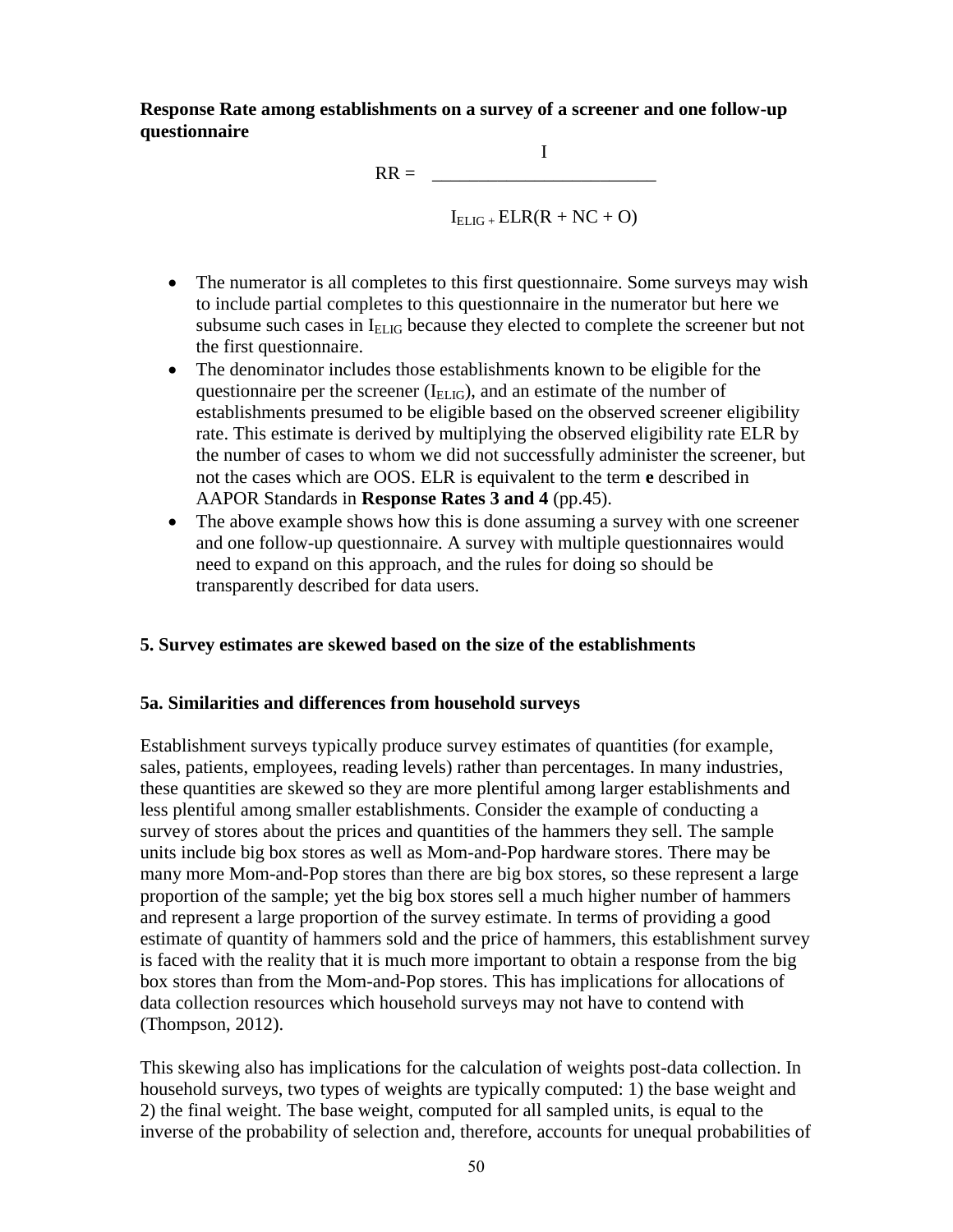selection. For example, if the design of a household survey calls for oversampling a specific demographic (e.g., youth, Hispanics, smokers) or geographic area, the base weight will adjust for giving these sample units a greater chance of selection. The final weight is computed for completed cases only and is equal to the base weight multiplied by adjustments for non-responding units and scaling (if applicable).

In an establishment survey, final weights can be applied to adjust survey estimates just as they are in household surveys. Similar to household surveys, both base weights and final weights are computed. If information about the establishment size (e.g., sales, residents, patients, or students) is available on the sampling frame or is available from the screening interview in the case of a two-stage sample, this information is typically incorporated into the probability of selection (and the base weight) by selecting a probability proportional to size sample. If this information is not available in advance, the information can be obtained during the interview and the final weight can be scaled to estimate population sizes for underlying attributes within the establishment. Thus, if the survey estimate of interest is, for example, student reading level, a school with 1,000 students would be weighted more heavily than a school with 100 students.

In addition to applying the final weights to the survey estimates, the base weight can also be applied to the response numbers to produce weighted response rates. Similar to weighted survey estimates, weighted response rates provide an estimate for the target population rather than the sample. To compute weighted response rates, response indicators are multiplied by base weights (inverse of the probability of selection) before summing units within response types. For example,  $I = w_1 * I_1 + w_2 * I_2 + ... + w_n * I_n$ , where  $w_i$  is the base weight and  $I_i$  is an indicator for whether establishment *i* completed the questionnaire. The unweighted response rate can be thought of as a special type of weighted response rate in which all sample units have equal weights or  $w_i = 1$  for all units.

The survey methodology should clearly describe any weighting used and present both weighted and unweighted response rates.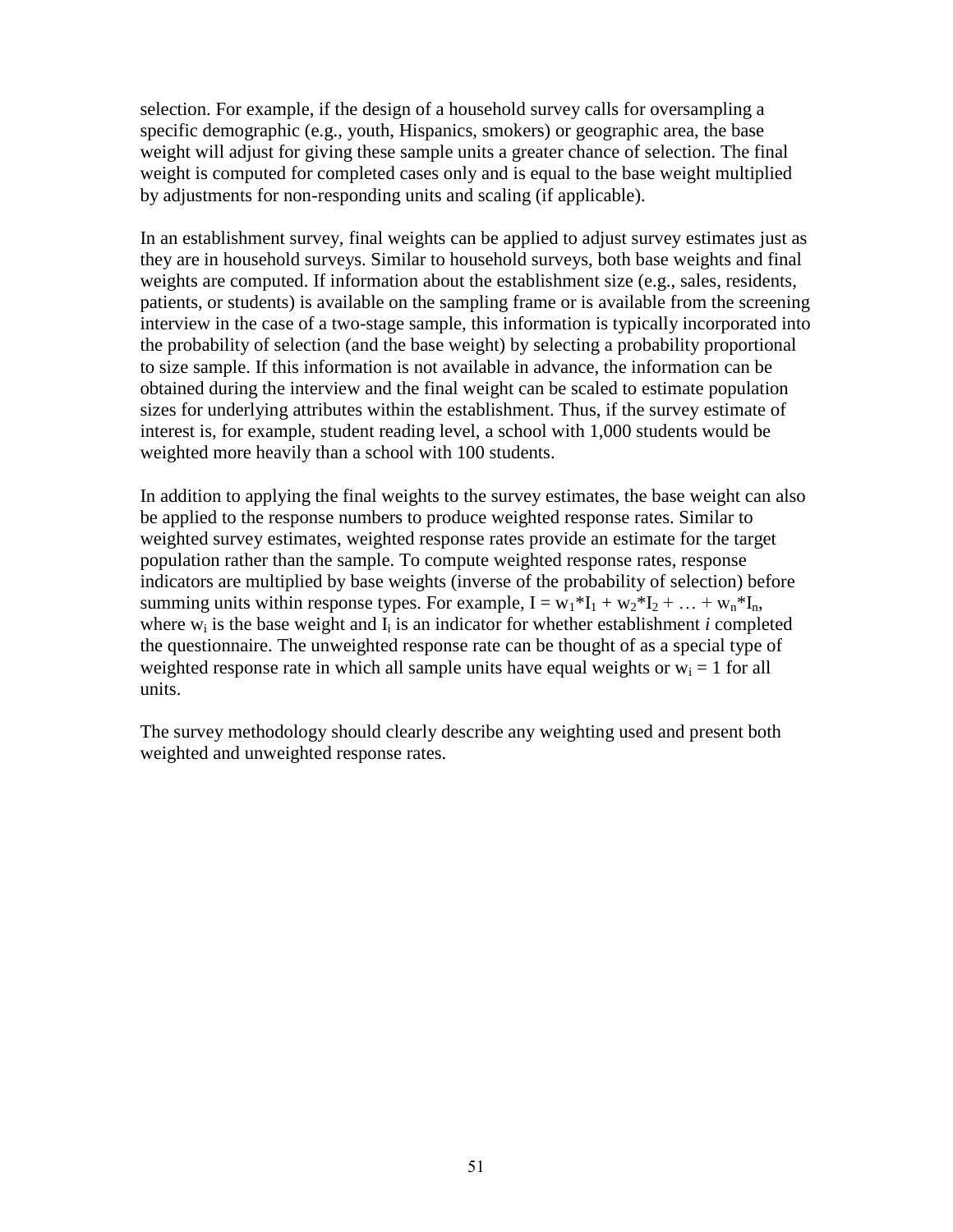### **Calculating Outcome Rates from Final Disposition Distributions**

Numerous outcome rates are commonly cited in survey reports and in the research literature. The same names are used to describe fundamentally different rates and different names are sometimes applied to the same rates. As a result, survey researchers are rarely doing things in a comparable manner and frequently are not even speaking the same technical language. As Groves and Lyberg (1988) have noted, "(t)here are so many ways of calculating response rates that comparisons across surveys are fraught with misinterpretations." Among the more common terms utilized are response, cooperation, refusal, and contact.

As defined by CASRO (Frankel, 1983) and other sources (Groves, 1989; Hidiroglou, et al., 1993; Kviz, 1977; Lessler and Kalsbeek, 1992; Massey, 1995), the response rate is the number of complete interviews with reporting units divided by the number of eligible reporting units in the sample. Using the final disposition codes described above, several response rates are described below:

| <b>RR</b>      |                   | Response rate                                                          |
|----------------|-------------------|------------------------------------------------------------------------|
| $COOP=$        |                   | Cooperation rate                                                       |
| <b>REF</b>     |                   | Refusal rate                                                           |
| <b>CON</b>     |                   | Contact rate                                                           |
| L              | $=$               | Complete interview $(1.1)$                                             |
| ${\bf P}$      | $=$               | Partial interview (1.2)                                                |
| $\bf R$        | $\alpha = \alpha$ | Refusal and break-off $(2.10)$                                         |
| NC             | $=$               | Non-contact $(2.20)$                                                   |
| $\mathbf 0$    | $=$               | Other $(2.30)$                                                         |
| <b>UH</b>      | $=$               | Unknown if household/occupied $HU(3.10)$                               |
| U <sub>0</sub> | $=$               | Unknown, other (3.20, 3.30, 3.40, 3.90)                                |
| e              |                   | Estimated proportion of cases of unknown eligibility that are eligible |
|                |                   |                                                                        |

### **Response Rates**

$$
RR1 = \frac{I}{(I + P) + (R + NC + O) + (UH + UO)}
$$

Response Rate 1 (RR1), or the minimum response rate, is the number of complete interviews divided by the number of interviews (complete plus partial) plus the number of non-interviews (refusal and break-off plus non-contacts plus others) plus all cases of unknown eligibility (unknown if housing unit, plus unknown, other).

$$
RR2 = \frac{(I + P)}{(I + P) + (R + NC + O) + (UH + UO)}
$$

Response Rate 2 (RR2) counts partial interviews as respondents.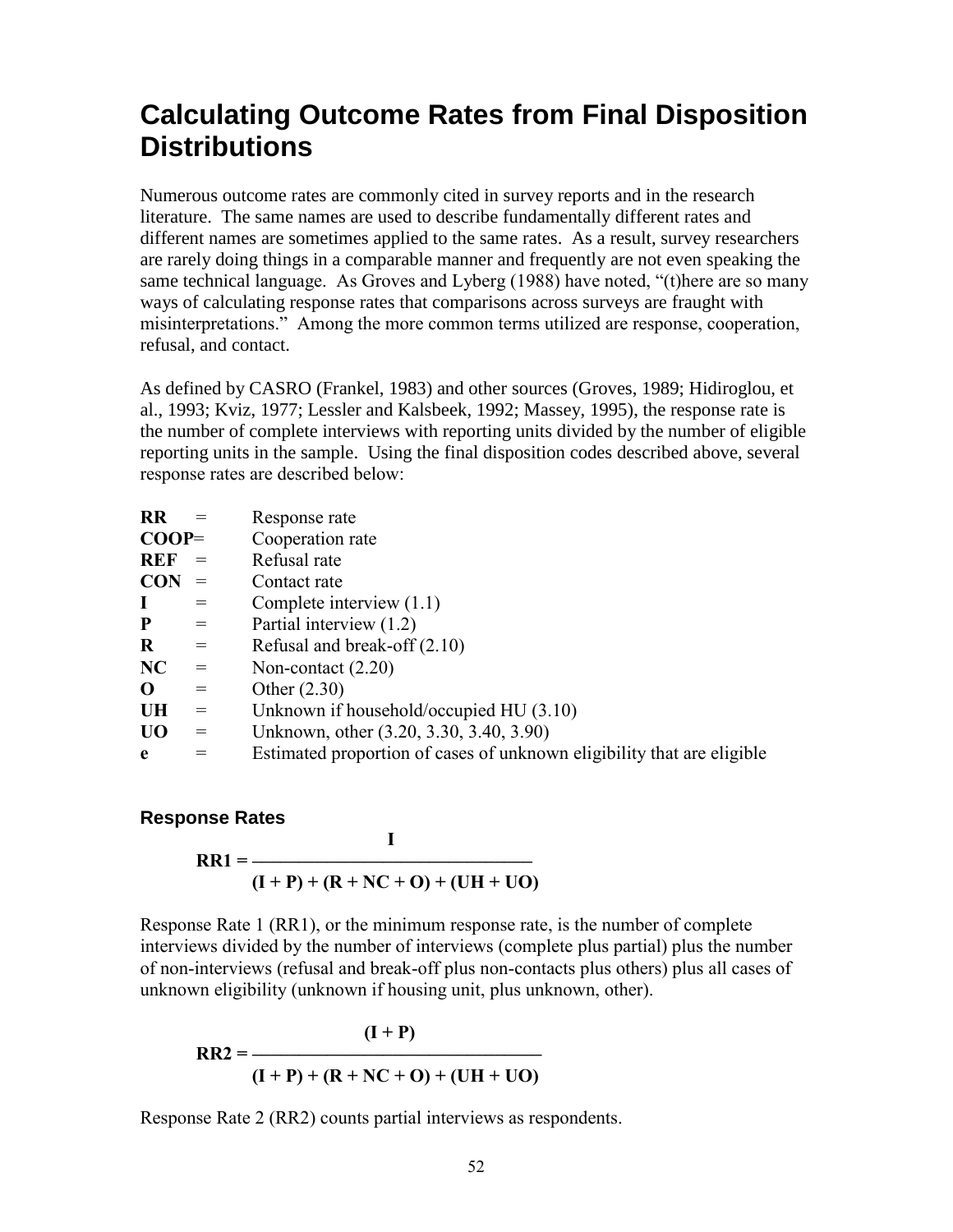$$
RR3 = \frac{1}{(I + P) + (R + NC + O) + e(UH + UO)}
$$

 **I**

Response Rate 3 (RR3) estimates what proportion of cases of unknown eligibility is actually eligible. In estimating e, one must be guided by the best available scientific information on what share eligible cases make up among the unknown cases and one must not select a proportion in order to boost the response rate.<sup>33</sup> The basis for the estimate must be explicitly stated and detailed. It may consist of separate estimates (Estimate 1, Estimate 2) for the sub-components of unknowns (3.10 and 3.20) and/or a range of estimators based of differing procedures. In each case, the basis of all estimates must be indicated  $34$ 

$$
RR4 = \frac{(I + P)}{(I + P) + (R + NC + O) + e(UH + UO)}
$$

Response Rate 4 (RR4) allocates cases of unknown eligibility as in RR3, but also includes partial interviews as respondents as in RR2.

$$
RR5 = \frac{I}{(I+P) + (R+NC+O)}
$$
  

$$
RR6 = \frac{(I+P)}{(I+P) + (R+NC+O)}
$$

 $\overline{\phantom{a}}$ 

Response Rate 5 (RR5) is either a special case of RR3 in that it assumes that  $e=0$  (i.e. that there are no eligible cases among the cases of unknown eligibility) or the rare case in which there are no cases of unknown eligibility. Response Rate 6 (RR6) makes that same assumption and also includes partial interviews as respondents. RR5 and RR6 are only appropriate when it is valid to assume that none of the unknown cases are eligible ones, or when there are no unknown cases. RR6 represents the maximum response rate.

 $33$  For example, different values of e would be appropriate in a survey requiring screening for eligibility (e.g., sampling adults 18-29 years old). Two different e's might be used for confirmed households that refused to complete the screener (for which we need an estimate of the likelihood of one or more household members being 18-29) and units that were never contacted (for which we need an estimate of the proportion that are households and an estimate of those with someone 18-29)

 $34$  For a summary of the main methods for estimating e in surveys (1) minimum and maximum allocation, 2) proportional allocation, 3) allocation based on disposition codes, 4) survival methods, 5) calculations of number of telephone households, 6) contacting telephone business offices, 7) linking to other records, and 8) continued calling), see Smith, 2009.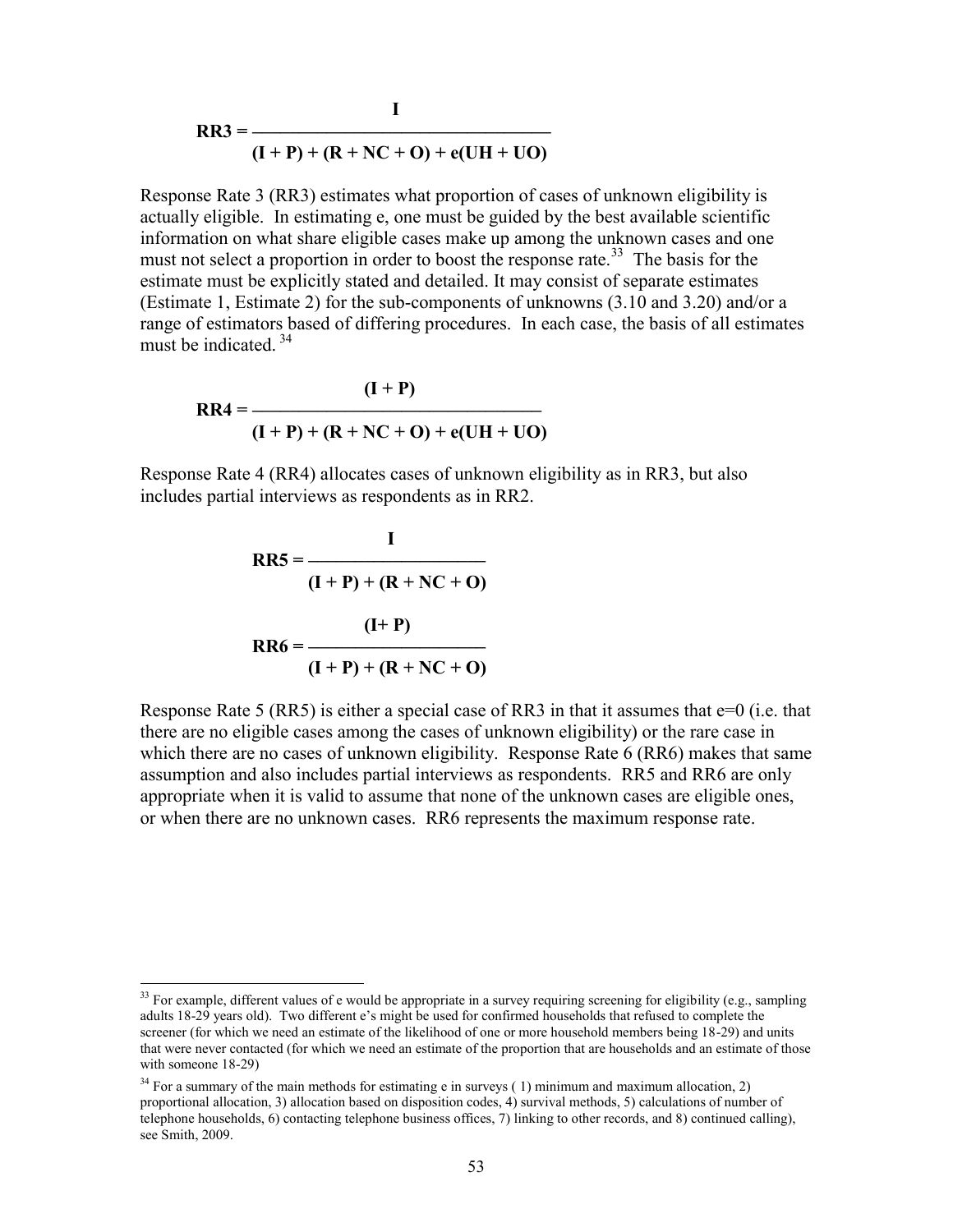#### **Cooperation Rates**

A cooperation rate is the proportion of all cases interviewed of all eligible units ever contacted. There are both household-level and respondent-level cooperation rates. The rates here are household-level rates. They are based on contact with households, including respondents, rather than contacts with respondents only. Respondent-level cooperation rates could also be calculated using only contacts with and refusals from known respondents.

$$
COOP1 = \frac{I}{(I+P) + R + O}
$$

Cooperation Rate 1 (COOP1), or the minimum cooperation rate, is the number of complete interviews divided by the number of interviews (complete plus partial) plus the number of non-interviews that involve the identification of and contact with an eligible respondent (refusal and break-off plus other).

$$
COOP2 = \frac{(I+P)}{(I+P)+R+O}
$$

Cooperation Rate 2 (COOP2) counts partial interviews as respondents.

$$
COOP3 = \frac{I}{(I+P)+R}
$$

$$
COOP4 = \frac{(I+P)}{(I+P)+R}
$$

Cooperation Rate 3 (COOP3) defines those unable to do an interview as also incapable of cooperating and they are excluded from the base. Cooperation Rate 4 (COOP4) does the same as Cooperation Rate 3, but includes partials as interviews.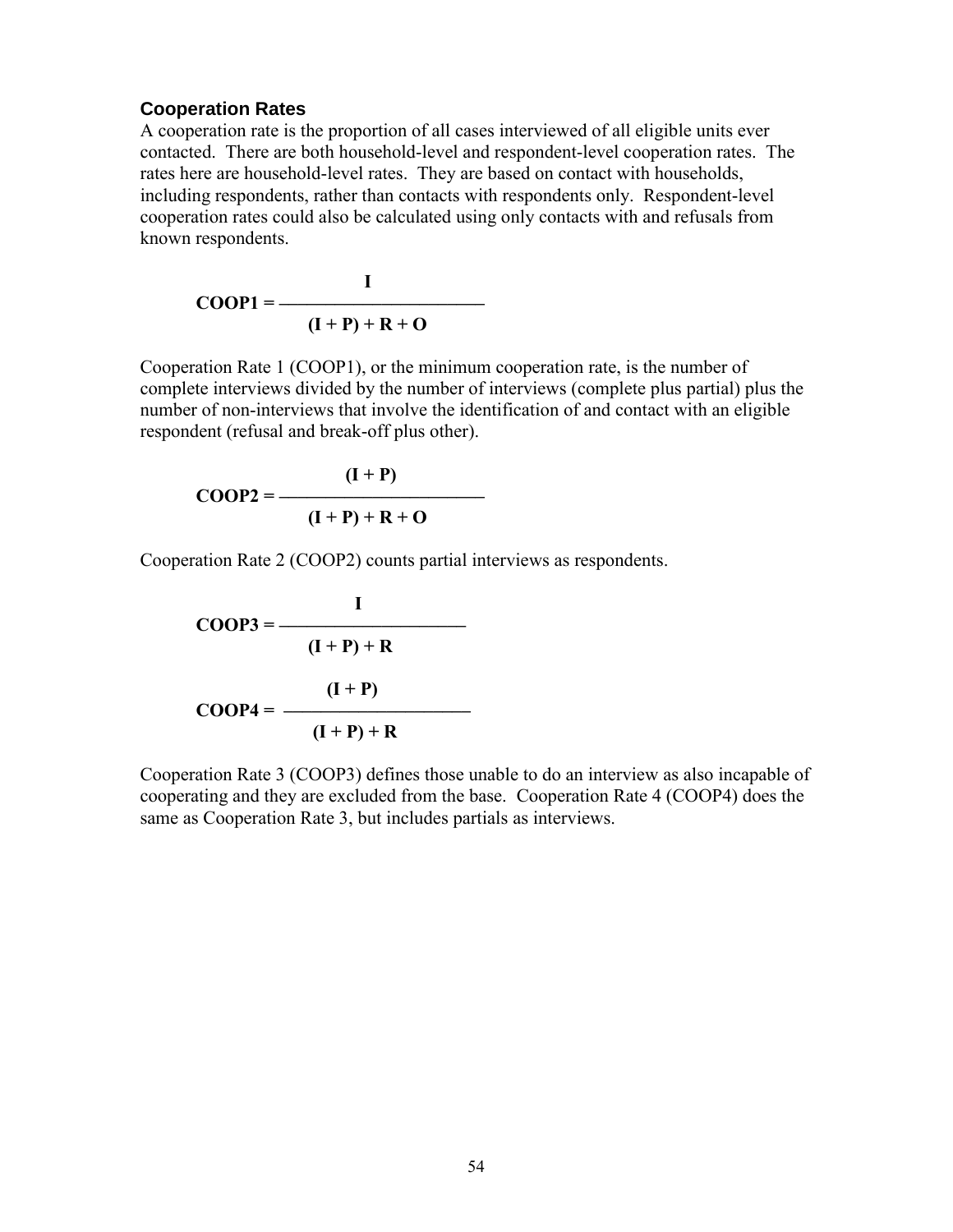#### **Refusal Rates**

A refusal rate is the proportion of all cases in which a housing unit or respondent refuses to do an interview, or breaks-off an interview of all potentially eligible cases.

$$
REF1 = \frac{R}{(I + P) + (R + NC + O) + (UH + UO)}
$$

Refusal Rate 1 (REF1) is the number of refusals divided by the interviews (complete and partial) plus the non-respondents (refusals, non-contacts, and others) plus the cases of unknown eligibility.

$$
REF2 = \frac{R}{(I + P) + (R + NC + O) + e(UH + UO)}
$$

Refusal Rate 2 (REF2) includes estimated eligible cases among the unknown cases similar to Response Rate 3 (RR3) and Response Rate 4 (RR4) above.

$$
REF3 = \frac{R}{(I+P) + (R+NC+O)}
$$

Refusal Rate 3 is analogous to Response Rate 5 (RR5) and Response Rate 6 (RR6) above. As in those cases the elimination of the unknowns from the equation must be fully justified by the actual situation. Non-contact and other rates can be calculated in a manner similar to refusal rates. Refusal, non-contact, and other rates will sum to equal the non-response rate.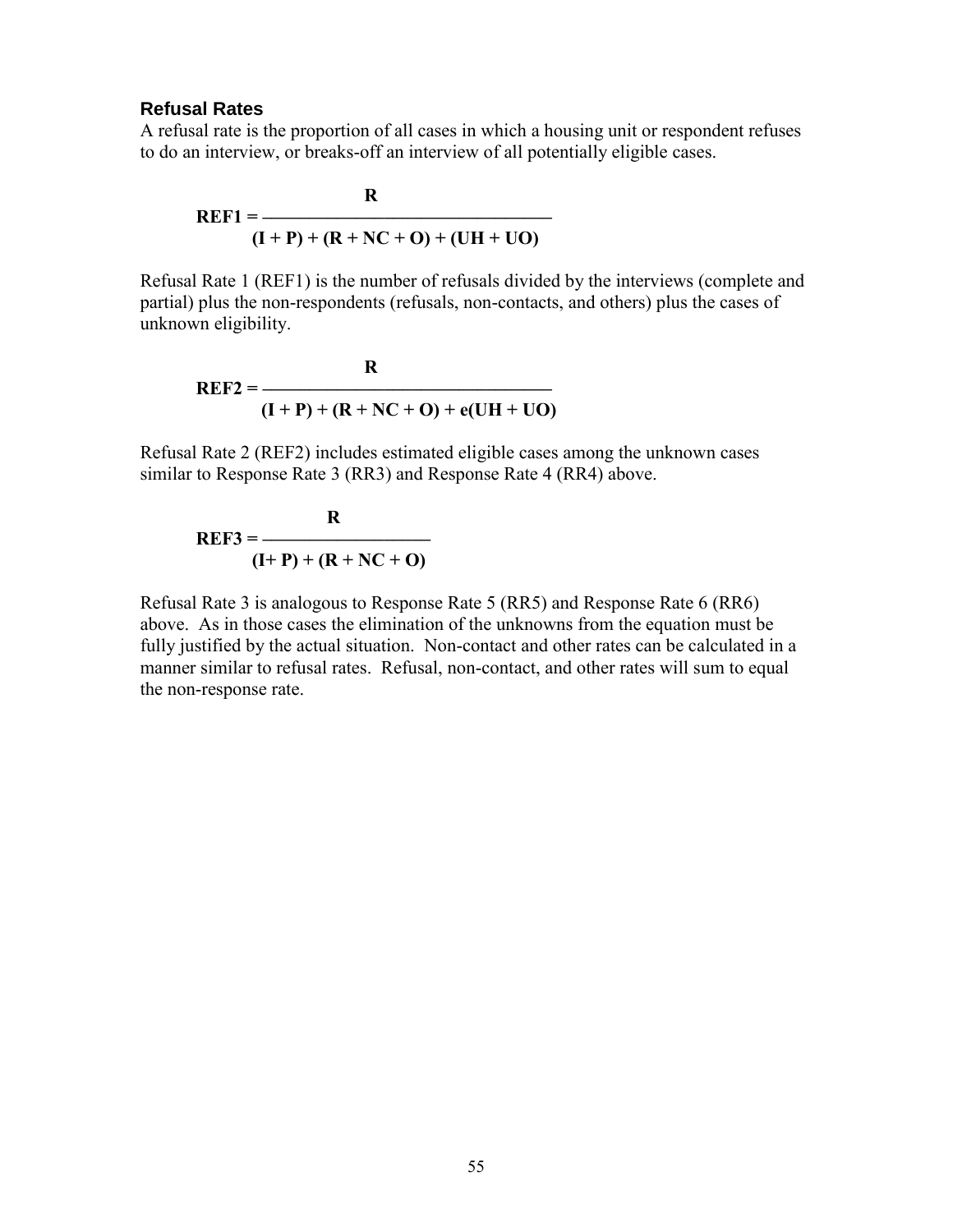#### **Contact Rates**

A contact rate measures the proportion of all cases in which some responsible member of the housing unit was reached by the survey. The rates here are household-level rates. They are based on contact with households, including respondents, rather than contacts with respondents only. Respondent-level contact rates could also be calculated using only contact with and refusals from known respondents.

$$
CON1 = \frac{(I+P) + R + O}{(I+P) + R + O + NC + (UH + UO)}
$$

Contact Rate 1 (CON1) assumes that all cases of indeterminate eligibility are actually eligible.

$$
CON2 = \frac{(I + P) + R + O}{(I + P) + R + O + NC + e(UH + UO)}
$$

Contact Rate 2 (CON2) includes in the base only the estimated eligible cases among the undetermined cases.

$$
CON3 = \frac{(I+P) + R + O}{(I+P) + R + O + NC}
$$

Contact Rate 3 (CON3) includes in the base only known eligible cases.

### **Reporting Outcome Rates**

l

In reporting response rates and all other outcome rates calculated according to the rules and formulas indicated above, researchers must precisely define which rates are being used. For example, a statement that "the response rate is  $X$ " is unacceptable. One must report on exactly which rate was used such as "Response Rate 2 was X." In addition, a table showing the final disposition codes for all cases should be prepared for the report and made available upon request.<sup>35</sup>

<sup>&</sup>lt;sup>35</sup>In addition, weighted outcome rates for multiple-stage samples would be needed when there is differential representation of respondents (e.g. students or employees) by intermediate sampling units (e.g., schools or firms). Weighted outcome rates should be used as needed and any weighting should be explained in detail.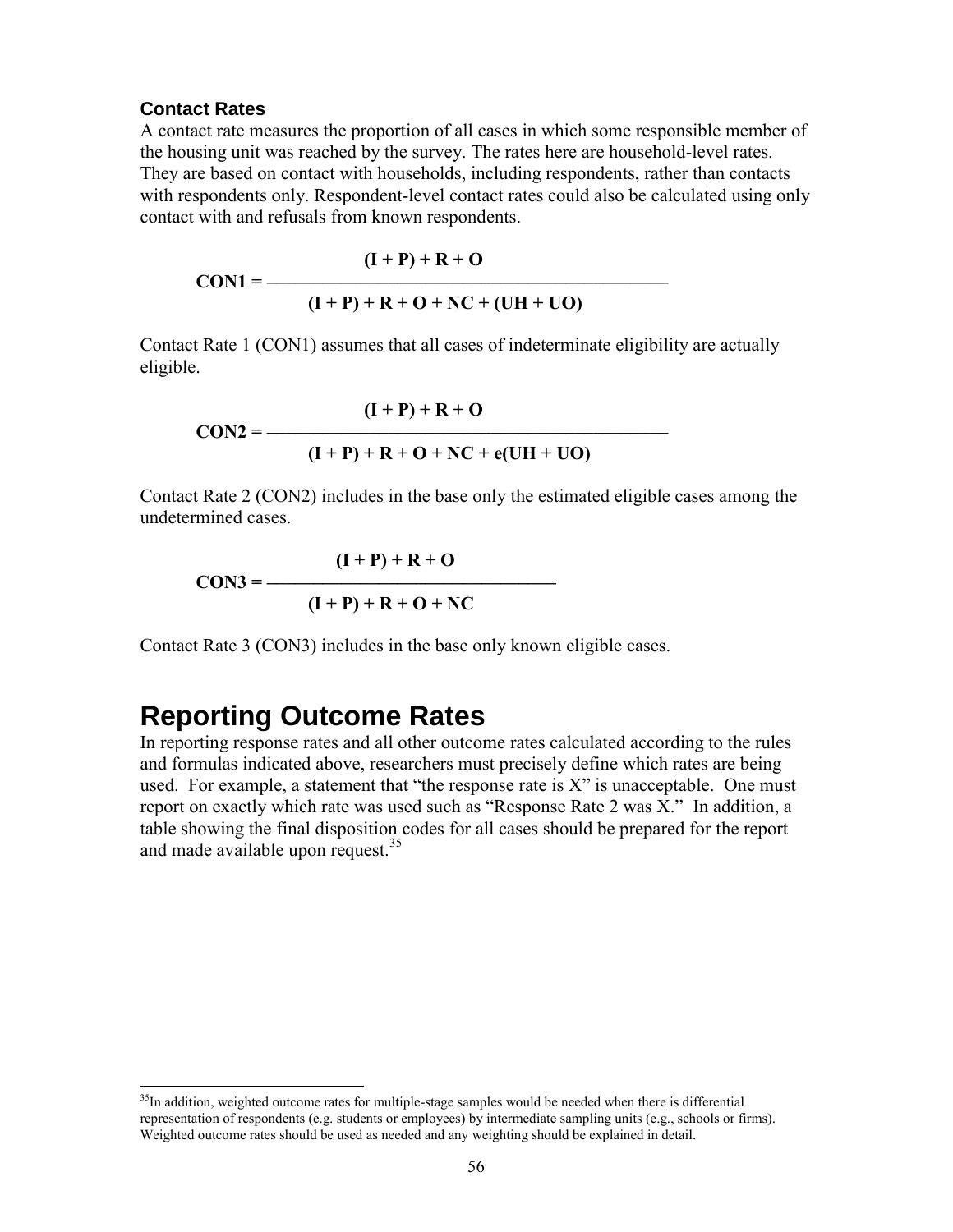### **Some Complex Designs**

When surveys use complex designs, the reporting of response and other outcome rates also becomes more complicated. Here guidelines are presented for three general situations: 1) a design selected with unequal probabilities of selection; 2) a design selected in stages; and 3) a two-phase design that subsamples nonrespondents. The third design is relatively specific but is included because subsampling nonrespondents and using more intensive methods to encourage them to respond is an important special case. Complex designs often require that the principles given in more than one of these sections be combined to report rates.

**Single Stage Samples with Unequal Probabilities of Selection**. *In single stage designs where the units are sampled with unequal probabilities, the rates should be weighted by base weights that are the inverse of the selection probabilities or a number that is proportional to the inverse*. In other words, the counts of cases that are used in computing rates should be replaced by the sums of the base weights of the completed cases. For example, the numerator in **RR1**, the count of the number of completed interviews, should be replaced by the sum of the weights of completed cases.

**Example**: Suppose a sample of persons is selected with unequal probabilities, where the selection weight for person *i* is  $w_i$  (the reciprocal of the probability of the sampling rate for that person in the survey). The numerator for RR1 should be the sum of the  $w_i$  for all the persons that completed the interview. The denominator contains the corresponding weighted counts. This response rate estimates the percentage of persons in the frame that responded.

For example, **RR1** becomes

$$
RRI_w = \frac{I_w}{(I_w + P_w) + (R_w + NC_w + O_w) + (UH_w + UO_w)}
$$

where the subscript  $w$  reflects the use of weighting. That is, the  $I$  in the simple **RR1** is the total number of interviews (i.e.,  $I = \Sigma I_i$ , where  $I_i = 0$  if the *i*<sup>th</sup> sample case is not an interview and  $I_i = I$  if the *i*<sup>th</sup> sample case is an interview). In the **RR1w**,  $I_w$  is the weighted sum of the  $I_i$  or  $I_w = \sum w_i I_i$ . Similarly,  $P_w = \sum w_i P_i$ , and so on for  $R_w$ , NC<sub>w</sub>, O<sub>w</sub>,  $UH_w$ , and  $UO_w$ .

**Multistage Sample Designs**. *In multistage designs, the rates for the units that are sampled at the last stage should incorporate nonresponse at the earlier stages.*

**Example**: Suppose a sample of households is selected in the first stage and a sample of persons is selected in the second stage or schools are samples at the first stage and students at the second stage. As an example consider a design that attempts to interview all persons aged 18-44 in each sample household. The rates for the first stage (i.e., household-level rates) are computed as noted above. The person-level rates are computed estimating the number of 18-44 year olds missed in nonrespondent households.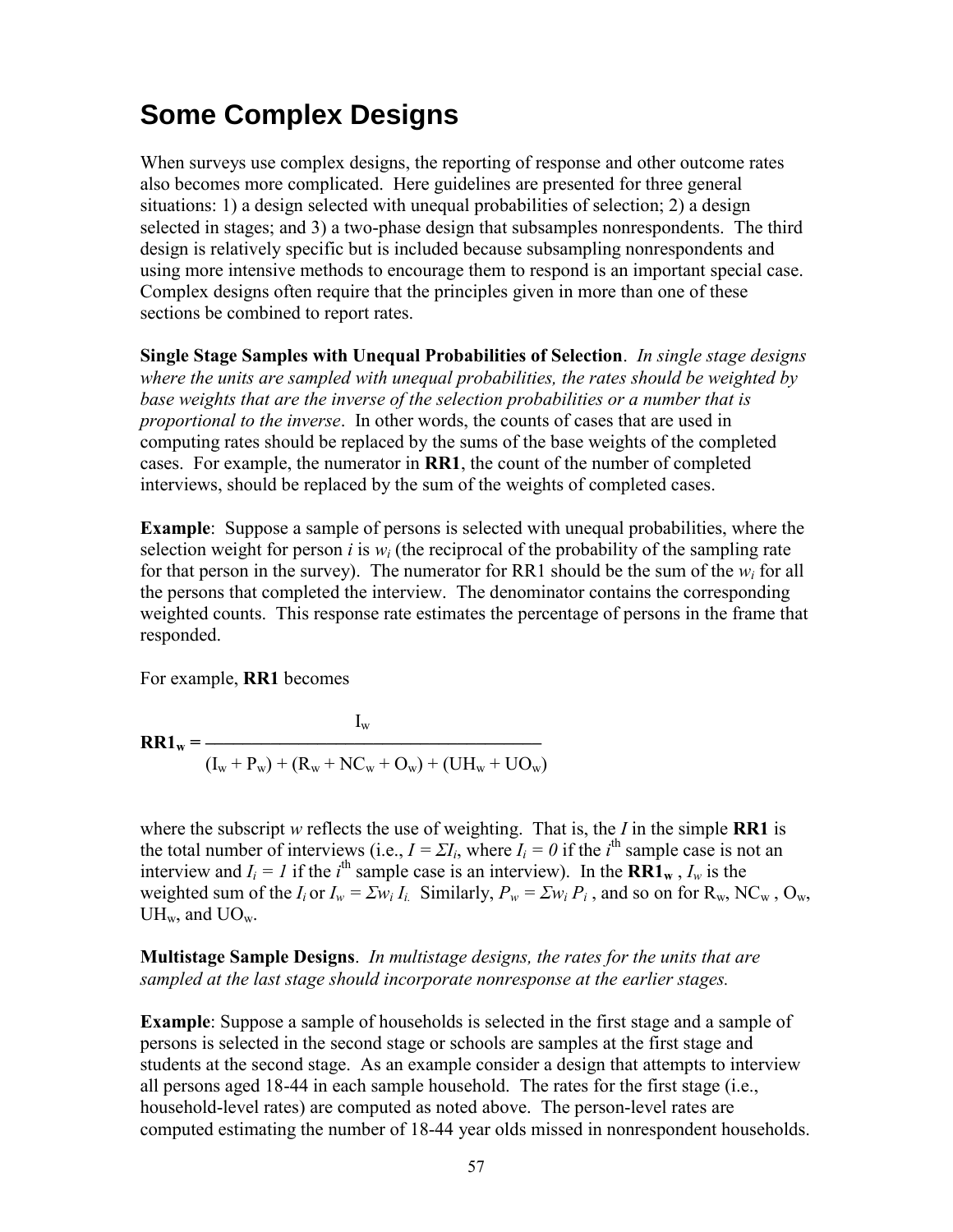For example, if households are selected with equal probabilities, **RR1-RR6** should be based on counts of persons 18-44 sampled in respondent and nonrespondent households. Typically the number of persons 18-44 in nonrespondent households is not fully known, so to compute

$$
RR3 = \frac{I}{(I + P) + (R + NC + O) + e(UH + UO)}
$$

some persons counts must be estimated. I, P, R, NC, and O are numbers of nonrespondent persons 18-44 in the households where some persons responded and are usually known. On the other hand, the term  $e(UH + UO)$  is an estimate of the number of sampled persons 18-44 in sample households that were completely nonrespondent (e.g., there was a refusal before a listing of persons in the household was attained). (UH  $+$  UO) is the estimated total number of persons in those nonrespondent households and e is the estimated proportion of persons in the nonrespondent households that are 18-44 and eligible for the sample.

A common practice is to estimate **RR1-RR6** as a product of a screening rate and an interview rate. The screening rate is the percentage of occupied housing units with 18-44 year olds that provided a household listing (i.e., determination of eligibility). The interview rate is the percentage of sampled persons who provided an interview. Multiplying the rates implicitly assumes that the distribution of persons 18-44 in the nonrespondent sample households is the same as in the respondent sample households. It is recommended that some investigation of this assumption be conducted if this computation is utilized.

However, the definition of RR1 and RR2 necessitate a more conservative approach. All unknown cases at all stages should be maintained in the base and this naturally lowers the response rate compared to the multiplicative approach just described.

**Two Phase Sample Designs**. *In two-phase designs that subsample nonrespondents, the rates should be computed using weights that account for the probability of the subsampling.* Two-phase designs draw a probability sample of nonrespondents after completion of a first phase effort and apply a different recruitment protocol for those sampled into the second phase. Survey estimates are based on weighted counts of respondents from the first and second phases combined. The general idea of such designs is that at some point in the survey the units that have not responded are subsampled and the remaining efforts are only used to get these units to respond . 36 In this case, the unweighted count is replaced by a weighted count where the weight is the base weight for the units that are not subsampled (e.g., those that complete the interview before subsampling is implemented) and is the product of the base weight and the inverse of the subsampling rate for the units that are subsampled. Note that the weights for the units that are eligible for subsampling but are not subsampled are set equal to zero, and this generally makes the unweighted and weighted rates very different.

l  $36$  For more discussion of these types of designs see Hansen and Hurwitz, 1946 and Elliot, Little, and Lewitzky, 2000.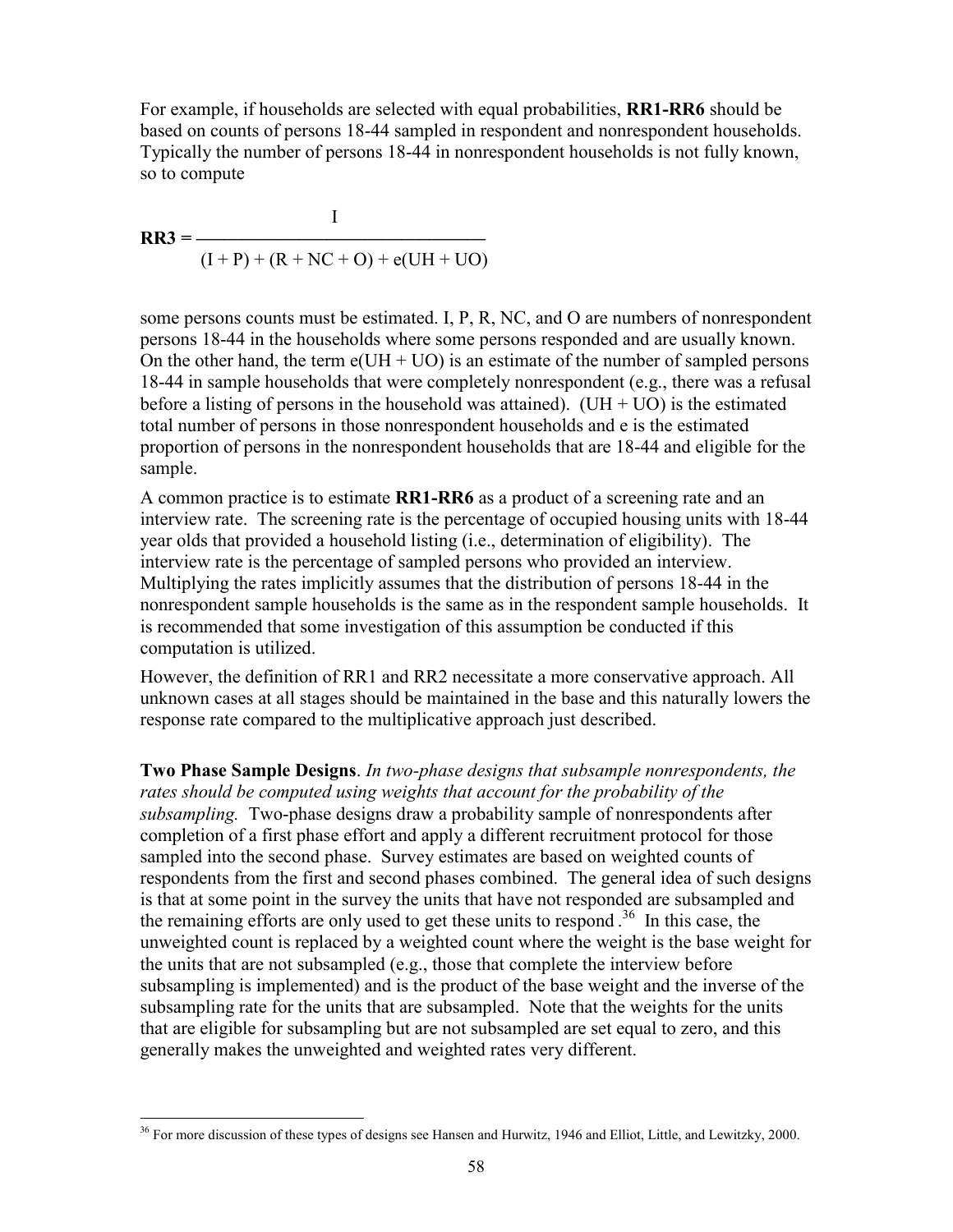**Example**: Suppose a sample of households is selected and the base weight for household  $i$  is  $w_i$ . The nonresponding households are subsampled so that each nonrespondent has a 50% chance of being subsampled. The weight for computing response rates is  $w_i$  for households that were not eligible for subsampling, 2*w<sup>i</sup>* for the households that were subsampled, and 0 for the households that were eligible for subsampling but not included. The expressions for the response rates are essentially the same as those for single stage samples with unequal probabilities of selection.

For example, RR1 becomes

$$
RR1_w = \frac{I_w}{(I_w + P_w) + (R_w + NC_w + O_w) + (UH_w + UO_w)}
$$

where the subscript *w* reflects the fact that the total *I* is a weighted total. That is, the *I* in the simple **RR1** is the total number of interviews (i.e.,  $I = \sum I_i$ , where  $I_i = 0$  if the *i*<sup>th</sup> sample case is not an interview and  $I_i = I$  if the  $i^{\text{th}}$  sample case is an interview). In the **RR1w**,  $I_w$  is the weighted sum of the  $I_i$  or  $I_w = \sum w_i I_i$ . Similarly,  $P_w = \sum w_i P_i$ , and so on for  $R_w$ ,  $NC_w$ ,  $O_w$ ,  $UH_w$ , and  $UO_w$ .

**Dual-frame RDD surveys**. Combining dual-frame samples to estimate population characteristics presents many post-data collection challenges (Carley-Baxter, Peytchev, and Black, 2010). Calculating single-sample and overall outcome rates from such endeavors also can be daunting, and AAPOR recommends using rates computed to account for differential outcomes, such as refusal rates, from the screening process and the actual survey of the intended respondent. This step should be done prior to calculating overall outcome rates for the combined sample. This can be done by using modified outcome rate formulas that account for different levels of eligibility during screening and survey administration.

Until additional research is done examining different methods of calculating outcome rates, AAPOR recommends using the method found in the section dealing with outcome rates for RDD samples (beginning on p. 13) for computing outcome rates for dual-frame samples. Prior to applying that formula, one should calculate rates that take into account nonresponse during the screening process using the method below. AAPOR also encourages survey practitioners to carry out and share these comparisons in the spirit of scholarship and transparency.

**Example**: The example below<sup>37</sup> can be used to calculate AAPOR RR3 for dual-frame samples when one (or both) of the samples have interviews completed using a screener. Other outcome rates (i.e., cooperation, refusal and contact rates) can use the same formula example.

The versions equivalent to AAPOR RR3:

 $\overline{\phantom{a}}$  $37$  This example is derived from Ezzati-Rice, Frankel, Hoaglin, Loft, Coronado, and Wright's (2000) CASRO version of the rate utilized in the U.S. National Immunization Survey.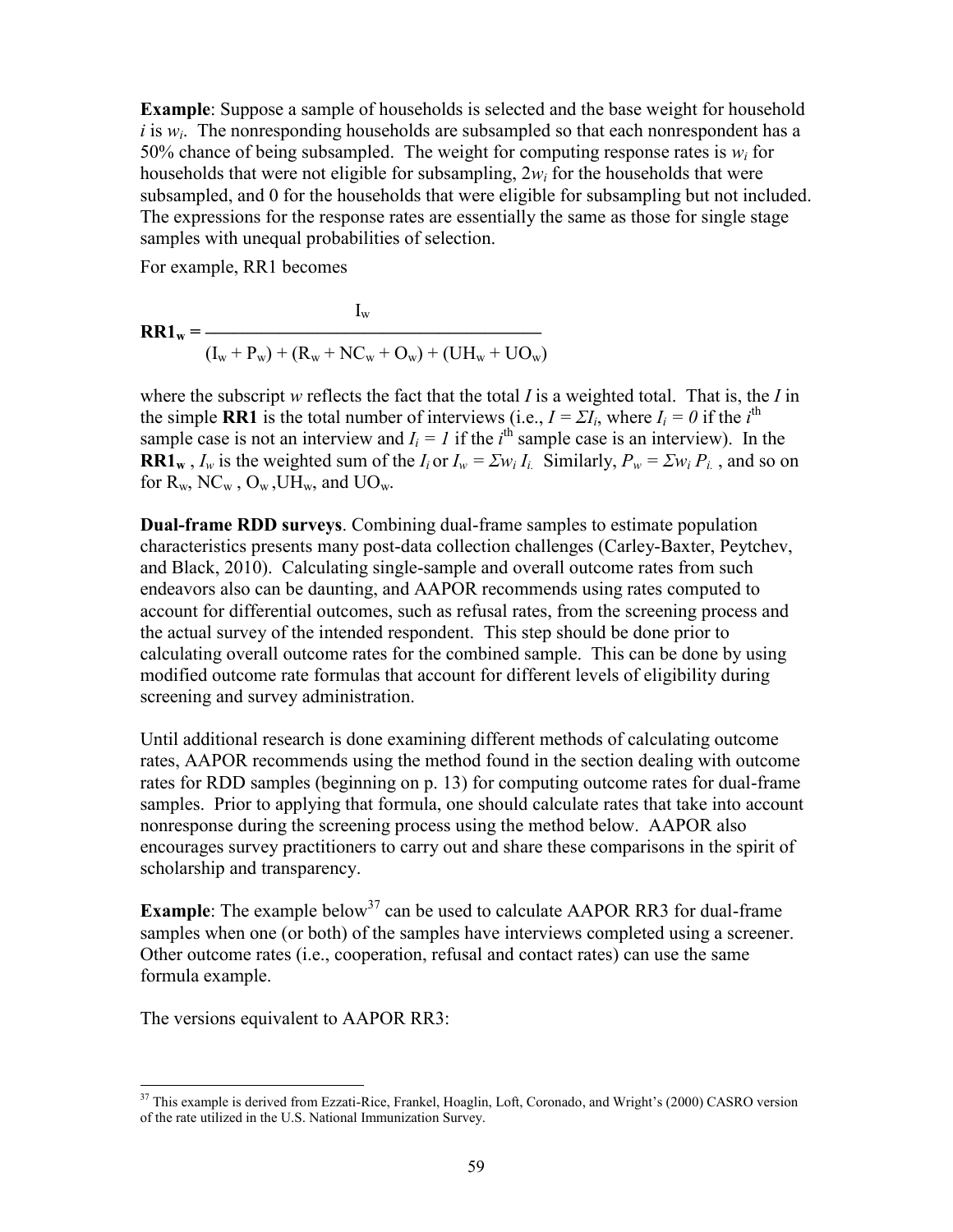$RR3_{LL}$  = I

 $(I + P) + (R + NR + O) + [(UH)e_2] e_1 + [(UO)e_1]$ 

 $\mathcal{L}_\text{max}$  and the contract of the contract of the contract of the contract of the contract of the contract of the contract of the contract of the contract of the contract of the contract of the contract of the contrac

 $RR3_{CP}$  = I

$$
(I + P) + (R + NR + O) + [(UH)e_2] e_1 + [(UO)e_1]
$$

 $\mathcal{L}_\mathcal{L}$  , where  $\mathcal{L}_\mathcal{L}$  is the set of the set of the set of the set of the set of the set of the set of the set of the set of the set of the set of the set of the set of the set of the set of the set of the

Where:

 $e_1$  = Estimated Percentage of Screener Eligibility (i.e., the proportion of households known to be eligible at the household-level that are estimated to have an eligible respondent residing there) and  $e_2$  = Estimated Percentage of Household Eligibility (i.e., the proportion of cases that are of unknown eligibility at the household-level and it is unknown if an eligible respondent resides there)

In short,  $e_2$  is for all known units (i.e., all known households / [all known households + all known non-households]) and  $e_1$  is for all known households whose eligibility status at the household-level is known (all known households eligible to do the full survey / [all known households eligible to do the full survey plus all known households not eligible to do the survey]).

The following formula should be used to calculate response rates for dual-frame surveys:

Combined response rate =  $[(RR_{LL} * K_{LL}) + (RR_{CP} * (1 - K_{LL}))]/100$ 

Where  $RR_{LL}$  is the landline response rate,  $K_{LL}$  is the proportion of the total number of completed interviews coming from the landline frame, and  $RR<sub>CP</sub>$  is the cell phone response rate.

For example if 60% of the completed interviews were dialed on landlines with a response rate of 22%, and 40% of completed interviews were dialed on cell phones with a response rate of 18%, then the weighted average will be  $[(22*60) + (18*40)]/100 =$  $[1320+720]/100 = 20.4\%$ .

# **Conclusion**

Good survey research practice rests on a foundation of solid methodology. One key component of any scientifically reliable methodology is the clear and consistent reporting of the methods utilized so that comparisons across studies and the replication of results can be carried out. To facilitate that goal, AAPOR proposes this standardized set of final disposition codes for use in all surveys. In turn, AAPOR advocates that these codes be used in the definition and calculation of various outcome rates such as response rates.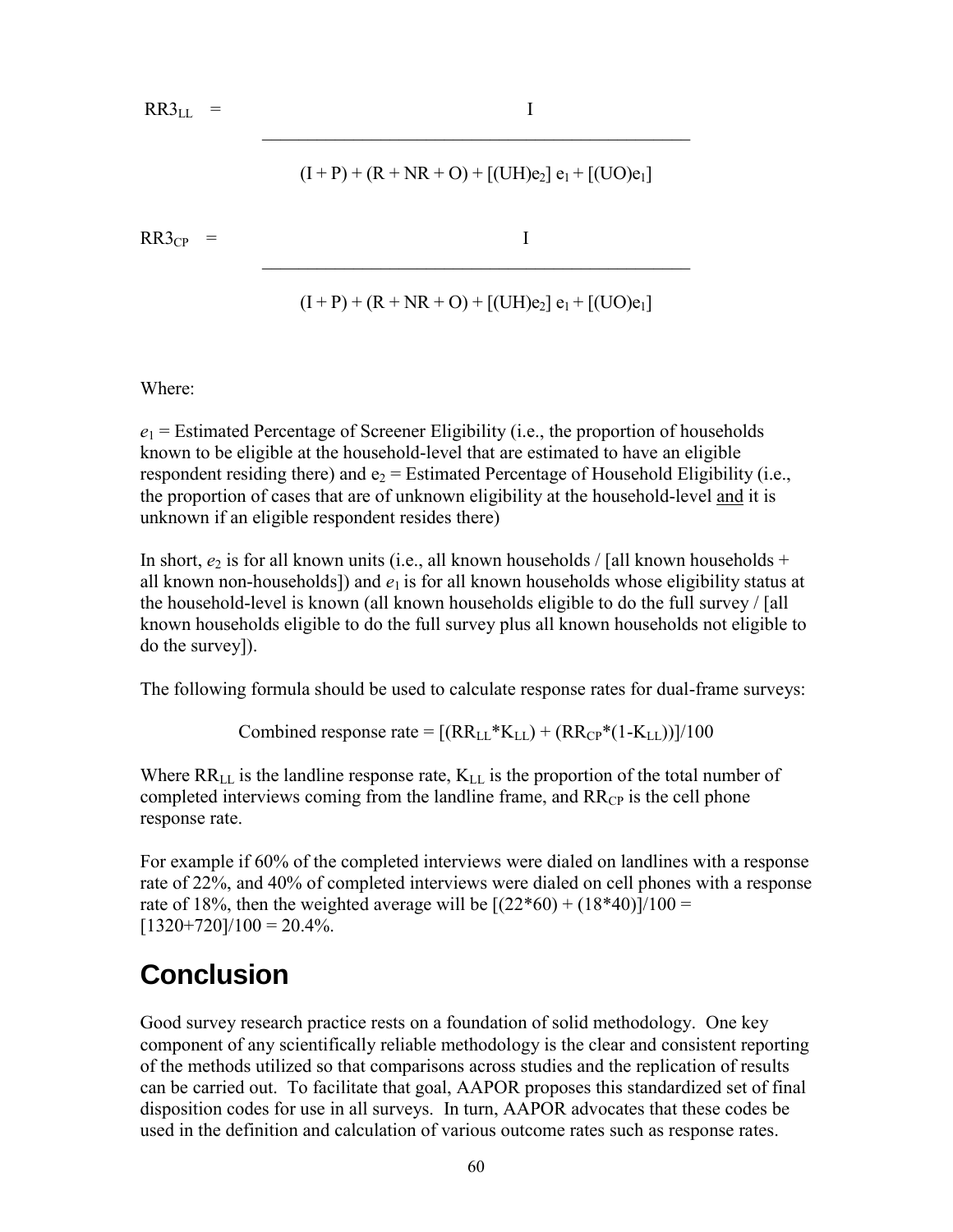AAPOR urges all survey researchers to adopt these final disposition codes and related outcome rates and to make them available as part of the documentation accompanying any report of survey results.

The AAPOR Code of Minimal Disclosure requires researchers to provide "the response rates computed according to AAPOR Standard Definitions. At a minimum, a summary of disposition of sample cases should be provided so that response rates could be computed." AAPOR believes researchers who use the survey designs covered in this booklet should include in reports about their surveys the outcome rates outlined above when such rates can be calculated. Those kinds of surveys include those using random or full-probability samples such as RDD telephone surveys. For surveys with sample designs that do not use such samples (e.g., block quota samples), appropriate outcome rates using the number of attempted cases, the number of completed cases and the number of refusals should be reported.

The AAPOR Council has stressed the importance for survey researchers to disclose all their methods, including outcome rates. Council ruled that all disclosure elements, not just selected ones, are important and should be reported. Researchers will meet the code's requirements if they report final disposition codes as they are outlined in this book. The Council also cautioned that there is no single number or measure that reflects total survey quality, and all elements should be used to evaluate survey research. Council's press release detailing its policy is at the back of this booklet.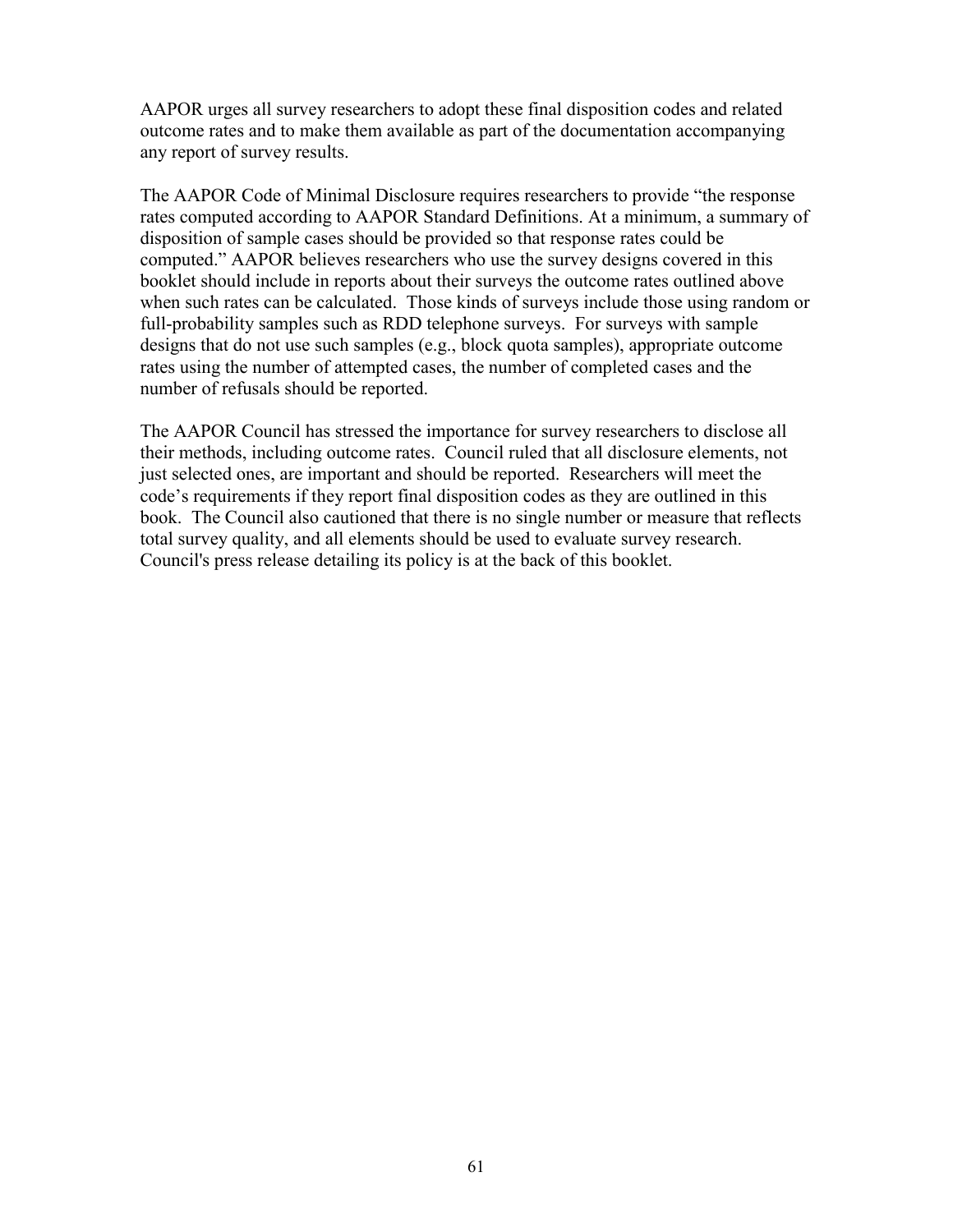### **References**

American Association for Public Opinion Research, *AAPOR Report on Online Panels*. Deerfield, IL: American Association for Public Opinion Research, 2010a.

American Association for Public Opinion Research, *Best Practices for Survey and Public Opinion Research and Survey Practices that AAPOR Condemns*. May, 1997.

American Association for Public Opinion Research, Guidelines and Considerations for Survey Researchers When Planning and Conducting RDD and Other Telephone Surveys in the U.S. with Respondents Reached via Cell Phone Numbers. 2008.

American Association for Public Opinion Research, AAPOR Cell Phone Task Force, 2010, *New Guidelines and Considerations for Survey Researchers When Planning and Conducting RDD and Other Telephone Surveys in the U.S. with Respondents Reached via Cell Phone Numbers*, 2010b.

Brick, J. Michael et al., "Cell Phone Survey Feasibility in the U.S.: Sampling and Calling Cell Numbers Versus Landline Numbers," Public Opinion Quarterly, 71 (2007), 23-39.

Brick, J. Michael et al., "Nonresponse Bias in a Dual Frame Sample of Cell and Landline Numbers," Public Opinion Quarterly, 70 (2006), 780-793.

Brick, J. Michael; Edwards, W. Sherman; and Lee, Sunghee, "Sampling Telephone Numbers and Adults, Interview Length, and Weighting in the California Health Interview Survey Cell Phone Pilot Study," Public Opinion Quarterly, 71 (2007), 793-813.

Callegaro, M., and DiSogra, C. (2008), "Computing Response Metrics for Online Panels." *Public Opinion Quarterly*, 72 (5): 1008-1032.

Callegaro, Mario et al., "Fitting Disposition Codes to Mobile Phone Surveys: Experiences from Studies in Finland, Slovenia, and the USA," Journal of the Royal Statistical Society, A, 170 (2007), 647-670.

Carley-Baxter, Lisa R.; Peytchev, Andy; and Black, Michele C., "Comparison of Cell Phone and Landline Surveys: A Design Perspective," 22 (2010), 3-15.

Chearo, David and Van Haitsman, Martha, "Standardized Attempt Codes for Unified Multi-Mode Case Histories," Survey Practice, (October, 2010), at http://surveypractice.org/2010/10/27/standardized-codes-for-multi-mode/

Couper, M.P. (2000), "Web Surveys: A Review of Issues and Approaches." Public Opinion Quarterly, 64 (4), 464-494.

Couper, M.P., Kapteyn, A., Schonlau, M., and Winter, J. (2007), "Noncoverage and Nonresponse in an Internet Survey." *Social Science Research*, 36 (1): 131-148.

Currivan, Douglas B. and Roe, David J., "Using a Dual-Frame Sample Design to Increase the Efficiency of Reaching Population Subgroups in a Telephone Survey," Paper presented to the American Association for Public Opinion Research, Phoenix, May, 2004.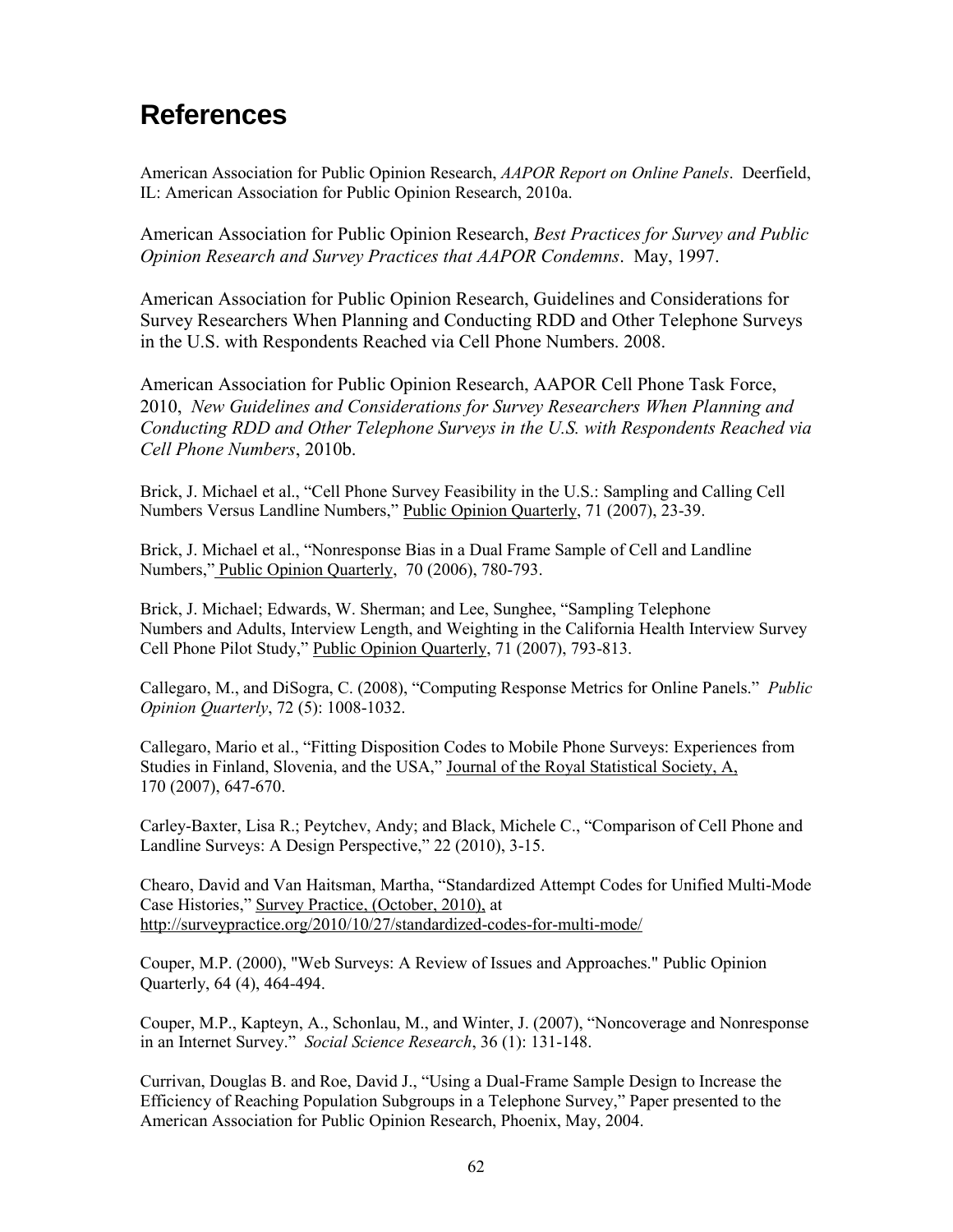Davis, James A.; Smith, Tom W.; and Marsden, Peter V., *General Social Surveys, 1972- 2006: Cumulative Codebook*. Chicago: NORC, 2007.

DiSogra, C. (2008), River Sampling: A Good Catch for Researchers? <http://www.knowledgenetworks.com/accuracy/fall-winter2008/disogra.html>

Elliott, Michael R.; Little, Roderick J.A.; and Lewitsky, Steve, "Subsampling Callbacks to Improve Survey Efficiency," *Journal of the American Statistical Association*, 95 (2000), 730-738.

Ezzati-Rice, T. M., Frankel, M. R., Hoaglin, D. C., Loft, J. D., Coronado, V. C., & Wright, R. A. (2001). An alternative measure of response rate in random-digit-dialing surveys that screen for eligible subpopulations. *Journal of Economic and Social Measurement*, *26*(2), 99–109.

Frankel, Lester R., "The Report of the CASRO Task Force on Response Rates," in *Improving Data Quality in a Sample Survey*, edited by Frederick Wiseman. Cambridge, MA: Marketing Science Institute, 1983.

Frey, James H., *Survey research by telephone* (2nd ed.). Newbury Park, CA: Sage, 1989.

Groves, Robert M., *Survey Errors and Survey Costs*. New York: John Wiley & Sons, 1989.

Groves, Robert M. and Lyberg, Lars E., "An Overview of Nonresponse Issues in Telephone Surveys," in *Telephone Survey Methodology*, edited by Robert M. Groves, et al. New York: John Wiley & Sons, 1988.

Hansen, M.H. and Hurwitz, W.N., "The Problem of Non-response in Sample Surveys," *Journal of the American Statistical Association*, 41 (1946), 517-529.

Hidiroglou, Michael A.; Drew, J. Douglas; and Gray, Gerald B., "A Framework for Measuring and Reducing Nonresponse in Surveys," *Survey Methodology*, 19 (June, 1993), 81-94.

International Organization for Standardization (2009), *ISO 26362:2009 Access Panels in Market, Opinion, and Social Research – Vocabulary and Service Requirements*. Geneva: ISO.

Kviz, Frederick J., "Toward a Standard Definition of Response Rate," *Public Opinion Quarterly*, 41 (Summer, 1977), 265-267.

Lavrakas, Paul J., *Telephone survey methods: sampling, selection, and supervision* (2nd ed.). Newbury Park, CA: Sage, 1993.

Lavrakas, Paul J., ed., "Special Issue: Cell Phone Numbers and Telephone Surveying in the U.S.," Public Opinion Quarterly, 71 (2007), 703-854.

Lessler, Judith and Kalsbeek, William D., *Nonsampling Error in Surveys*. New York: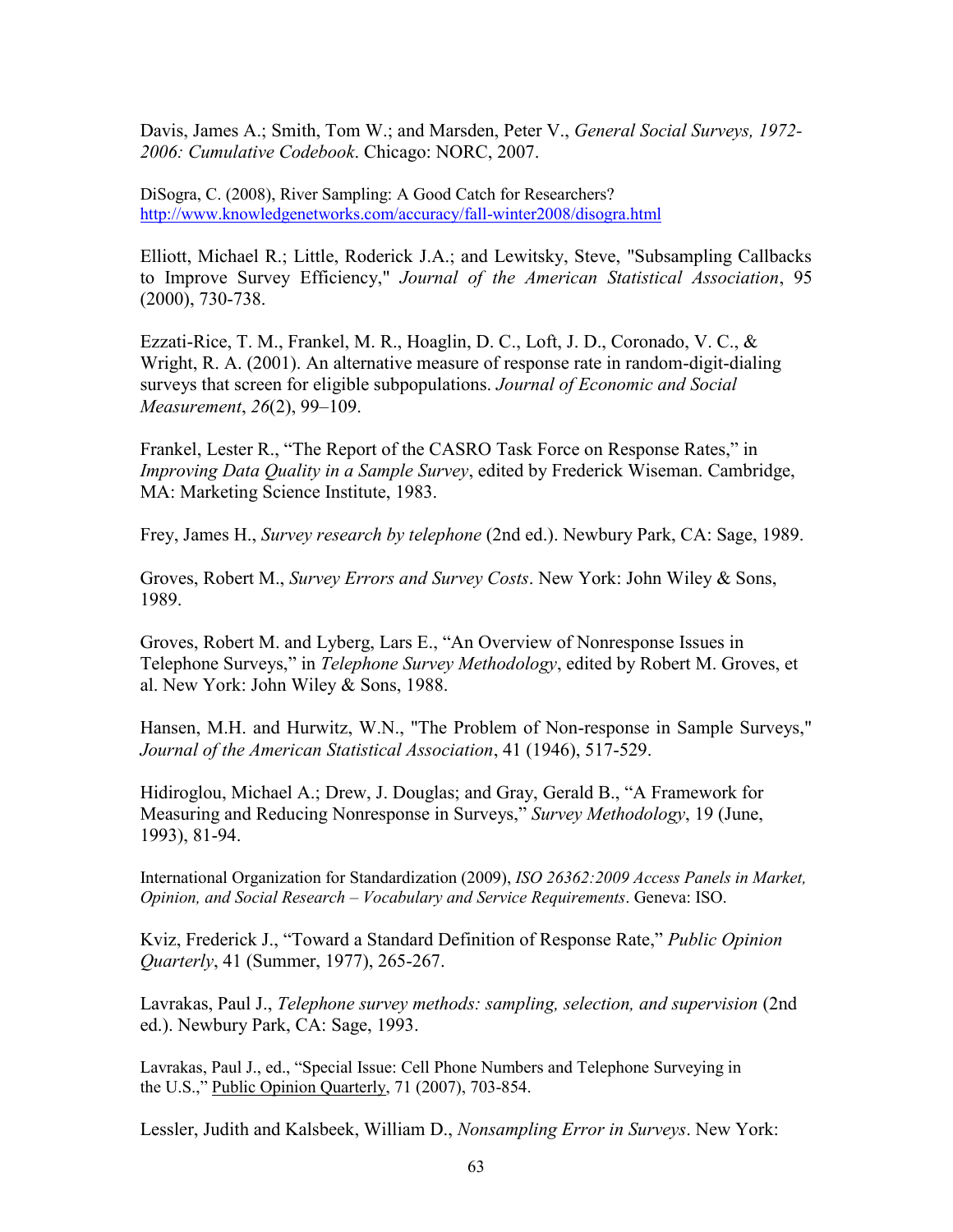John Wiley & Sons, 1992.

Link, Michael W. et al., "Reaching the U.S. Cell Phone Generation: Comparison of Cell Phone Survey Results with an Ongoing Landline Telephone Survey," Public Opinion Quarterly, 71 (2007), 814-839.

Madow, William G.; Nisselson, Harold; and Olkin, Ingram, eds., *Incomplete Data in Sample Surveys*, Vol. I, Report and Case Studies. New York: Academic Press, 1983.

Massey, James T., "Estimating the Response Rate in a Telephone Survey with Screening," 1995 *Proceedings of the Section on Survey Research Methods*. Vol. 2. Alexandria, VA: American Statistical Association, 1995.

Mulrow, J.M. (2008). Getting an Establishment Survey to the Right Person in the Organization. *Proceedings of the Joint Statistical Meetings,* Section on Government Statistics, Denver, CO: American Statistical Association, August 2008, pp. 1702-1709.

Ramirez, C., S. Fisher, J. Stanley McCarthy (2000). [Examining Standardization Of](http://www.fcsm.gov/committees/igen/pdf/Copafs00_final.pdf)  [Response Rate Measures In Establishment Surveys.](http://www.fcsm.gov/committees/igen/pdf/Copafs00_final.pdf) Paper presented at the 2000 COPAFS Conference, Bethesda MD, November, 2000. Rawlings, Steve W., "Household and Family Characteristics: March, 1993," *Current Population Reports*, P20-477. Washington, DC: Bureau of the Census, 1994.

*Respondent Cooperation and Industry Image Survey*. Port Jefferson, NY: Council for Marketing and Opinion Research, 1996.

Rookey, B.D., Hanway, S., and Dillman, D.A. (2008), "Does a Probability-Based Household Panel Benefit from Assignment to Postal Response as an Alternative to Internet-Only?" *Public Opinion Quarterly*, 72 (5): 962-984.

Scherpenzeel, A.C. and Das, M. (2010), "True Longitudinal and Probability-Based Internet Panels: Evidence from the Netherlands." In M. Das, P. Ester, and L. Kaczmirek (eds.), *Social Research and the Internet*. New York: Taylor and Francis, chapter 4.

Shapiro, Gary; Battaglia, Michael P.; Camburn, Donald P.; Massey, James T.; and Tompkins, Linda I., "Calling Local Telephone Company Business Offices to Determine the Residential Status of a Wide Class of Unresolved Telephone Numbers in a Random-Digit-Dialing Sample," 1995 *Proceedings of the Section on Survey Research Methods*. Vol. 2. Alexandria, VA: American Statistical Association, 1995.

Smith, Tom W. (2003), "An Experimental Comparison of Knowledge Networks and the GSS." *International Journal of Public Opinion Research*, 15 (2): 167-179.

Smith, Tom W., "A Revised Review of Methods to Estimate the Status of Cases with Unknown Eligibility," *Report of the Standard Definitions Committee for the American Association for Public Opinion Research*, September, 2009.

Thompson, J. K. (2012). *Nonresponse Bias Analysis for Business Surveys – A Perspective from the U.S. Census: Recap of ICES IV Invited Overview Talks on Nonresponse*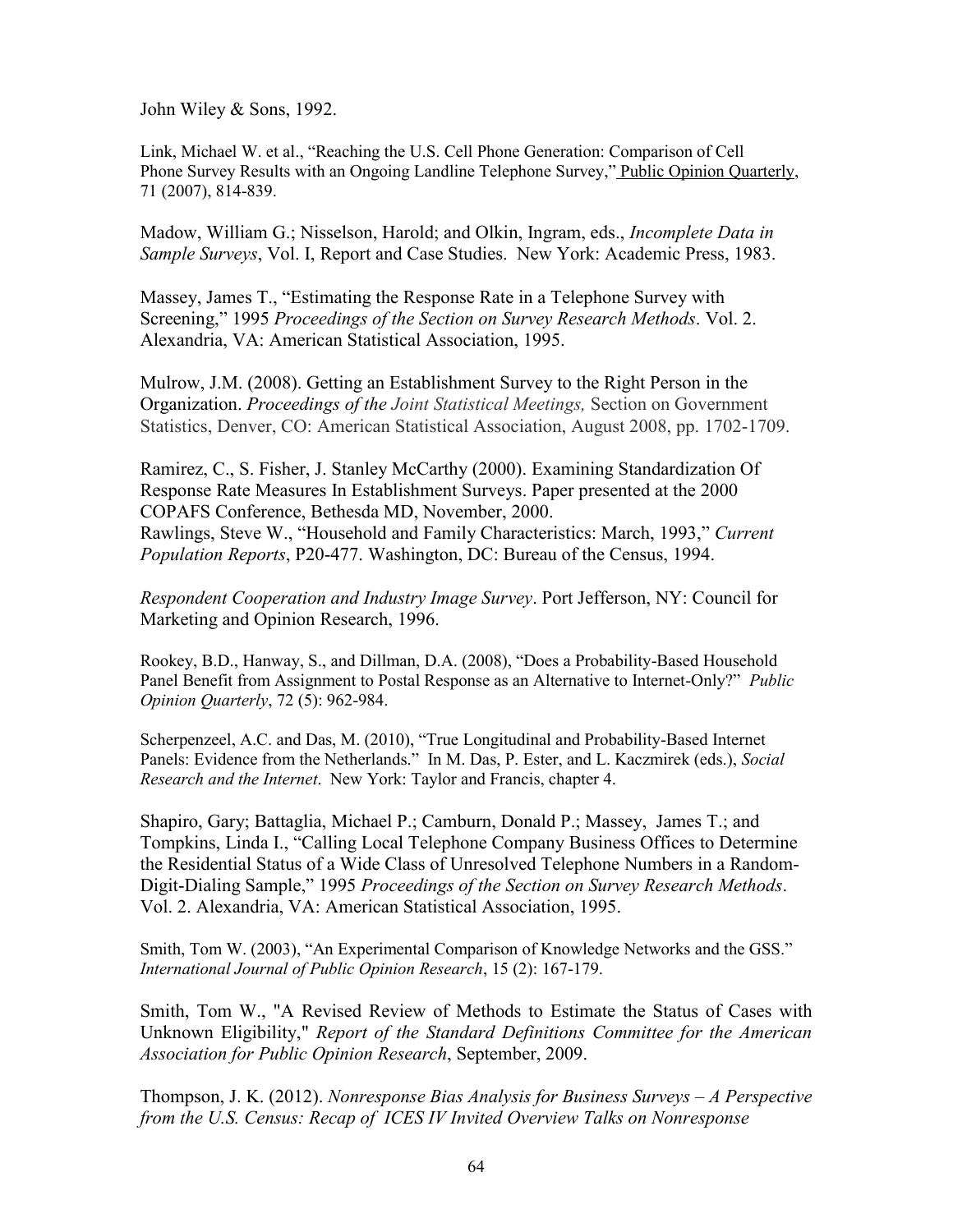*Prevention, Evaluation, and Adjustment in Establishment Data.* Paper presented at Washington-DC American Association for Public Opinion Research Meeting, Washington, DC, October, 2012.

Tomaskovic-Devey, Donald; Leiter, Jeffrey, and Thompson, Shealy, "Organizational Survey Nonresponse," *Administrative Science Quarterly*, 39 (1994), 439-457.

Tortora, R. (2009), "Attrition in Consumer Panels." In P. Lynn (ed.), *Methodology of Longitudinal Surveys*. New York: Wiley, pp. 235-249.

Tucker, Clyde; Brick, J. Michael; and Meekins, Brian, "Household Telephone Service and Usage Patterns in the United States in 2004: Implications for Telephone Samples," Public Opinion Quarterly, 71 (2007), 3-22.

United States Postal Service. (2000). "USPS Endorsements for Mail Undelivered as Addressed; (Exhibit 4-1)," in *Domestic Mail Manual Issue* 55, p. F-3. Washington DC: GPO.

U.S. Bureau of the Census, *The Current Population Survey: Design and Methodology*. Technical Paper No. 40. Washington, DC: GPO, 1978.

U.S. Bureau of the Census, *1990 Census of Population and Housing Guide*. 1990 CPH-R-1A&B. Washington, DC: GPO, 1993.

Willimack, D. (2007). Considering the Establishment Survey Response Process Model in the Context of the Administrative Sciences. *Proceedings of the International Conference on Establishment Surveys (ICES-III),*Montreal, Canada, June 2007,pp. 892-203.

Wiseman, Frederick and McDonald, Philip, *The Nonresponse Problem in Consumer Telephone Surveys*. Report No. 78-116. Cambridge, MA: Marketing Science Institute, 1978.

Wiseman, Frederick and McDonald, Philip, *Towards the Development of Industry Standards of Response and Nonresponse Rates*. Report 80-101. Cambridge, MA: Marketing Science Institute, 1980.

Zuckerbraun, S. M., Flicker, L., & Friedman, J. A. (2010). Toward a standard typology of disposition codes on establishment surveys. Paper presented at American Association for Public Opinion Research, Chicago, IL, May 2010.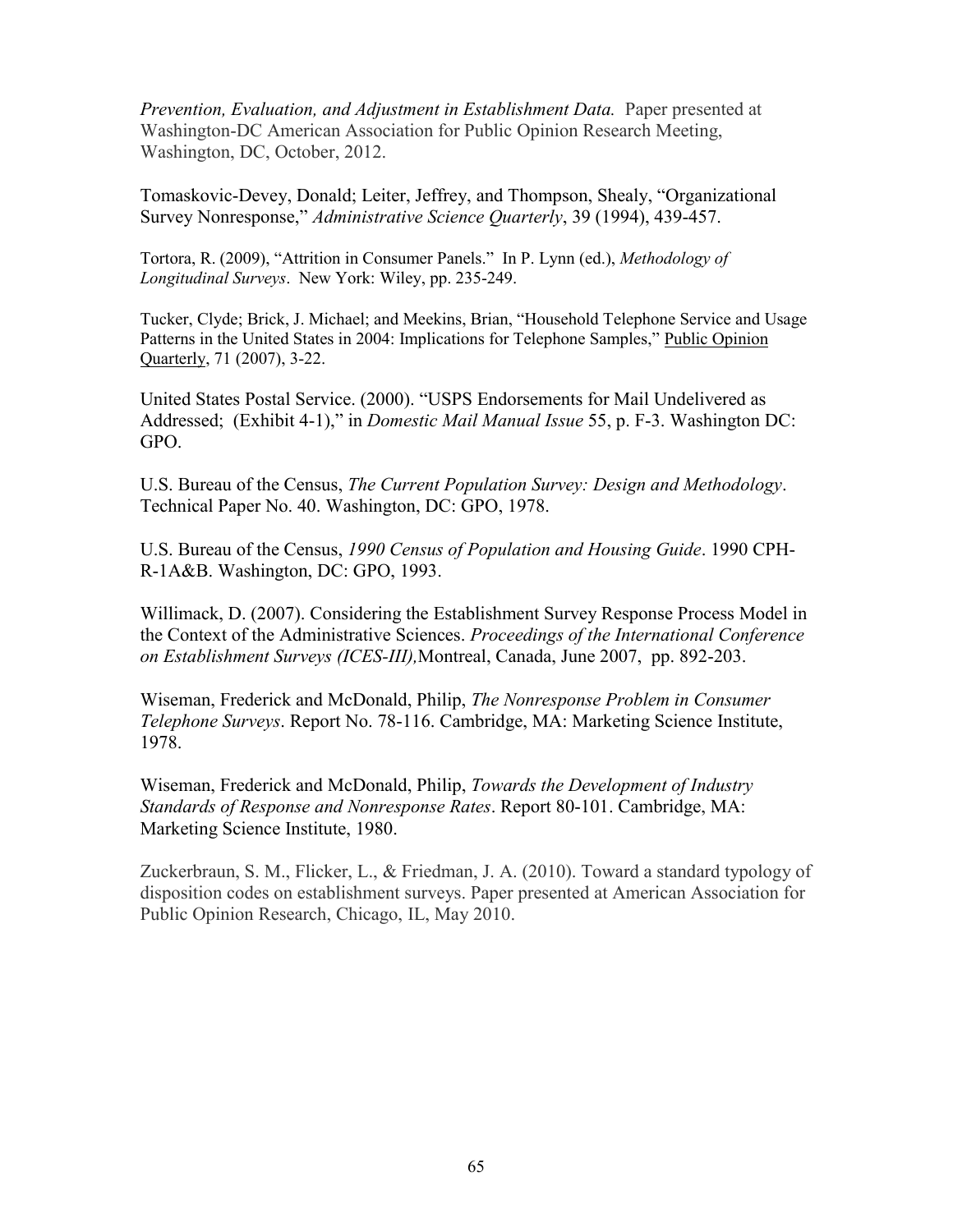| Table 1 - Final Disposition Codes for RDD Telephone Surveys                                                              |                   |  |  |
|--------------------------------------------------------------------------------------------------------------------------|-------------------|--|--|
| 1. Interview                                                                                                             | (1.0)             |  |  |
| Complete                                                                                                                 | (1.1)             |  |  |
| Partial                                                                                                                  | (1.2)             |  |  |
| 2. Eligible, Non-Interview                                                                                               | (2.0)             |  |  |
| Refusal and break-off                                                                                                    | (2.10)            |  |  |
| Refusal                                                                                                                  | (2.11)            |  |  |
| Household-level refusal                                                                                                  | (2.111)           |  |  |
| Known respondent refusal                                                                                                 | (2.112)           |  |  |
| Break-off<br>Non-contact                                                                                                 | (2.12)            |  |  |
| Respondent never available                                                                                               | (2.20)<br>(2.21)  |  |  |
| Telephone answering device                                                                                               |                   |  |  |
| (message confirms residential household)                                                                                 | (2.22)            |  |  |
| Message left                                                                                                             | (2.221)           |  |  |
| No message left                                                                                                          | (2.222)           |  |  |
| Other                                                                                                                    | (2.30)            |  |  |
| Dead                                                                                                                     | (2.31)            |  |  |
| Physically or mentally unable/incompetent                                                                                | (2.32)            |  |  |
| Language<br>Household-level language problem                                                                             | (2.33)<br>(2.331) |  |  |
| Respondent language problem                                                                                              | (2.332)           |  |  |
| No interviewer available for needed language                                                                             | (2.333)           |  |  |
| Inadequate audio quality                                                                                                 | (2.34)            |  |  |
| Location/Activity not allowing interview                                                                                 | (2.35)            |  |  |
| Miscellaneous                                                                                                            | (2.36)            |  |  |
| 3. Unknown Eligibility, Non-Interview                                                                                    | (3.0)             |  |  |
| Unknown if housing unit                                                                                                  | (3.10)            |  |  |
| Not attempted or worked                                                                                                  | (3.11)            |  |  |
| Always busy                                                                                                              | (3.12)            |  |  |
| No answer                                                                                                                | (3.13)            |  |  |
| Telephone answering device (don't know if housing unit)<br>Telecommunication technological barriers, e.g., call-blocking | (3.14)            |  |  |
| Technical phone problems                                                                                                 | (3.15)<br>(3.16)  |  |  |
| Ambiguous operator's message                                                                                             | (3.161)           |  |  |
| Housing unit, Unknown if eligible respondent                                                                             | (3.20)            |  |  |
| No screener completed                                                                                                    | (3.21)            |  |  |
| Unknown if person is household resident                                                                                  | (3.30)            |  |  |
| Other                                                                                                                    | (3.90)            |  |  |
| 4. Not Eligible                                                                                                          | (4.0)             |  |  |
| Out of sample                                                                                                            | (4.10)            |  |  |
| Fax/data line                                                                                                            | (4.20)            |  |  |
| Non-working/disconnected number                                                                                          | (4.30)            |  |  |
| Non-working number<br>Disconnected number                                                                                | (4.31)<br>(4.32)  |  |  |
| Temporarily out of service                                                                                               | (4.33)            |  |  |
| Special technological circumstances                                                                                      | (4.40)            |  |  |
| Number changed                                                                                                           | (4.41)            |  |  |
| Call forwarding                                                                                                          | (4.43)            |  |  |
| Residence to residence                                                                                                   | (4.431)           |  |  |
| Nonresidence to residence                                                                                                | (4.432)           |  |  |
| Pagers                                                                                                                   | (4.44)            |  |  |
| Cell phone<br>Landline phone                                                                                             | (4.45)<br>(4.46)  |  |  |
| Nonresidence                                                                                                             | (4.50)            |  |  |
| Business, government office, other organization                                                                          | (4.51)            |  |  |
| Institution                                                                                                              | (4.52)            |  |  |
| Group quarters                                                                                                           | (4.53)            |  |  |
| Person not household resident                                                                                            | (4.54)            |  |  |
| No eligible respondent                                                                                                   | (4.70)            |  |  |
| Quota filled<br>Other                                                                                                    | (4.80)<br>(4.90)  |  |  |
|                                                                                                                          |                   |  |  |

#### **Table 1 - Final Disposition Codes for RDD Telephone Surveys**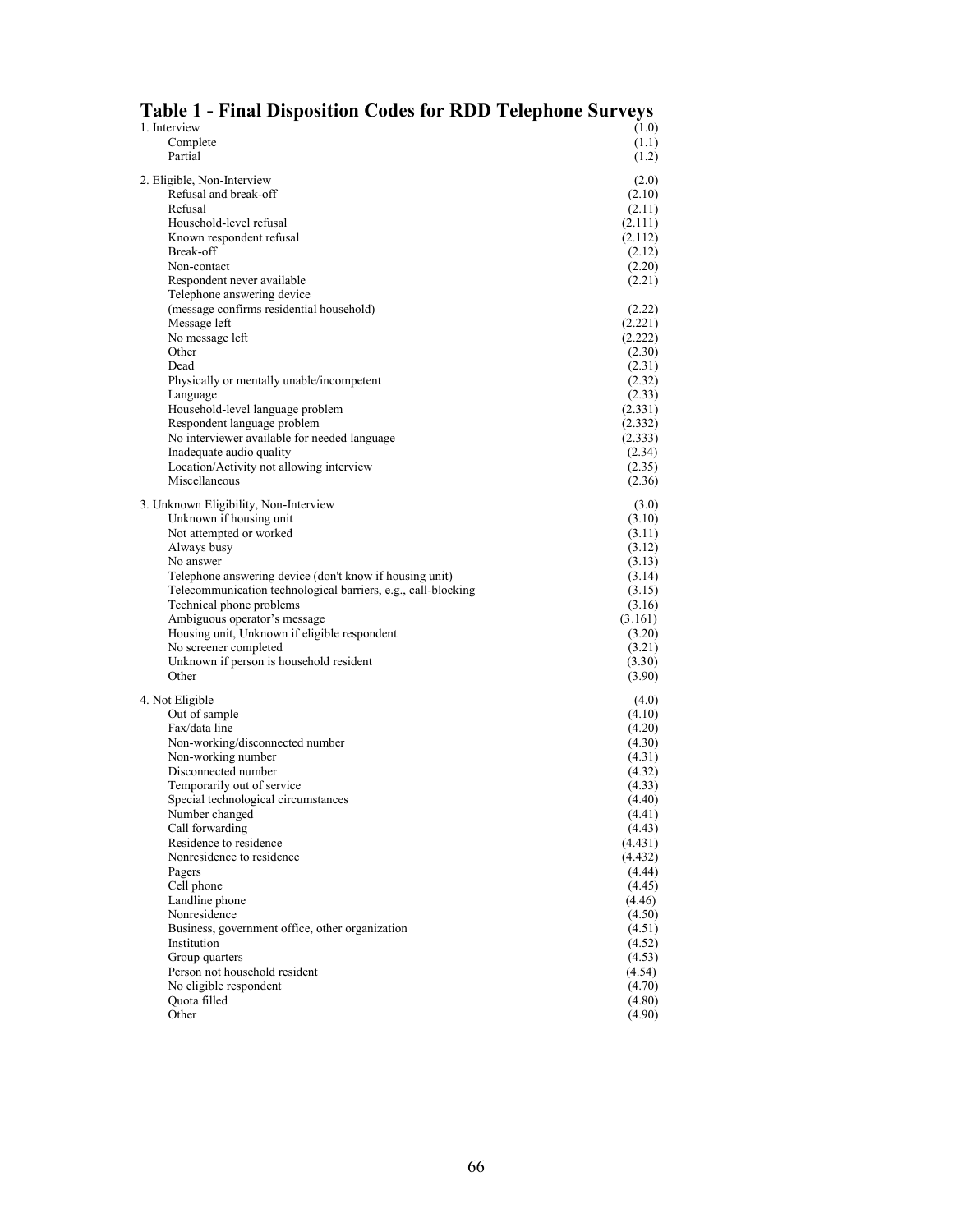| Tabit 2 - Final Disposition Couts for Th-I tribully Housthold Burveys |                   |
|-----------------------------------------------------------------------|-------------------|
| 1. Interview                                                          | (1.0)             |
| Complete                                                              | (1.1)             |
| Partial                                                               | (1.2)             |
| 2. Eligible, Non-Interview                                            | (2.0)             |
| Refusal and break-offs.                                               | (2.10)            |
| Refusals                                                              |                   |
| Household-level refusal                                               | (2.11)<br>(2.111) |
|                                                                       | (2.112)           |
| Known respondent refusal<br>Break-off                                 | (2.12)            |
| Non-contact                                                           | (2.20)            |
| Unable to enter building/reach housing unit                           | (2.23)            |
| No one at residence                                                   | (2.24)            |
| Respondent away/unavailable                                           | (2.25)            |
| Other                                                                 | (2.30)            |
| Dead                                                                  | (2.31)            |
| Physically or mentally unable/incompetent                             | (2.32)            |
| Language                                                              | (2.33)            |
| Household-level language problem                                      | (2.331)           |
| Respondent language problem                                           | (2.332)           |
| No interviewer available for needed language                          | (2.333)           |
| Miscellaneous                                                         | (2.36)            |
| 3. Unknown eligibility, non-interview                                 | (3.0)             |
| Unknown if housing unit                                               | (3.10)            |
| Not attempted or worked                                               | (3.11)            |
| Unable to reach/unsafe area                                           | (3.17)            |
| Unable to locate address                                              | (3.18)            |
| Housing unit/Unknown if eligible respondent                           | (3.20)            |
| No screener completed                                                 | (3.21)            |
| Other                                                                 | (3.90)            |
| 4. Not Eligible                                                       | (4.0)             |
| Out of sample                                                         | (4.10)            |
| Not a housing unit                                                    | (4.50)            |
| Business, government office, other organization                       | (4.51)            |
| Institution                                                           | (4.52)            |
| Group quarters                                                        | (4.53)            |
| Vacant housing unit                                                   | (4.60)            |
| Regular, Vacant residences                                            | (4.61)            |
| Seasonal/Vacation/Temporary residence                                 | (4.62)            |
| Other                                                                 | (4.63)            |
| No eligible respondent                                                | (4.70)            |
| Ouota filled                                                          | (4.80)            |
| Other                                                                 | (4.90)            |

### **Table 2 - Final Disposition Codes for In-Person, Household Surveys**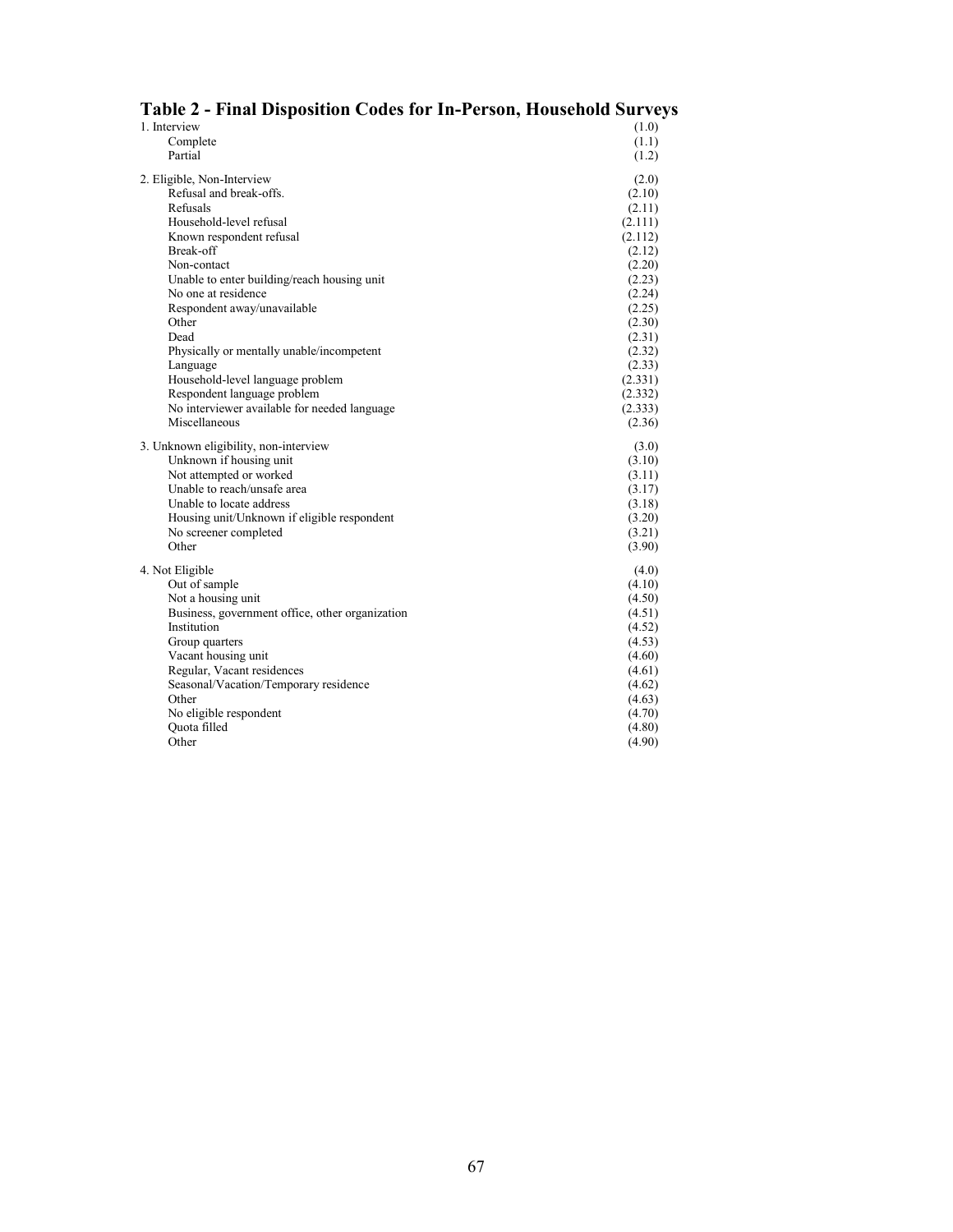#### **Table 3: Final Disposition Codes for Mail Surveys of Specifically Named Persons**

| 1. Returned questionnaire                                                               | (1.0)               |
|-----------------------------------------------------------------------------------------|---------------------|
| Complete                                                                                | (1.1)               |
| Partial                                                                                 | (1.2)               |
| 2. Eligible, "Non-Interview"                                                            | (2.0)               |
| Refusal & Break-off                                                                     | (2.10)              |
| Refusal                                                                                 | (2.11)              |
| Other person refusal                                                                    | (2.111)             |
| Known respondent-level refusal                                                          | (2.112)             |
| Blank questionnaire mailed back, "implicit refusal"                                     | (2.113)             |
| Break-off questionnaire too incomplete to process                                       | (2.12)              |
| Non-Contact                                                                             | (2.20)              |
| Notification that respondent was unavailable during field period                        | (2.25)              |
| Completed questionnaire, but not returned during field period                           | (2.27)              |
| Other                                                                                   | (2.30)              |
| Death (including USPS category: Deceased)                                               | (2.31)              |
| Physically or mentally unable/incompetent                                               | (2.32)              |
| Language                                                                                | (2.33)              |
| Respondent language problem                                                             | (2.332)             |
| Wrong language questionnaire sent for needed language                                   | (2.333)             |
| Literacy problems                                                                       | (2.34)              |
| Miscellaneous                                                                           | (2.36)              |
| 3. Unknown eligibility, "non-interview"                                                 |                     |
| Nothing known about respondent or address                                               | (3.0)<br>(3.10)     |
| Not mailed                                                                              | (3.11)              |
| Nothing ever returned                                                                   | (3.19)              |
| Unknown if eligible respondent in unit                                                  | (3.20)              |
| No screener completed                                                                   | (3.21)              |
| USPS category: Refused by Addressee                                                     | (3.23)              |
| USPS category: Refused to Accept                                                        | (3.231)             |
| USPS category: Refused to Pay Postage                                                   | (3.232)             |
| USPS category: Returned to Sender due to Various USPS Violations by Addressee           | (3.24)              |
| USPS category: Cannot be Delivered                                                      | (3.25)              |
| USPS Category: Illegible Address                                                        | (3.251)             |
| USPS Category: Insufficient Address on Mail from One Post Office to Another Post Office | (3.252)             |
| USPS Category: No Mail Receptacle                                                       | (3.253)             |
| USPS Category: Delivery Suspended to Commercial Mailing Agency                          | (3.254)             |
| Unknown Whereabouts, Mailing Returned Undelivered                                       | (3.30)              |
| USPS Category: Undeliverable as Addressed                                               | (3.31)              |
| USPS Category: Attempted — Addressee Not Known at Place of Address                      | (3.311)             |
| USPS Category: Postal Box Closed                                                        | (3.312)             |
| No Such Address                                                                         | (3.313)             |
| USPS Category: No Such Number                                                           | (3.3131)            |
| USPS Category: No Such Post Office in State                                             | (3.3132)            |
| USPS Category: No Such Street                                                           | (3.3133)            |
| <b>USPS Category: Vacant</b><br>Not Delivered as Addressed                              | (3.3134)<br>(3.314) |
| USPS Category: Unable to Forward, Not Deliverable as Addressed                          | (3.3141)            |
| USPS Category: Outside Delivery Limits                                                  | (3.3142)            |
| USPS Category: Returned for Better Address                                              | (3.3143)            |
| USPS Category: Moved, Left No Address                                                   | (3.32)              |
| USPS Category: Returned for Postage                                                     | (3.33)              |
| USPS Category: Temporarily Away, Holding Period Expired                                 | (3.34)              |
| USPS Category: Unclaimed -- Failure to Call for Held Mail                               | (3.35)              |
| USPS Category: No One Signed                                                            | (3.36)              |
| Returned with Forwarding Information                                                    | (3.40)              |
| Returned Unopened — address correction provided                                         | (3.41)              |
| Returned Opened — address correction provided                                           | (3.42)              |
| USPS Category: In Dispute about Which Party Has Right to Delivery                       | (3.50)              |
| Other                                                                                   | (3.9)               |
| 4. Not Eligible, Returned                                                               |                     |
| Selected Respondent Screened Out of Sample                                              | (4.0)<br>(4.10)     |
| No eligible respondent                                                                  | (4.70)              |
| Quota Filled                                                                            | (4.80)              |
| Duplicate Listing                                                                       | (4.81)              |
| Other                                                                                   | (4.90)              |
|                                                                                         |                     |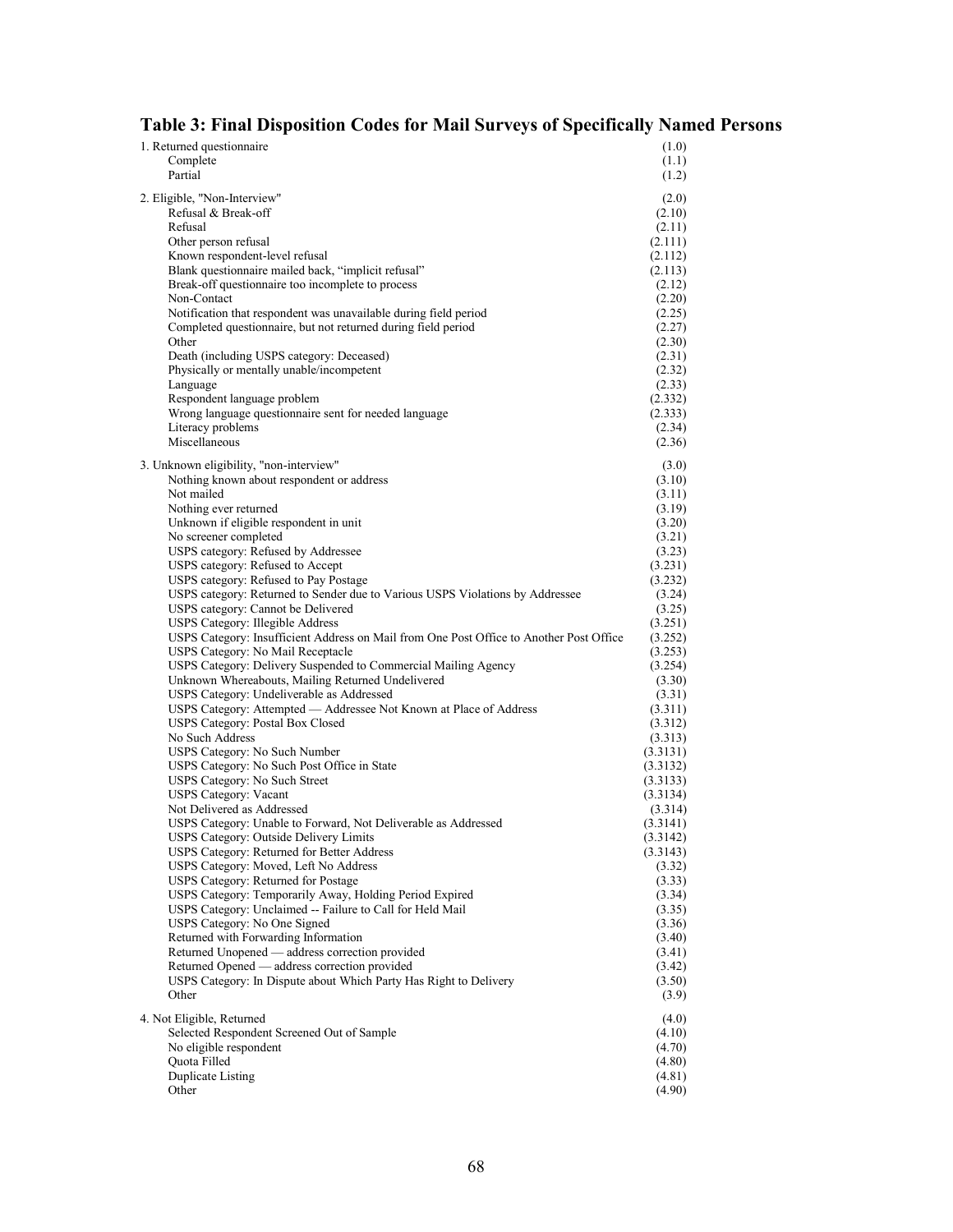| Table 4: Final Disposition Codes for Internet Surveys of Specifically Named Persons |
|-------------------------------------------------------------------------------------|
|-------------------------------------------------------------------------------------|

| 1. Returned questionnaire<br>Complete                                                                                                                                                                                                                                                                                                                         |                                                                                                                  |  |
|---------------------------------------------------------------------------------------------------------------------------------------------------------------------------------------------------------------------------------------------------------------------------------------------------------------------------------------------------------------|------------------------------------------------------------------------------------------------------------------|--|
| Partial or break-off with sufficient information                                                                                                                                                                                                                                                                                                              | (1.1)<br>(1.2)                                                                                                   |  |
| 2. Eligible, "Non-Interview"                                                                                                                                                                                                                                                                                                                                  | (2.0)                                                                                                            |  |
| Refusal<br>Explicit refusal<br>Implicit refusal<br>Logged on to survey, did not complete any items<br>Read receipt confirmation, refusal<br>Break-off or partial with insufficient information<br>Non-Contact<br>Respondent was unavailable during field period<br>Completed questionnaire, but not returned during field period<br>Other<br>Language barrier | (2.11)<br>(2.111)<br>(2.112)<br>(2.1121)<br>(2.1122)<br>(2.12)<br>(2.20)<br>(2.26)<br>(2.27)<br>(2.30)<br>(2.33) |  |
| 3. Unknown eligibility, "non-interview"                                                                                                                                                                                                                                                                                                                       |                                                                                                                  |  |
| Nothing known about respondent or address<br>No invitation sent<br>Nothing ever returned<br>Invitation returned undelivered<br>Invitation returned with forwarding information<br>Other<br>Returned from a unsampled email address                                                                                                                            | (3.10)<br>(3.11)<br>(3.19)<br>(3.30)<br>(3.40)<br>(3.90)<br>(3.91)                                               |  |
| 4. Not Eligible, Returned<br>Selected Respondent Screened Out of Sample<br><b>Ouota Filled</b><br>Duplicate Listing (4.81)<br>Other $(4.90)$                                                                                                                                                                                                                  | (4.0)<br>(4.10)<br>(4.80)                                                                                        |  |